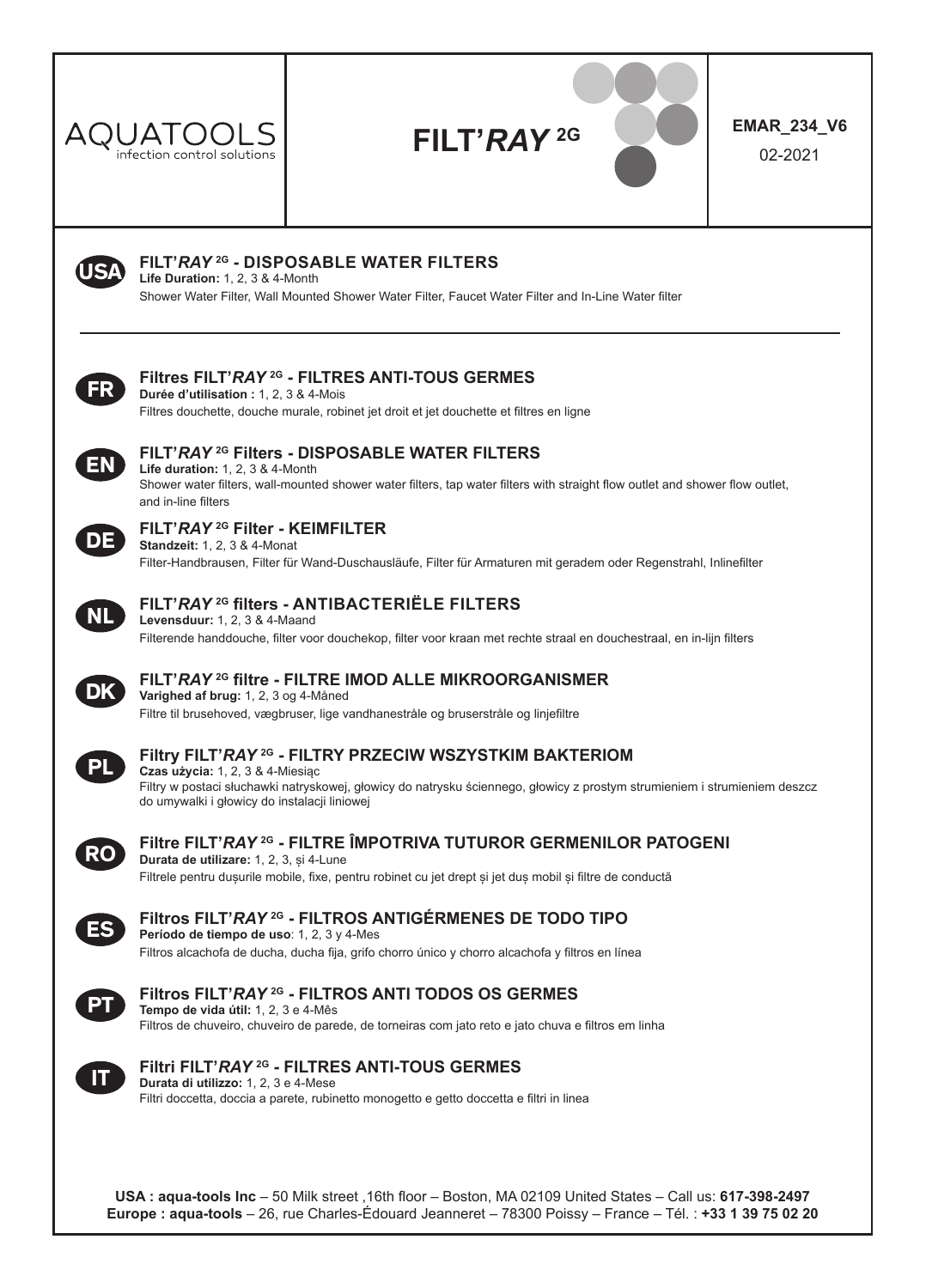### 1 **REFERENCES**

- FILT'*RAY* 2G Shower Head Water Filter: AT030715, AT030723, AT030724, AT030725, AT030781.
- FILT'*RAY* 2G Wall-Mounted Shower Water Filter: AT030741, AT030742, AT030767, AT030768.
- FILT'*RAY* 2G Faucet Water Filter with straight flow outlet: AT030721, AT030727, AT030729, AT030730.
- FILT'*RAY* 2G Faucet Water Filter with shower flow outlet: AT030722, AT030728, AT030739, AT030740.
- FILT'*RAY* 2G In-line water filters: AT030743, AT030744.

### **To guarantee the optimal performance of the FILT'***RAY* **2G Disposable Water Filters, please ensure that you follow the instructions for installation (see ) and read the warnings carefully (see** 6**).**

### 2 **GENERAL SPECIFICATIONS**

- Disposable Water Filters (non-sterile).
- Effective against Bacteria including Opportunistic Waterborne Pathogenic Microorganisms.
- For up to 1, 2, 3 & 4 Months

### 3 **INDICATIONS FOR USE**

The aqua-tools FILT'*RAY*<sup>2G</sup> Disposable Water Filters provide microfiltration technology using sterilizing-grade tubular membranes. The fixed 0.1 µm nominal / 0.2 μm absolute pore size ensures **high performance filtration** while delivering a **comfortable flow rate** for users.

FILT'*RAY* <sup>2G</sup> filters are recommended for managing biological risks and preventing infection such as digestive, respiratory and cutaneous, and constitute an immediate physical barrier against bacteria, fungi and parasites including all waterborne pathogenic microorganisms. This technology enables you to rapidly secure Point-of-Use and ensures a high flow rate for greater user comfort.



### 4 **DESCRIPTION OF DISPOSABLE WATER FILTER**

The FILT'RAY<sup>2G</sup> Filters are intended to produce Bacteriologically Controlled Water, at Point of Use. These devices retain bacteria including opportunistic waterborne pathogenic microorganisms such as *Legionella spp., Legionella pneumophila, Pseudomonas aeruginosa* and others via a 0.1µm nominal / 0.2 μm absolute Hollow Fiber Microfiltration Membrane. This microfiltration technology ensures a higher bacteriological quality than the Drinking Water of the water plumbing system. Of note, the subject FILT'*RAY* <sup>2G</sup> devices do not contain latex, nor tissues or by-product animal origins, nor derived of blood or any substance considered as a medicine.

FILT'*RAY* 2G disposable water filters are designed to ensure water safety at points of use. They are recommended for managing biological risk.

**1, 2, 3 & 4-month FILT'***RAY* **2G** Disposable Water Filters provide a barrier against bacteria including opportunistic waterborne pathogenic microorganisms *(Pseudomonas aeruginosa, Legionella pneumophila,* etc.). These filters are designed to help control environmental conditions and are used to protect users against waterborne pathogens.

Laboratory-based microbiological challenges of *Brevundimonas diminuta, Legionella pneumophila* and *Pseudomonas aeruginosa*  guarantee a **7-log retention capacity** (**see** 9**-2**) for all waterborne microorganisms larger than 0.1µm nominal / 0.2 μm absolute and qualify the filter as sterilizing grade filter. (**see** 9**-B**).

### **INSTALLATION INSTRUCTIONS**

#### **Warnings:**

- Filters installation must conform with **aseptic technique.** Hands must be disinfected prior to installation. Inappropriate installation may result in a source of contamination of the filter outer surface.
- Make sure that the individual unit packaging (plastic bag) is not punctured or torn and that the filter is not damaged. If this is the case, do not use the device, as the performance can no longer be ensured.

#### **General Information:**

- The shower head filter (screw-on) features a standard fitting and can therefore be connected to all flexible shower hoses. For the or quick connect version, the flexible hose must be equipped with a Quick Connect Adaptor; contact us for a list of available adaptors.
- The faucet and wall-mounted shower filters can be connected to most plumbing fixtures using an adaptor (clip-on); contact us for a list of commercially available adaptors.
- Installation of the inline filter requires the use of rapid connectors and/or connector nozzles, contact us for a list of commercially available adaptors.
- Recommended Storage: Between 5 and 35°C (41 and 95°F)

SOc è

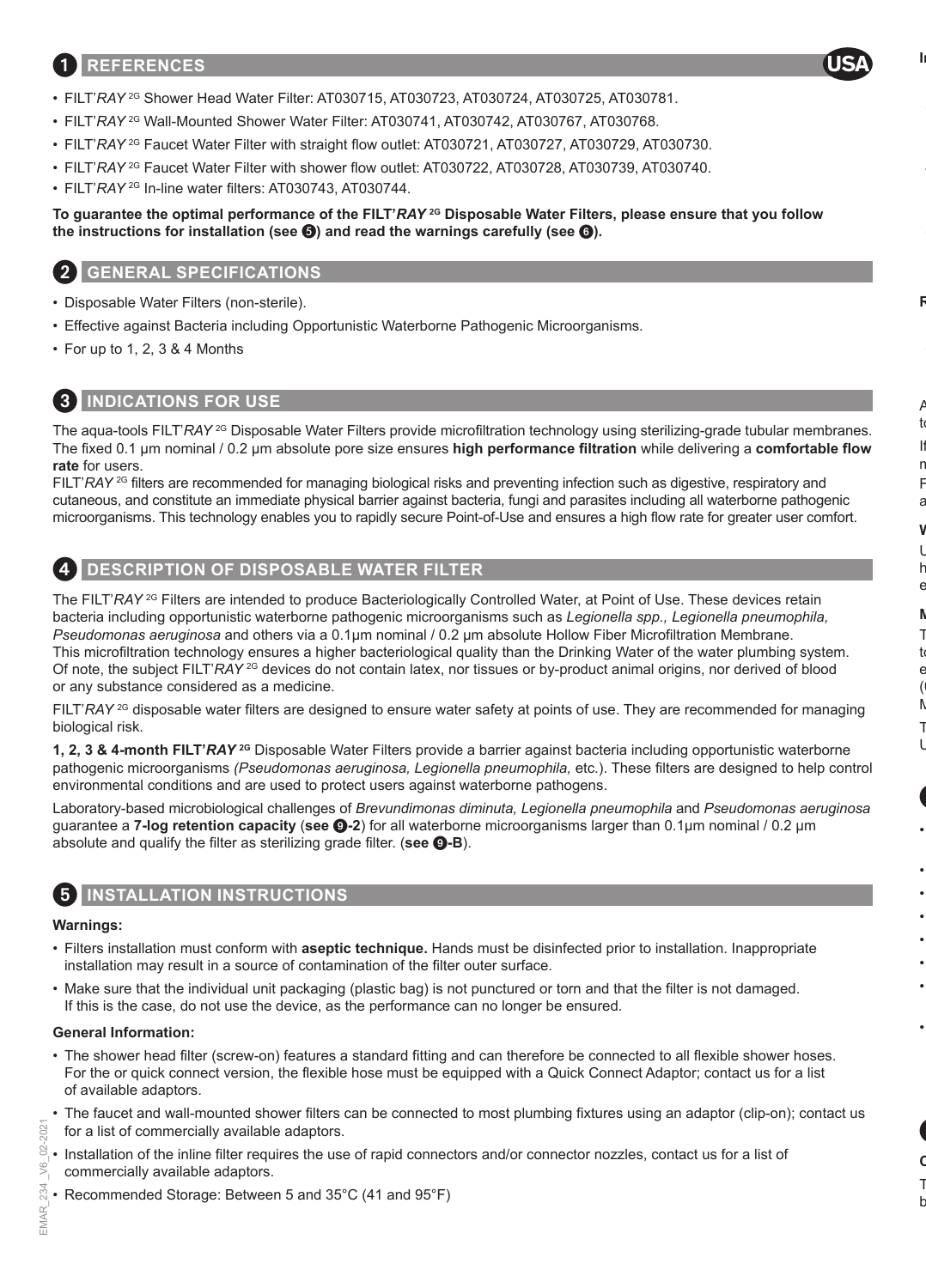### **Installation:**

- 1. Turn off the water supply.
- 2. If first installation: remove the original shower head or fit the adaptor fitting if necessary, for the faucet filter or wall mounted (see removal below).
- 3. Remove the used FILT'*RAY* 2G Filter.
- 4. Carefully open the individual unit packaging (bag), making sure that the filter remains inside the bag. **Do not touch the colored end of the tap or the shower head with your fingers.**
- 5. Keeping the filter in the bag, screw the shower head filter onto the end of the hose or clip on the faucet or wall-mounted filter.
- 6. The bag can then be removed.
- 7. Turn the water on for a few seconds to check that the adaptor(s) and the filter are **perfectly watertight.** In the case of leaks, repeat the installation procedure, using a new filter, if needed.

#### **Removal:**

- 1. Turn off the water supply.
- 2. Remove the used shower head filter by unscrewing it from the end of the hose or unclipping the faucet, wall-mounted and inline filters from the adaptor.
- 3. Dispose of the used filter according to your institution's established procedures.

A non-leaching bacteriostatic agent is embedded into the housing material of the FILT'*RAY* 2G disposable water filters in order to minimize the risk of contamination of the devices (**see** 8).

If the filters can be soiled on the surface, it is advisable to wipe the outer surface without touching the purple outlet. To do so, filters must **not** be disconnected or soaked in a cleansing / disinfectant solution.

For Australia, the product should be installed according to the current version of the Plumbing Code of Australia and AS/NZS 3500.1:2018.

#### **Waste management:**

Used FILT'*RAY*<sup>2G</sup> Disposable disposable water filters do not present any special infectious risk. They are classified as normal household waste. Nevertheless, we recommend that all non-recyclable plastic products be disposed of responsibly via ecological collection and treatment facilities (**see** 9**-1**). The user manual and white case are recyclable.

#### **Maintenance:**

To facilitate the tracking of maintenance procedures, a removable adhesive label (located on the filtration device) can be used to record important information for your safety records (date of installation, date of removal, filter unique identification number, etc.). This information is also in shape of UDI (Unique Device Identification) which is a data matrix with information such as (01) GTIN: Global Trade Item Number, (10) Lot number, (17) expiration date, (21) Unit Number, (240) aqua-tools Part Number. Manufacturing date, Expiration date and Lot number are also clearly identified on device labels and packaging.

The device label provides an additional space for the user to note clearly the date of first use and the date of disposal. Use-life is identified by a numerical symbol featuring the number of months (1, 2, 3, 4) of the use-life specification.

### 6 **WARNINGS AND CONTRAINDICATIONS**

- Disposable Water Filters must not under any circumstances be used to produce water for **pharmaceutical purposes** (i.e., water that will be used in solutions intended to be administered orally, injected, or perfused).
- Disposable Water Filters **are not intended to provide water that can be used as a substitute for USP grade sterile water.**
- Disposable Water Filters are single-use (disposable). They cannot be sterilized or re-installed on another point of use.
- Disposable Water Filters have a limited time use. Once they have completed their useful life, filters should be discarded and replaced.
- Disposable Water Filters should not be used once **expiration date** (indicated on the label) **is past due.**
- Disposable Water Filters must not come into direct contact with germ sources (dirty skin or hands, feces…)
- Disposable Water Filters must not be struck or dropped (fall). Filter performance is not guaranteed if the filter casing is physically damaged. Do not attempt to open the device.
- Disposable Shower Head filters must always be replaced in the wall-mounted bracket after use. They must not be unscrewed at any point during the period of use. The same applies for the faucet and the wall-mounted shower which must not be unclipped at any time during the period of use except for when the water supply network is disinfected (at which time a new filter must be installed).

## 7 **TECHNICAL SPECIFICATIONS**

#### **Conditions for use:**

The performance of FILT'*RAY* <sup>2G</sup> disposable water filters is guaranteed when the water pressure and temperature remain between 14.5 and 72.5 PSI and 41°F and 140°F, respectively. Flow rates measured under normal conditions are as follows: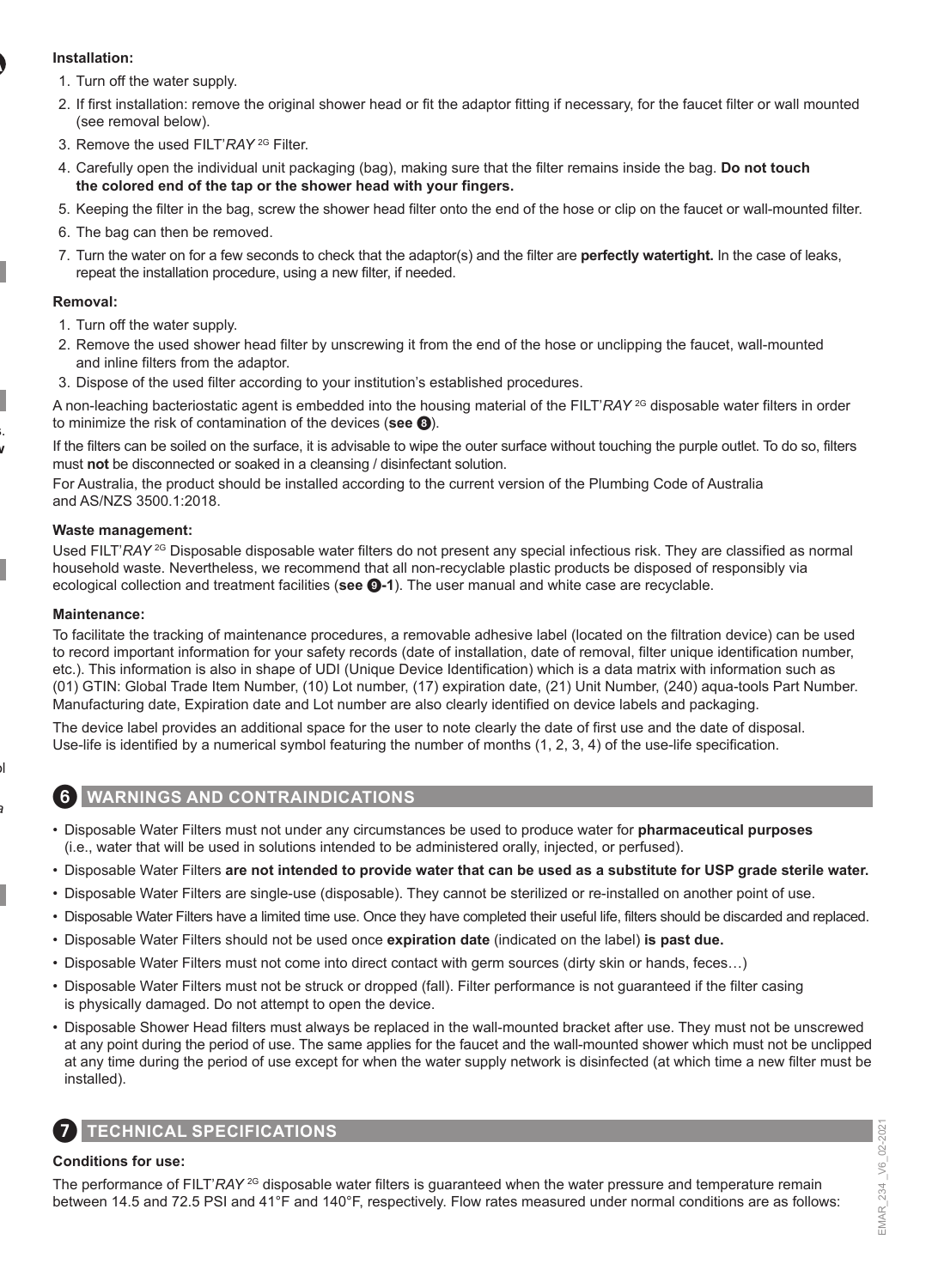| Typical Flow Rate (gal/min)                       |                      |     |      |     |      |
|---------------------------------------------------|----------------------|-----|------|-----|------|
|                                                   | Water Pressure (Psi) |     |      |     |      |
| <b>Product</b>                                    | 14.5                 | 29  | 43.5 | 58  | 72.5 |
| FILT'RAY <sup>2G</sup> Shower Head Filter         | 1.2                  | 2.3 | 3.1  | 3.9 | 4.5  |
| FILT'RAY <sup>2G</sup> Wall-Mounted Shower Filter | 1.0                  | 2.4 | 3.4  | 4.5 | 5.1  |
| FILT'RAY <sup>2G</sup> Faucet and In-Line Filter  | 0.6                  | 1.2 | 1.7  | 2.0 | 2.3  |

\* *Flow rate measurements are determined with the filters installed on a faucet.*

| Typical Flow Rate (L/min)                         |                      |     |      |      |      |  |
|---------------------------------------------------|----------------------|-----|------|------|------|--|
|                                                   | Water Pressure (Bar) |     |      |      |      |  |
| <b>Product</b>                                    |                      |     |      |      | 5    |  |
| FILT'RAY <sup>2G</sup> Shower Head Filter         | 4.5                  | 8.7 | 11.9 | 14.9 | 16.9 |  |
| FILT'RAY <sup>2G</sup> Wall-Mounted Shower Filter | 3.9                  | 8.9 | 13   | 16.9 | 19.4 |  |
| FILT'RAY <sup>2G</sup> Faucet and In-Line Filter  | 22                   | 4.7 | 6.3  |      | 8.8  |  |

\* *Flow rate measurements are determined with the filters installed on a faucet.*

#### **Heat and chemical resistance:**

Disposable Water Filters are resistant to the thermal and chemical shocks that frequently occur during disinfection of the water supply system (**see** 9-1). They remain effective after treatment at **70°C (158°F) for 30 min** (cumulative maximum) or a dose of active chlorine at **100 ppm for 60 min** (cumulative monthly maximum: FILT'*RAY* 2G 1-Month Filters: 1 hour at 100ppm, FILT'*RAY* 2G 2-Month Filters: 2 hours at 100ppm, FILT'*RAY* 2G 3-Month Filters: 3 hours at 100ppm and FILT'*RAY* 2G 4-Month Filters: 4 hours at 100ppm).

After exposure to such treatments, please note that there may be a reduction in water flow due to contamination of the water supply with various types of particles. In such cases, the water filter should be replaced with a new filter should the flow rate become greatly reduced and/or unacceptable.

#### **Blockage tolerance:**

FILT'*RAY* 2G Disposable Water Filters have a certain amount of tolerance to blockage with the **Bubl'AirWashTechnology**(**see** 9**-B**), which is an extended Life of duration Filters' mechanism. Nevertheless, the flow rate at the point of use may decrease somewhat before the end of lifetime if there are unusually high levels of particles or suspended microorganisms in the water supply (for example, after a maintenance procedure has been performed). If the flow rate becomes too slow for user comfort, simply replace the filter.

### 8 **PRODUCT COMPLIANCE**

**Non-sterile FILT'***RAY* **2G** Disposable Water Filters:

- Are CE Marked for Europe that comply with directive 93/42/CEE. Marking CE year 2020.
- A non-leaching bacteriostatic agent is embedded into the housing material of the FILT'*RAY* <sup>2G</sup> disposable water filters in order to minimize the risk of retrograde contamination of the devices. Laboratory based microbiological testing have demonstrated that the bacteriostatic agent allows to reduce the external surface contamination by more than 99.9% for *Pseudomonas aeruginosa, Escherichia coli, Staphylococcus aureus* and *Methicillin Resistant Staphylococcus aureus* (**see B**).
- Comply with Drinking Water Certifications (**ACS**  France, **KTW**  Germany, **WRAS**  United Kingdom, **WaterMark**  Australia/ New Zealand).
- Meet the requirement of the Australian/New Zealand Standards **AS/NZS 3497** « Drinking water treatment units » and **AS/NZS 4348** « Water supply - Domestic type water treatment appliances - Performance requirements » for the class II(a): microbiological treatment - bacteria removal. Certification and **WaterMark** marking. For more information, please refer to the performance data sheet – available upon request.

### **MANUFACTURING INFORMATION**

FILT'*RAY* 2G Disposable Water Filters are manufactured in France By: **aqua-tools** | 26, rue Charles-Édouard Jeanneret | 78300 POISSY | France

- 1. For more information, visit our website at: www.aqua-tools.com or contact us: **Phone:** + 33 1.39.75.02.20. **E-mail** : contact@aqua-tools.com
- 2. The "Scientific and Technical Validation Guide" for the relevant product is available upon request.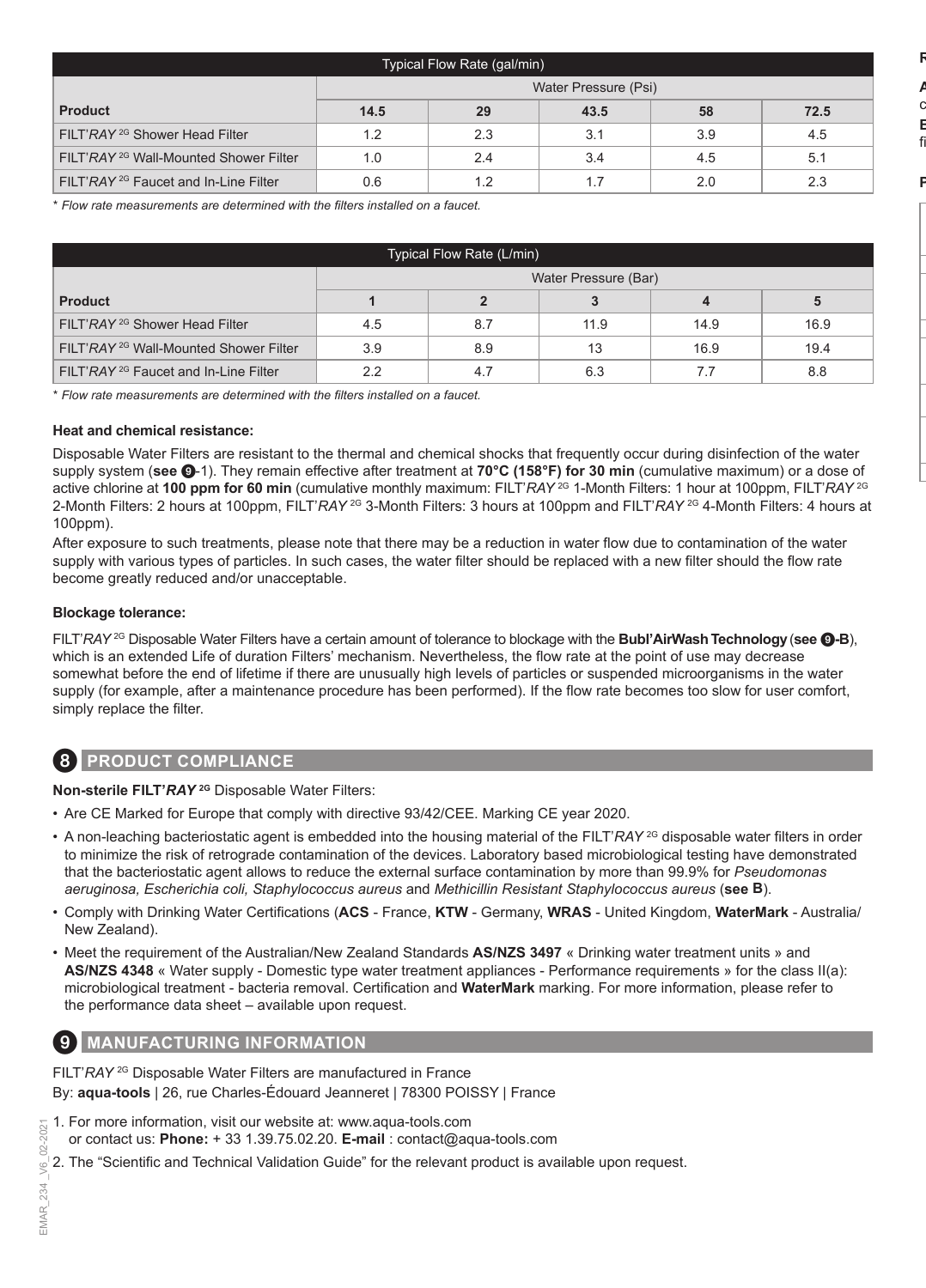#### **Reference:**

**A**. Sterilizing grade filter is defined in "American standard Test Method ASTM F838-15a as a filter ability to sustain a bacterial challenge of 10<sup>7</sup> CFU of *Brevundimonas diminuta* per cm² of filtration surface.

**B.** The Bubl'Air Wash™ Technology is an extended life of duration Filters' mechanism which introduces turbulent flow during filtration to keep particulates from becoming fully trapped on the membrane and permits the filters to have long life use.

### **Product label - meaning of symbols**

| <b>REF</b>                   | LOT                          |                                                                                           |
|------------------------------|------------------------------|-------------------------------------------------------------------------------------------|
| Catalogue number             | Batch code                   | Use by                                                                                    |
| <b>STERILE R</b>             | <b>STER</b>                  |                                                                                           |
| Sterilised using irradiation | Do not resterilise           | Do not use if packaging is damaged                                                        |
| AIE.                         |                              | CMA-WN-080040<br><b>AS/NZS 3497</b>                                                       |
| Free from natural latex      | Manufacturer                 | WaterMark marking: License number for AS/NZS 3497<br>compliance by CertMark International |
| <b>NON</b><br><b>STERILE</b> |                              | $\epsilon$                                                                                |
| Non-sterile                  | Consult instructions for use | Compliant with the essential requirements                                                 |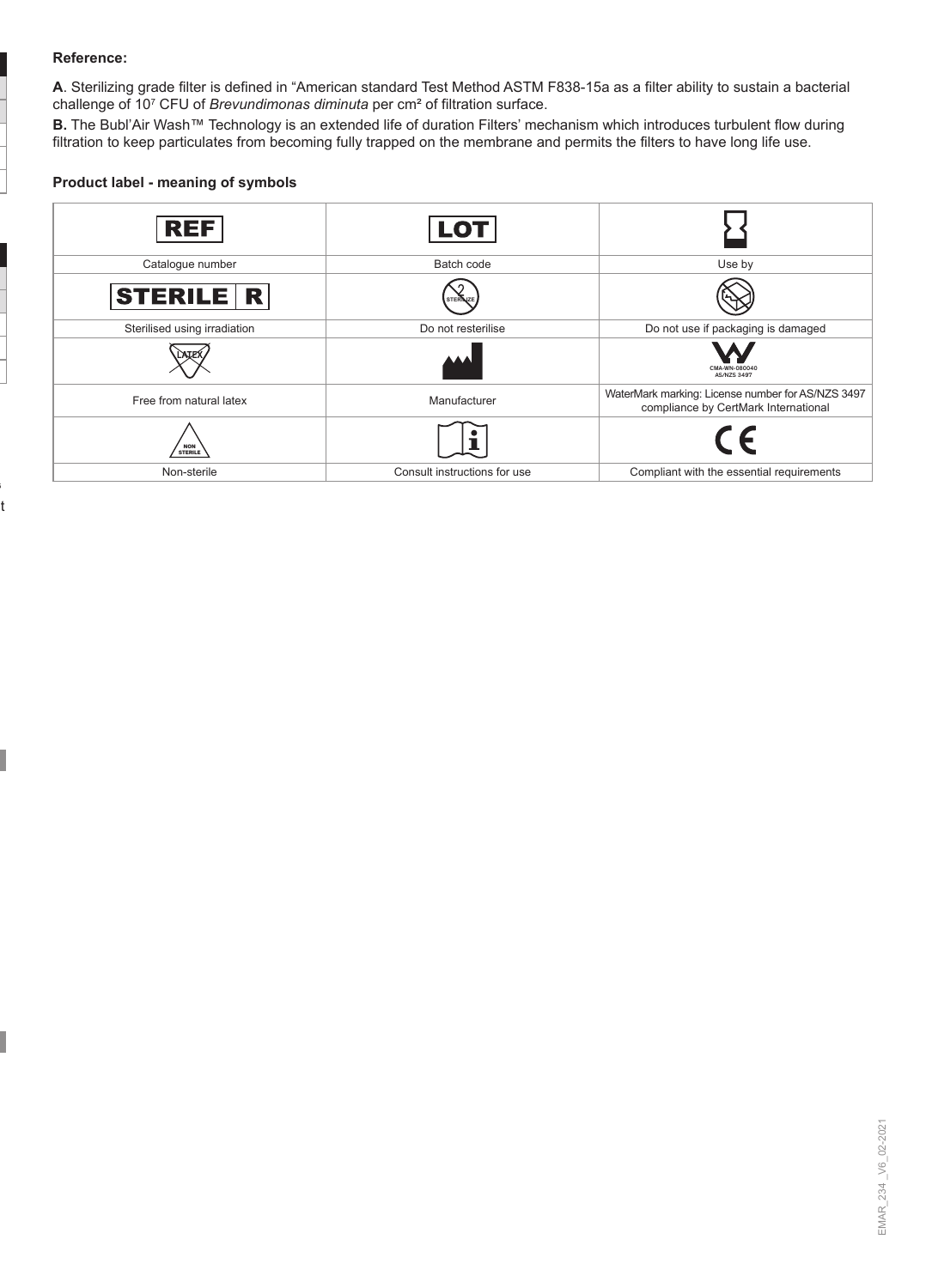## 1 **RÉFÉRENCES**

- FILT'*RAY* 2G Douchette : AT030715, AT030723, AT030724, AT030725, AT030781.
- FILT'*RAY* 2G Douche Murale : AT030741, AT030742, AT030767, AT030768.
- FILT'*RAY* 2G Robinet Jet Droit : AT030721, AT030727, AT030729, AT030730.
- FILT'*RAY* 2G Robinet Jet Douchette : AT030722, AT030728, AT030739, AT030740.
- FILT'*RAY* 2G Filtre En-Ligne : AT030743, AT030744.

**Pour garantir une performance optimale des filtres FILT'***RAY* **2G, veuillez respecter le protocole d'installation (voir ) et les précautions d'emploi (voir** 6**).**

FR

### 2 **CARACTÉRISTIQUES GÉNÉRALES**

- Filtres à usage unique.
- Efficacité anti-tous germes contre les bactéries, y compris les microorganismes pathogènes opportunistes d'origine hydrique.
- 1, 2, 3 & 4 mois

Les filtres FILT'RAY<sup>2G</sup> sont des dispositifs médicaux de classe I en Europe et au Canada.

### 3 **UTILISATION**

Les filtres terminaux FILT'*RAY* 2G **1,2, 3 & 4 mois anti-tous germes** assurent une barrière physique pour la réduction des risques infectieux liés aux micro-organismes d'origine hydrique tels que bactéries (*Legionella pneumophila, Pseudomonas aeruginosa* et autres bacilles Gram négatifs, Mycobactéries non-tuberculeuses), champignons (*Aspergillus sp, Fusarium sp*), protozoaires et les particules provenant du réseau de distribution d'eau. La **protection des patients immunodéprimés** et des personnes vulnérables est effectuée grâce à la membrane de microfiltration. Les filtres sont nécessaires dans le cadre de la prise en charge **des patients immunodéprimés** hospitalisés dans les zones à risque élevé, telles que les unités de greffe de moelle osseuse et de transplantation d'organes, les services d'oncologie, les unités de soins intensifs, de réanimation, les services néonataux et tout autre lieu de soins de ce type de patients.

### 4 **DESCRIPTION**

Les filtres FILT'*RAY*<sup>2G</sup> sont destinés à produire de l'eau bactériologiquement maitrisée, au point d'usage. Ces dispositifs retiennent les bactéries, y compris les microorganismes pathogènes opportunistes d'origine hydrique tels que *Legionella spp., Legionella pneumophila, Pseudomonas aeruginosa* et autres grâce à une membrane de microfiltration. Cette technologie de microfiltration assure une qualité bactériologique supérieure à celle du réseau d'eau potable. A noter que les dispositifs FILT'*RAY* 2G ne contiennent ni latex, ni tissus ou sous-produits d'origine animale, ni de dérivés du sang ou de toute substance considérée comme un médicament.

Les filtres FILT'*RAY* <sup>2G</sup> sont conçus pour sécuriser la production d'eau aux points d'usage. Ils sont préconisés dans les procédures de **gestion et la prévention des infections associées aux soins.**

Les filtres FILT'*RAY* 2G exploitent une technologie de filtration par membrane tubulaire 0.1µm nominale et 0.2µm absolue de grade stérilisant (voir 9**-A**). Les filtres assurent une **microfiltration de l'eau de haute performance** tout en délivrant un **débit confortable** pour les usagers.

Les challenges microbiologiques conduits en laboratoires avec les espèces de Brevundimonas diminuta, Legionella pneumophila et Pseudomonas aeruginosa sur les filtres FILT'*RAY* 2G démontrent une efficacité de **rétention de 7 log** (voir 9**-2**) pour tous les microorganismes d'origine hydrique supérieurs à 0.1µm nominal / 0.2 μm absolu et qualifient le filtre de filtre de grade stérilisant (voir 9**-A**).

### 5 **PROTOCOLE D'INSTALLATION**

#### **Avertissements :**

- La pose d'un filtre doit respecter les classiques règles d'asepsie. La désinfection préalable des mains est requise. Une manipulation non conforme peut être source de contamination ou de rétro-contamination.
- Vérifiez que le sachet d'emballage unitaire n'est ni perforé, ni déchiré et que le filtre n'est pas endommagé. Le cas échéant, n'utilisez pas le dispositif car la performance n'est plus assurée.

#### **Information générale :**

- Le filtre douchette dispose d'un embout de fixation standard et peut être raccordé à tous les flexibles de douche.
- Le filtre robinet, douche murale et en ligne nécessitent l'utilisation de raccords rapides et/ou de connectiques tubulures, contactez-nous pour obtenir la liste des raccords disponibles.

#### **Pose :**

 $2021$  $02 - 2$ S.

EMAR<sub>2</sub>

- 1. Fermer l'arrivée d'eau.
- EMAR\_234 \_V6\_02-2021 2. Si première installation : déposer la pomme de douche d'origine ou fixer le raccord adaptateur si nécessaire pour le filtre robinet, douche murale ou en ligne (voir dépose, ci-après).
	- 3. Déposer le filtre FILT'*RAY* 2G usagé.
	- 4. Ouvrir partiellement l'emballage unitaire, tout en gardant le filtre dans le sachet. **Ne pas toucher l'orifice coloré de sortie du jet d'eau avec les doigts pour éviter toute contamination manuelle.**
	- 5. **Tout en maintenant le filtre dans le sachet,** visser le filtre douchette à l'embout du flexible, clipser le filtre robinet ou la douche murale. Clipser le filtre en ligne au raccord adaptateur en suivant le sens de la flèche du flux d'eau sur l'étiquette.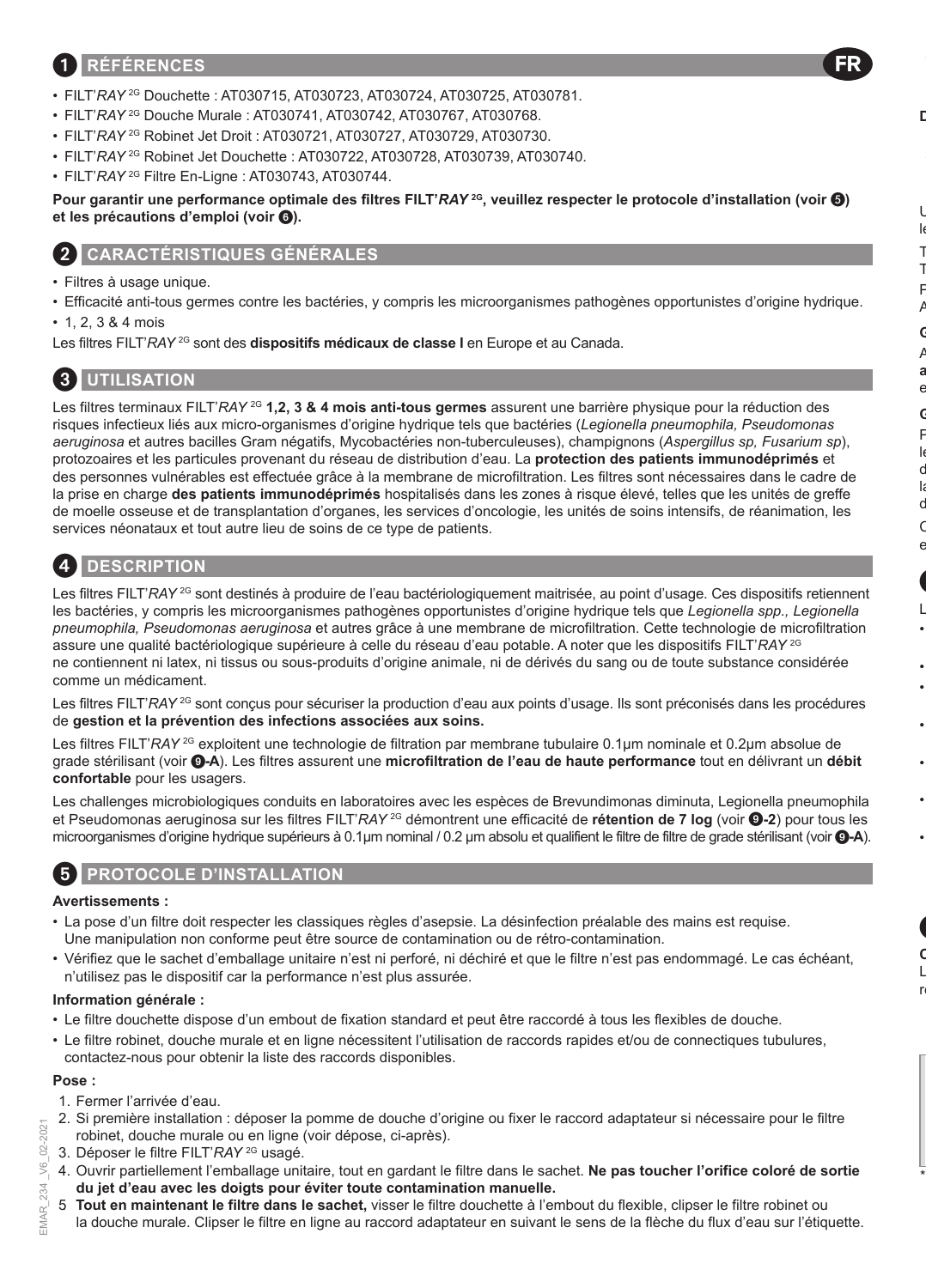- 6. Retirer le sachet du filtre.
- 7. Ouvrir l'eau quelques secondes et vérifier que le(s) raccord(s) et le filtre demeurent **parfaitement étanches.** En cas de fuite, recommencer la procédure avec, si nécessaire, un autre filtre.

#### **Dépose :**

- 1. Fermer l'arrivée d'eau.
- 2. Libérer le filtre douchette usagé en le dévissant de l'embout du flexible ou déclipser le filtre robinet, douche murale et/ou filtre en ligne du raccord adaptateur.
- 3. Eliminer le filtre usagé conformément aux procédures en cours de l'établissement.

Un agent bactériostatique non relargable est incorporé dans la matière plastique des filtres FILT'*RAY* 2G afin de minimiser le risque de rétro-contamination du filtre lui-même (**voir** 8).

Toutefois, une utilisation et un environnement non maîtrisé peuvent être source de rétro-contamination.

Tout filtre que l'on soupçonne contaminé, et en particulier sur le plan visuel, doit être remplacé.

Pour l'Australie, le produit doit être installé selon la version en vigueur du « Plumbing code of Australia » et la norme AS/NZS 3500.1 :2018.

#### **Gestion des déchets :**

Après usage, les filtres ne présentent pas de risque infectieux particulier. Aussi sont-ils classés parmi les **déchets assimilables aux déchets ménagers** (DADM). Il est toutefois recommandé d'éliminer ces produits plastiques via des filières de collecte et de traitement éco-responsables (**voir** 9**-1**). La notice et le coffret blanc sont recyclables (papier/carton).

#### **Gestion de la maintenance :**

Pour faciliter le suivi des opérations de maintenance, détacher l'étiquette adhésive amovible située sur le filtre où figurent les caractéristiques suivantes : date de fabrication, de péremption, numéro de lot et numéro unitaire. La coller sur la feuille de traçabilité et y renseigner la date d'installation et la date de retrait. Ces informations sont également disponibles sous la forme d'un datamatrix/code UDI (Identifiant Unique du Dispositif) tel que (01) GTIN : Global Trade Item Number, (10) numéro de lot, (17) date d'expiration, (21) Numéro Unitaire, (240) référence aqua-tools.

Ces informations sont également clairement identifiées sur les étiquettes et l'emballage du dispositif. La durée d'utilisation est identifiée par un symbole numérique indiquant le nombre de jours ou de mois.

### 6 **PRÉCAUTIONS D'EMPLOI**

Les filtres FILT'*RAY* 2G :

- Ne doivent en aucun cas être utilisés pour la production d'eau à **usage pharmaceutique** (eau entrant notamment dans la composition de solutions buvables, injectables ou perfusables).
- Sont à usage unique et ne peuvent pas être réinstallés sur un autre point d'eau.
- Ont une **durée maximale d'utilisation** spécifique au filtre utilisé et une **date de péremption** inscrite sur l'étiquette qu'il faut respecter.
- Ne doivent pas entrer en contact direct avec une source de germes (peau ou mains souillées, aérosols contaminés, liquides biologiques)
- Ne doivent pas être dévissés ou déconnectés pendant toute la durée d'utilisation, sauf en cas de désinfection du réseau et dans ce cas, repositionnez un filtre neuf.
- Ne doivent pas subir de choc, ni chuter. La performance des filtres n'est plus assurée en cas de détérioration physique de la coque. Ne tentez pas non plus d'ouvrir le dispositif.
- Les filtres douche doivent toujours être replacés sur le support mural après utilisation. Ils ne doivent être dévissés à aucun moment et ce, pendant toute la durée d'utilisation. De même, le filtre robinet, le filtre douche murale ou le filtre en ligne ne doivent être déclipsés à aucun moment pendant toute la durée de leur utilisation, sauf en cas de désinfection du réseau d'eau (dans ce cas précis, un nouveau filtre doit être installé).

### 7 **PERFORMANCES TECHNIQUES**

#### **Conditions d'utilisation :**

La performance des filtres FILT'*RAY* <sup>2G</sup> est assurée lorsque la pression et la température de l'eau du réseau se situent respectivement entre 1 et 5 bar et 5°C et 60°C. Les débits d'eau en sortie mesurés sont les suivants :

|                                                                             | Filtre FILT'RAY <sup>2G</sup> douchette | Filtre FILT'RAY <sup>2G</sup> robinet et filtre en ligne* |
|-----------------------------------------------------------------------------|-----------------------------------------|-----------------------------------------------------------|
|                                                                             |                                         | Débit (I/min)                                             |
| $\Omega$<br>Pression de l'eau (bar)<br>3<br>statique ou dynamique<br>4<br>5 | 4.5                                     | 22                                                        |
|                                                                             | 8.7                                     | 4.6                                                       |
|                                                                             | 11.9                                    | 6.3                                                       |
|                                                                             | 14.9                                    | 7.7                                                       |
|                                                                             | 16.9                                    | 8.8                                                       |

\* *filtres robinet à basse consommation d'eau*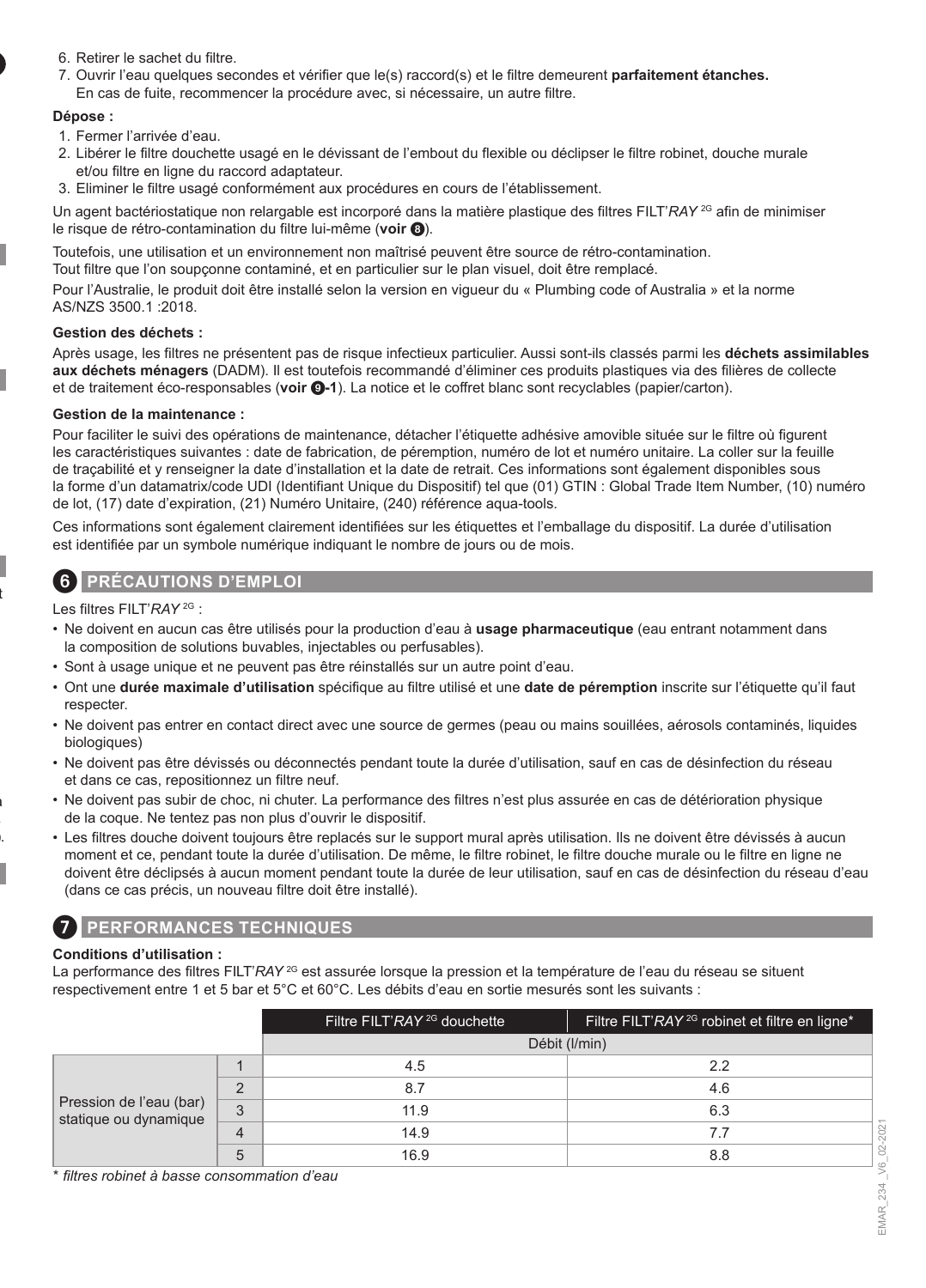#### **Résistance thermique et chimique :**

Les filtres FILT'*RAY* <sup>2G</sup> peuvent résister aux chocs thermiques et chimiques mis habituellement en œuvre dans les procédures de désinfection au sein du réseau (**voir** 9-1). Leur performance est maintenue après un traitement thermique de **70°C pendant 30 min** (cumul maxi.) ou à une dose de chlore actif de **100 ppm pendant 60 min** (cumul mensuel maxi.) : filtres 1 mois : 1 heure à 100ppm, 2 mois : 2 heures à 100ppm, 3 mois : 3 heures à 100ppm, 4 mois : 4 heures à 100ppm.

#### **Tolérance au colmatage :**

Les filtres FILT'*RAY* 2G présentent une tolérance au colmatage grâce à la **Technologie Bubl'AirWash** (**voir** 9**-B**). Toutefois, il est possible d'observer une diminution du débit de sortie avant la fin de la durée maximale d'utilisation si l'eau du réseau présente un taux inhabituel de particules ou de microorganismes en suspension (suite à une opération de maintenance par exemple). Lorsque le débit en sortie devient insuffisant, il est recommandé de procéder au remplacement du filtre.

### 8 **CONFORMITÉ DU PRODUIT**

Les filtres FILT'*RAY* 2G :

- Sont des **dispositifs médicaux de classe I** conformes à la directive 93/42/CEE.
- Sont des **dispositifs médicaux de classe I au Canada** conformes au DORS/98-282.
- Contiennent un **agent bactériostatique** afin de minimiser le risque de rétro-contamination du dispositif. En laboratoire, des tests microbiologiques d'efficacité de cet agent ont démontré une réduction de la contamination de la surface externe de plus de 99,9% pour *Pseudomonas aeruginosa, Escherichia coli, Staphylococcus aureus* et *Staphylococcus aureus* Résistant à la Méticilline (SARM) (voir **0**-2).
- Disposent de validations internationales de conformité eau potable (**ACS**-France, **KTW**-Allemagne, **WRAS**-Royaume-Uni, **WaterMark**-Australie/ Nouvelle Zélande).
- Sont conformes aux normes Australiennes et Néo-zélandaises **AS/NZS 3497** « unité de traitement de l'eau potable » et **AS/NZS 4348** « Approvisionnement en eau - Appareils de traitement de l'eau de type domestique- Exigences de performance » classe II(a), traitement microbiologique, rétention des bactéries, et disposent de la certification et du marquage **WaterMark.** Pour plus d'information se référer au document « performance data sheet » disponible sur demande - uniquement en anglais.

### 9 **INFORMATIONS DU FABRICANT**

Les filtres FILT'*RAY* 2G sont fabriqués par :

**aqua-tools** | 26, rue Charles-Édouard Jeanneret | 78300 POISSY | France

- 1. Pour plus d'informations, visitez notre site web : www.aqua-tools.com ou contactez-nous : **tél. :** + 33 1.39.75.02.20. **e-mail** : contact@aqua-tools.com
- 2. Le « Guide de validation scientifique et technique » relatif aux filtres est disponible sur demande.

### **Références :**

- **A.** Filtre de grade stérilisant est défini dans l' "American standard Test Method ASTM F838-15a comme l'efficacité de rétention d'un challenge bactérien de 10<sup>7</sup> CFU de *Brevundimonas diminuta* par cm² de surface de filtration.
- **B**. The Bubl'Air Wash™ Technology est un mécanisme visant à étendre la durée de vie du filtre en remettant en suspension les particules présentes sur la membrane de microfiltration et ainsi ralentir le phénomène de saturation du filtre.

### **Etiquette produit - signification des pictogrammes**

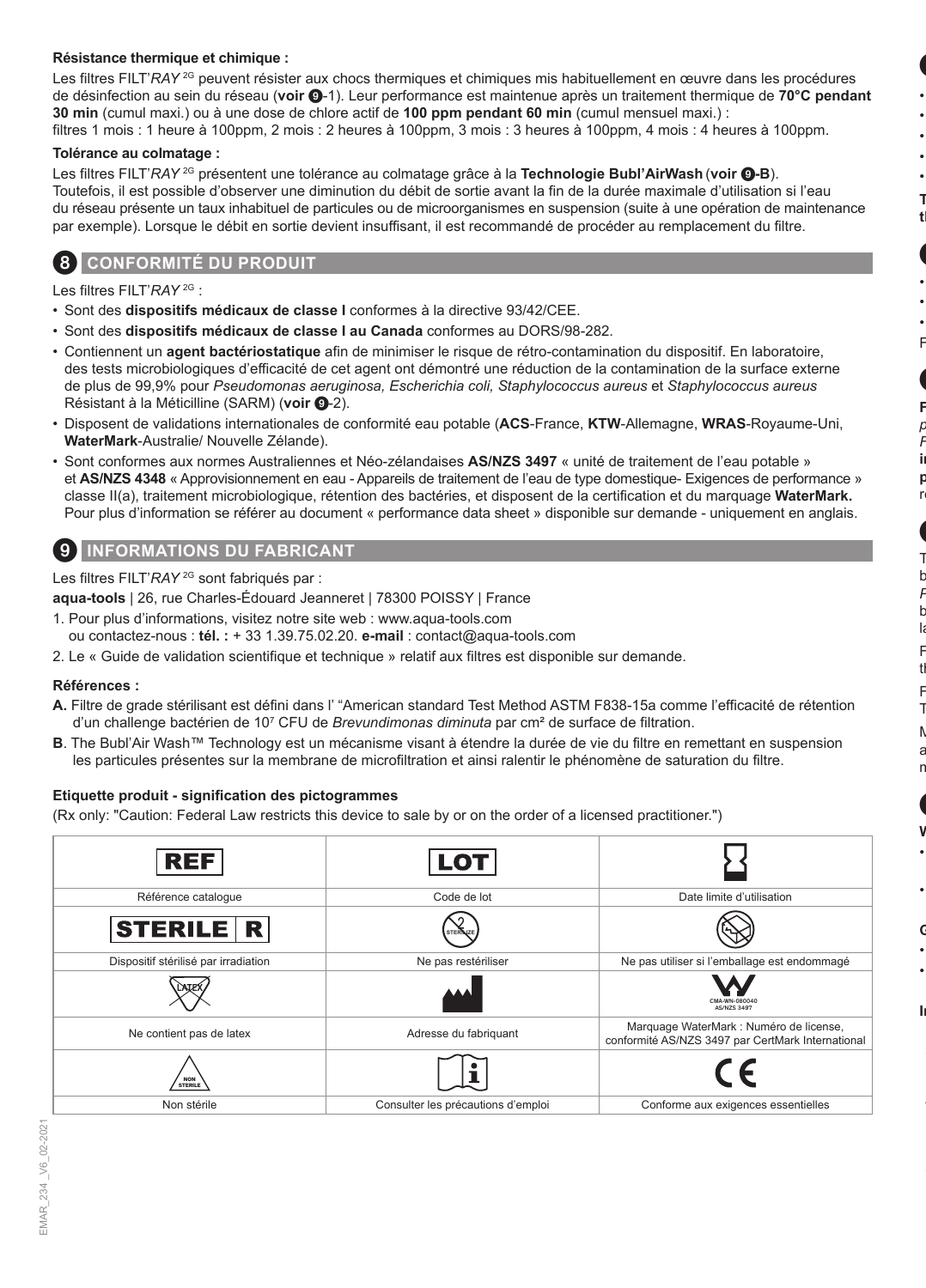### 1 **REFERENCES**

- FILT'*RAY* 2G Shower head water filters: AT030715, AT030723, AT030724, AT030725, AT030781.
- FILT'*RAY* 2G Wall-mounted shower water filters: AT030741, AT030742, AT030767, AT030768.
- FILT'RAY<sup>2G</sup> Tap water filters with straight flow outlet: AT030721, AT030727, AT030729, AT030730.
- FILT'*RAY* 2G Tap water filters with shower flow outlet: AT030722, AT030728, AT030739, AT030740.
- FILT'*RAY* 2G In-line water filters: AT030743, AT030744.

### **To guarantee the optimal performance of the FILT'***RAY* **2G disposable water filters, please ensure that you follow the instructions for installation (see ) and read the warnings carefully (see** 6**).**

### 2 **GENERAL SPECIFICATIONS**

- Disposable water filters.
- Effective against bacteria including opportunistic waterborne pathogenic microorganisms.
- 1, 2, 3 & 4 months

FILT'*RAY* 2G filters are **class I medical devices** in Europe and Canada.

### 3 **INDICATIONS FOR USE**

**FILT'***RAY* **2G 1, 2, 3 & 4-Month water filters** provide a barrier against waterborne microorganisms such as bacteria (*Legionella pneumophila, Pseudomonas aeruginosa* and other Gram negative bacilli, nontuberculous Mycobacteria), fungi (*Aspergillus sp, Fusarium sp*), protozoa and particles originating in the water distribution system. The microfiltration membrane protects **immune-supressed patients** and vulnerable people. Filters are necessary for the care of hospitalised, **immune-suppressed patients** in high-risk areas such as bone marrow transplant and organ transplant units, oncology services, intensive care units, resuscitation, neonatal services and any other places that care for this type of patient.

# 4 **DESCRIPTION**

The FILT'*RAY* <sup>2G</sup> filters are intended to produce bacteriologically controlled water at the point-of-use. These devices retain bacteria, including opportunistic waterborne pathogenic microorganisms such as *Legionella spp., Legionella pneumophila, Pseudomonas aeruginosa* and others via a microfiltration membrane. This microfiltration technology ensures as a higher bacteriological quality than the potable water of the water plumbing system. Please note, the FILT'*RAY* <sup>2G</sup> devices do not contain latex, nor tissue or by-products of animal origin, neither are they derived from blood or any substance considered as a medicine.

FILT'*RAY* <sup>2G</sup> disposable water filters are designed to ensure water safety at the point-of-use. They are recommended in the procedures for **management and prevention of healthcare associated infections.**

FILT'*RAY* 2G filters use a 0.1μm nominal and 0.2μm absolute tubular membrane filtration technology of sterilising grade (see 9**-A**). The filters provide a **high-performance level of water microfiltration** while delivering a **comfortable flow** for users.

Microbiological challenges, conducted in laboratories with Brevundimonas diminuta, Legionella pneumophila and Pseudomonas aeruginosa species on FILT'*RAY* 2G filters, demonstrate a **retention efficiency of 7 log** (see 9**-2**) for all water-borne microorganisms greater than 0.1μm nominal / 0.2μm absolute and qualify the filter as a sterilising grade filter (see 9**-A**).

### 5 **INSTALLATION INSTRUCTIONS**

### **Warnings:**

- Filter installation must conform with professional aseptic techniques. Hands must be disinfected prior to installation. Inappropriate installation may result in a source of contamination or retro-contamination.
- Make sure that the individual unit packaging (plastic bag) is not punctured or torn and that the filter is not damaged. If this is the case, do not use the device, as the performance can no longer be ensured.

#### **General information:**

- The shower head filter (screw-on) features a standard fitting and can therefore be connected to all flexible shower hoses.
- The tap, wall-mounted shower and in-line filters require fast-fix connectors and/or tubing connectors, contact us for a list of commercially available adaptors.

#### **Installation:**

- 1. Turn off the water supply.
- 2. If this is the first installation: remove the original shower head or fit the adaptor, if necessary, for the tap, wall-mounted shower or in-line filter (see removal below).
- 3. Remove the used FILT'*RAY* 2G filter.
- 4. Carefully open the individual unit packaging (bag), making sure that the filter remains inside the bag. **Do not touch the coloured end of the tap or the shower head with your fingers to avoid contamination.**
- 5. **Keeping the filter in the bag**, screw the shower head filter onto the end of the hose or clip on the tap or wall-mounted shower filter. Clip the inlet of the in-line filter on to the adaptor in the direction of the arrow indicating water flow on the label.
- 6. The bag can then be removed.
- 7. Turn the water on for a few seconds to check that the adaptor(s) and the filter are **perfectly watertight.** In the case of leaks, repeat the installation procedure, using a new filter if needed.

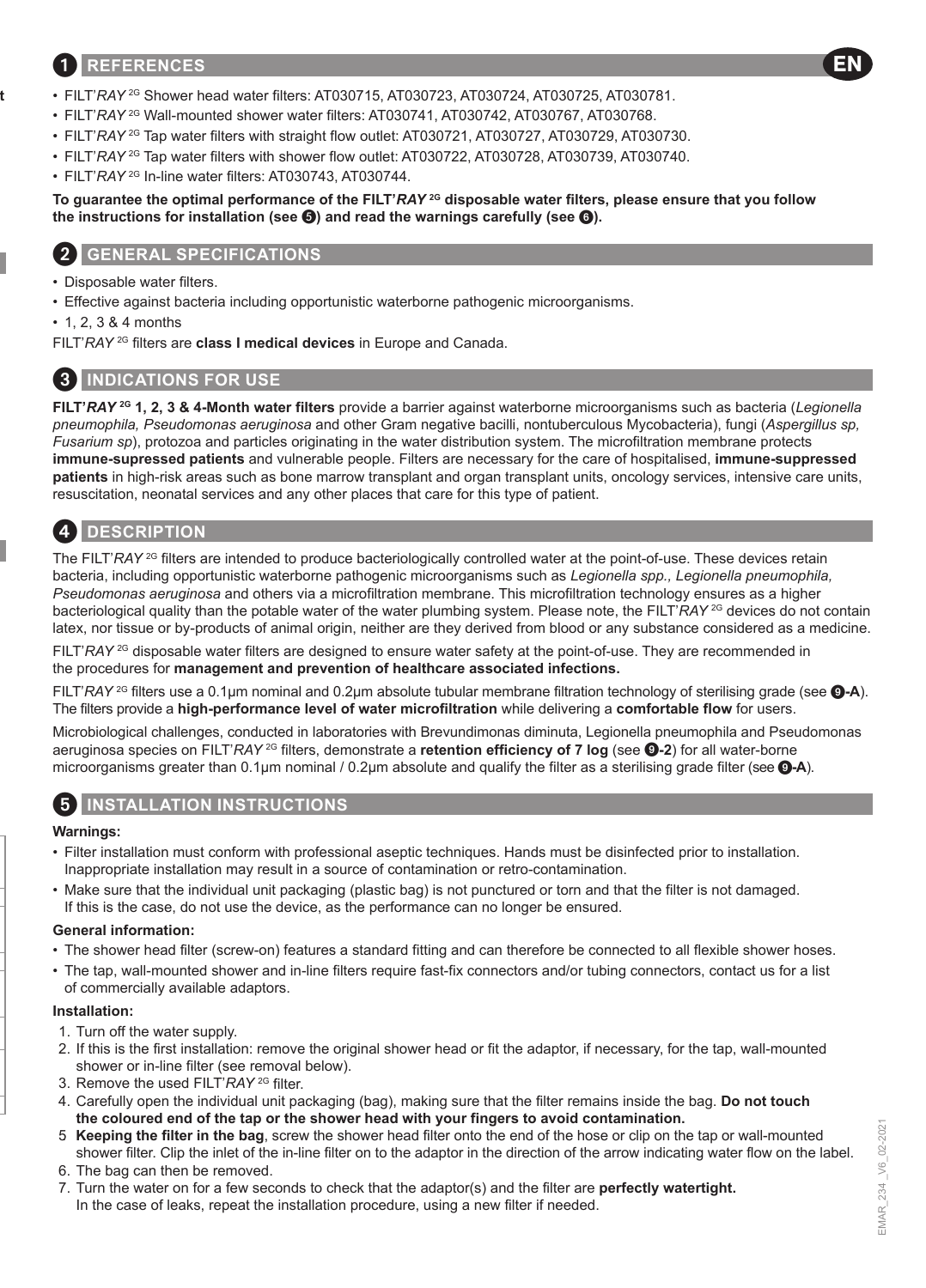### **Removal:**

- 1. Turn off the water supply.
- 2. Remove the used shower head filter by unscrewing it from the end of the hose or unclipping the tap, wall-mounted shower and/or inline filter from the adaptor.
- 3. Dispose of the used filter according to your institution's established procedures.

A non-leaching bacteriostatic agent is embedded into the housing material of the FILT'*RAY* <sup>2G</sup> disposable water filters in order to minimise the risk of retro-contamination of the devices (**see** 8).

However, use in a non-controlled environment can be a source of retro-contamination.

Any filter that is believed to be contaminated must be replaced, especially if the contaminant is visible. For Australia, the product should be installed according to the current version of the Plumbing Code of Australia

and AS/NZS 3500.1:2018.

### **Waste management:**

Used filters do not present any special infectious risk. They are classified as **normal household waste.** Nevertheless, we recommend that all non-recyclable plastic products be disposed of responsibly via ecological collection and treatment facilities (**see** 9**-1**). The installation guide and the white carton can be recycled (paper/card).

### **Maintenance:**

To facilitate the tracking of maintenance procedures, a removable adhesive label (located on the filtration device) can be used to record important information for your safety records (date of manufacture, date of removal, batch number and filter unique identification number, etc.). Stick on to the tracking page and write down the installation and removal date. This information is also available as the UDI (Unique Device Identification) which is a data matrix with information in the form of (01) GTIN: Global Trade Item Number, (10) Lot number, (17) expiration date, (21) Unit Number, (240) aqua-tools part number.

Manufacturing date, Expiration date and Lot number are also clearly identified on device labels and packaging. The lifespan is identified by a numerical symbol featuring the number of months.

### 6 **CONTRAINDICATIONS**

FILT'*RAY* 2G Disposable Water Filters:

- Must not, under any circumstances, be used to produce water for **pharmaceutical purposes** (i.e., water that will be used in solutions intended to be administered orally, injected, or perfused).
- Are single use (disposable) and cannot be re-installed on another point-of-use.
- Have a **limited lifespan** according to the filter used, and an **expiration date** indicated on the label. These must be adhered to.
- Must not come into direct contact with germ sources (dirty skin or hands, contaminated aerosols, body fluids, etc.).
- Must not be unscrewed or disconnected during the life of the filter except if the water distribution system is disinfected. In this instance, replace with a new filter.
- Must not be struck or dropped (fall). Filter performance is not guaranteed if the filter casing is physically damaged. Do not attempt to open the device.
- Shower head filters should always be placed on the wall bracket after use. They must not be unscrewed at any point during the period of use. The same applies for the tap, the wall-mounted shower and the inline filters which must not be unclipped at any time during the period of use except for when the water supply network is disinfected (at which time a new filter must be installed).



### 7 **TECHNICAL SPECIFICATIONS**

#### **Conditions for use:**

The performance of FILT'*RAY* <sup>2G</sup> disposable water filters is quaranteed when the water pressure and temperature remain between 1 to 5 bar and 5°C and 60°C, respectively. Flow rates measured under normal conditions are as follows:

|                                                                 |     | FILT'RAY <sup>2G</sup> Shower Head Filter | FILT'RAY <sup>2G</sup> Tap and In-line Filter* |
|-----------------------------------------------------------------|-----|-------------------------------------------|------------------------------------------------|
|                                                                 |     |                                           | Flow rate (I/min)                              |
| $\Omega$<br>Water pressure (bar)<br>3<br>static or dynamic<br>5 | 4.5 | 2.2                                       |                                                |
|                                                                 |     | 8.7                                       | 4.6                                            |
|                                                                 |     | 11.9                                      | 6.3                                            |
|                                                                 |     | 14.9                                      | 7.7                                            |
|                                                                 |     | 16.9                                      | 8.8                                            |

\* *tap filters with low water consumption*

#### **Heat and chemical resistance:**

FILT'*RAY* <sup>2G</sup> disposable water filters are resistant to the thermal and chemical shocks that frequently occur during disinfection of the water supply system (**see** 9-1). They remain effective after treatment at **70°C for 30 min** (cumulative maximum) or a dose of active chlorine at **100 ppm for 60 min** (cumulative monthly maximum): FILT'*RAY* 2G 1-month filters: 1 hour at 100ppm; 2-month filters: 2 hours at 100ppm; 3-month filters: 3 hours at 100ppm; and 4-month filters: 4 hours at 100ppm.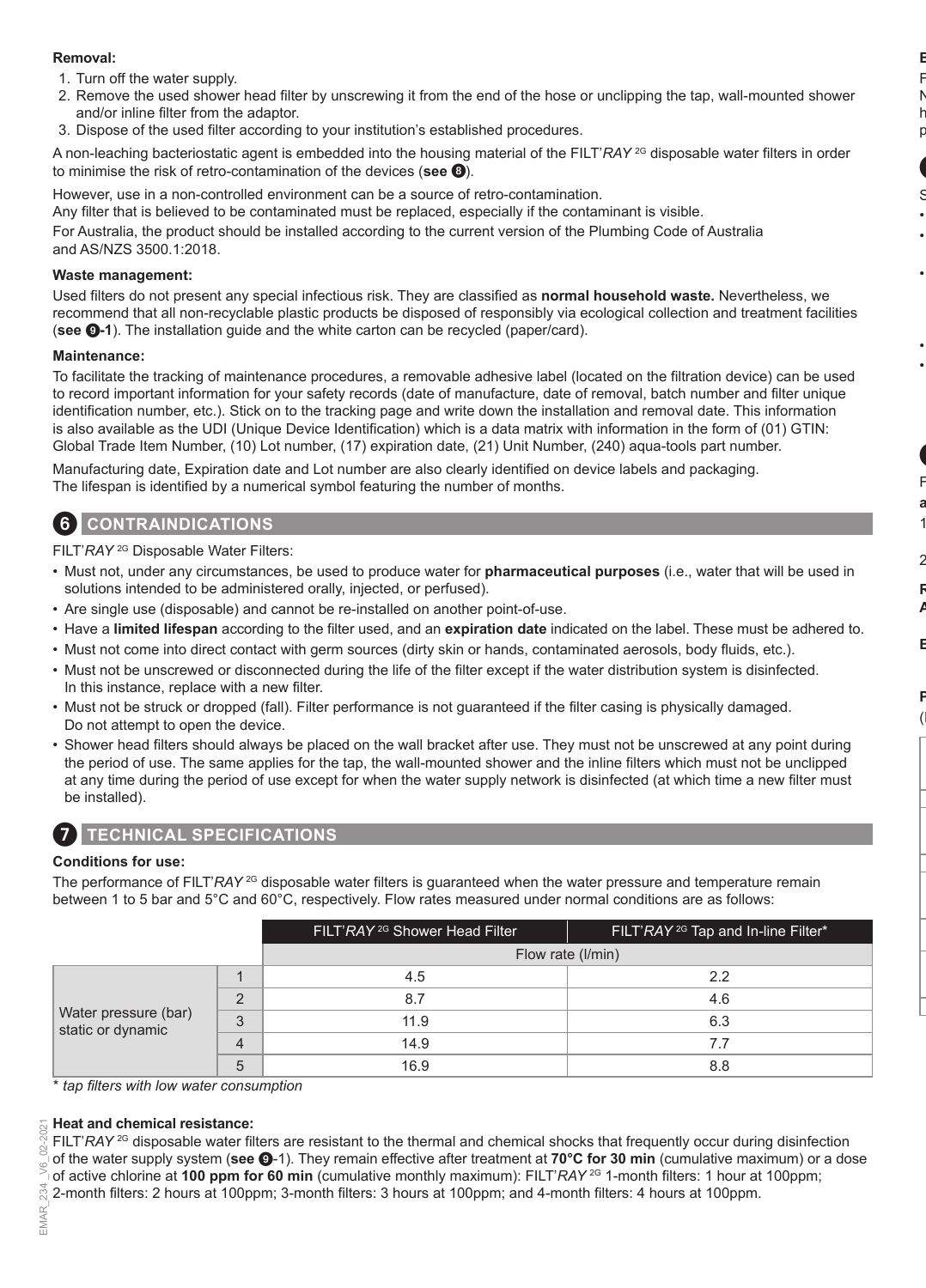#### **Blockage tolerance:**

FILT'*RAY* 2G Disposable Water Filters have a certain amount of tolerance to blockage with the **Bubl'AirWashTechnology**(**see** 9**-B**). Nevertheless, the flow rate at the point of use may decrease somewhat before the end expiration date if there are unusually high levels of particles or suspended microorganisms in the water supply (for example, after a maintenance procedure has been performed). If the flow rate becomes too slow for user comfort, simply replace the filter.

### 8 **PRODUCT COMPLIANCE**

Sterile FILT'RAY<sup>2G</sup> Disposable Water Filters:

- Are **Class I Medical Devices in France** complying with directive 93/42CEE.
- Dispose of the used filter according to your institution's established procedures. **Class I Medical Devices in Canada** complying with DORS/98-282.
- A non-leaching **bacteriostatic agent** is embedded into the housing material to minimise the risk of retro-contamination of the devices. Laboratory based microbiological tests have demonstrated that the bacteriostatic agent allows a reduction in the external surface contamination by more than 99.9% for *Pseudomonas aeruginosa, Escherichia coli, Staphylococcus aureus and Methicillin-resistant staphylococcus aureus* (MRSA) (**see** 9-2).
- Comply with drinking water certifications (**ACS**-France, **KTW**-Germany, **WRAS**-United Kingdom, **WaterMark**-Australia/New Zealand).
- Meet the requirements of the Australian/New Zealand Standards **AS/NZS 3497** "Drinking water treatment units" and **AS/NZS 4348** "Water supply - Domestic type water treatment appliances - Performance requirements" for the class II(a): microbiological treatment - bacteria removal. Certification and **WaterMark** marking. For more information, please refer to the performance data sheet - available upon request.

### 9 **MANUFACTURING INFORMATION**

FILT'RAY<sup>2G</sup> Disposable Water Filters are manufactured in France by:

**aqua-tools** | 26, rue Charles-Édouard Jeanneret | 78300 POISSY | France

- 1. For more information, visit our website at: www.aqua-tools.com or contact us: **tel.:** + 33 1.39.75.02.20. **e-mail:** contact@aqua-tools.com
- 2. The "Scientific and Technical Validation Guide" for the relevant product is available on request.

### **References:**

- **A.** Sterilising grade filter is defined in "American standard Test Method ASTM F838-15a as a filter ability to sustain a bacterial challenge of 10<sup>7</sup> CFU of *Brevundimonas diminuta* per cm² of filtration surface.
- **B**. The Bubl'Air Wash™ Technology is a mechanism to extend the service life of the filter which introduces turbulent flow during filtration to keep particulates from becoming fully trapped on the membrane and permits the filters to have long-life use.

### **Product label - meaning of symbols**

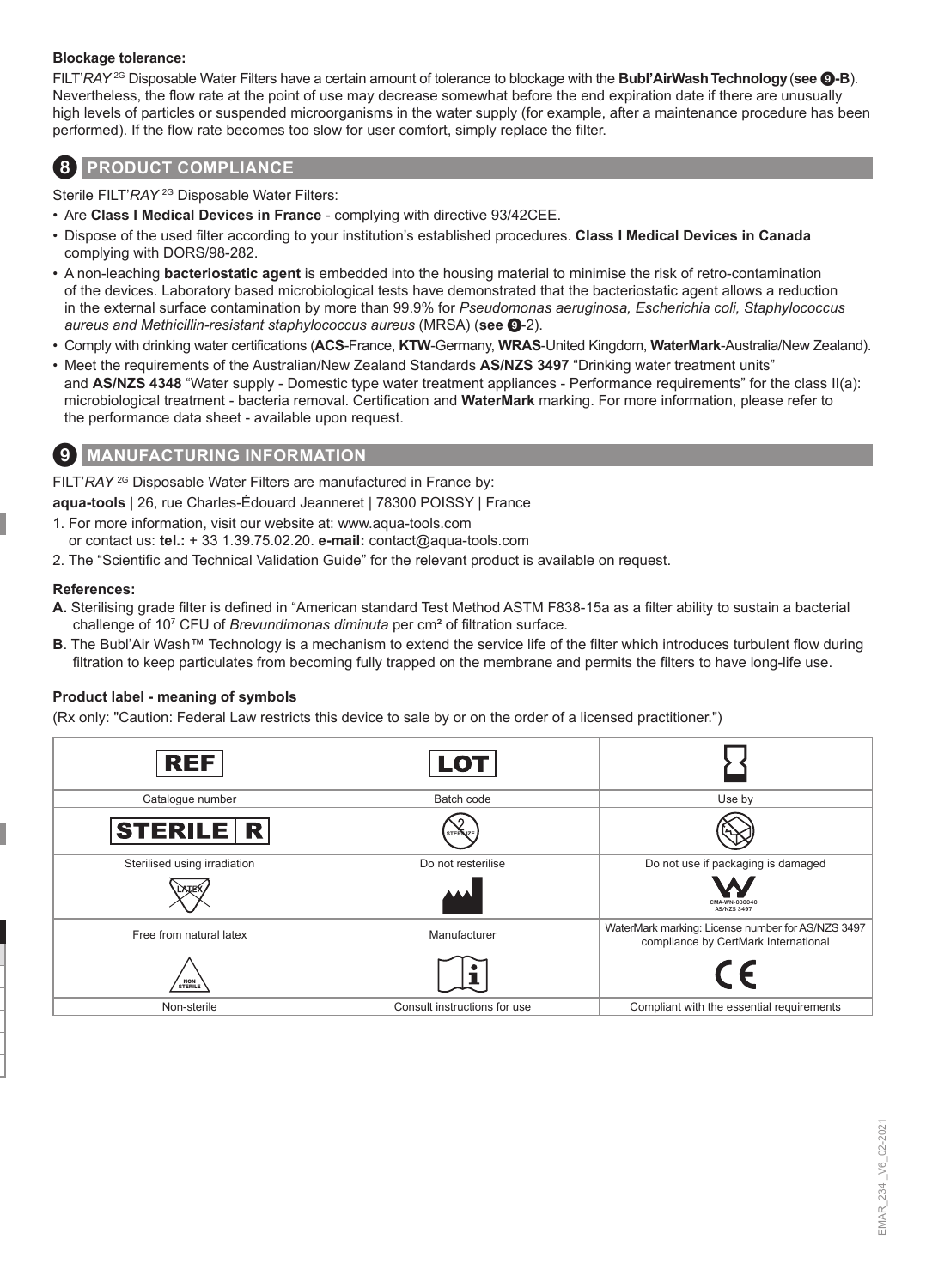### 1 **ARTIKELNUMMERN**

- FILT'*RAY* 2G Filter-Handbrause: AT030715, AT030723, AT030724, AT030725, AT030781.
- FILT'*RAY* 2G Filter für Wand-Duschauslauf: AT030741, AT030742, AT030767, AT030768.
- FILT'RAY<sup>2G</sup> Filter mit geradem Strahl: AT030721, AT030727, AT030729, AT030730.
- FILT'*RAY* 2G Filter mit Regenstrahl: AT030722, AT030728, AT030739, AT030740.
- FILT'*RAY* 2G Inlinefilter: AT030743, AT030744.

**Damit FILT'***RAY* **2G Filter lange leistungsfähig bleiben, beachten Sie die Installationsanleitung (siehe ) und die Sicherheitshinweise (siehe** 6**).**

### 2 **PRODUKTMERKMALE**

- Einweg-Wasserfilter
- Wirksamkeit gegen Keime und Bakterien aller Art, einschließlich opportunistischer, pathogener, wassergebundener Mikroorganismen.

DE

• 1, 2, 3 & 4 Monate

Die FILT'*RAY* 2G Filter sind **Medizinprodukte der Klasse I** in Europa und Kanada.

### 3 **NUTZUNG**

Die Endfilter FILT'*RAY* 2G bieten **1, 2, 3 & 4 Monate Schutz gegen Keime aller Art** und bilden eine physikalische Barriere gegen wassergebundene Krankheitserreger und Mikroorganismen wie Bakterien (*Legionella pneumophila, Pseudomonas aeruginosa* und andere gramnegative Bakterien, nichttuberkulöse Mykobakterien), Pilze (*Aspergillus sp, Fusarium sp*), Protozoen und Partikel aus der Wasserversorgung. Dank ihrer Mikrofiltrationsmembran bieten sie **Schutz für immunsupprimierte Patienten** und geschwächte Personen. Sie werden auch für die klinische Behandlung von **immunsupprimierten Patienten** eingesetzt, die in Hochrisikobereichen wie Knochenmark- und Organtransplantationseinheiten, Onkologie, neonatologischen sowie Intensiv- und Reanimationsstationen stationär behandelt werden.

# 4 **BESCHREIBUNG**

FILT'*RAY* 2G Filter liefern bakteriologisch kontrolliertes Wasser an der Entnahmestelle. Aufgrund der Mikrofiltrationsmembran halten die Produkte Bakterien, einschließlich opportunistischer, pathogener, wassergebundener Mikroorganismen wie *Legionella spp., Legionella pneumophila, Pseudomonas aeruginosa* und andere, zurück. Diese Mikrofiltrationstechnologie gewährleistet eine bessere bakteriologische Qualität als die der Trinkwasser-Installation. Bitte beachten Sie, dass die FILT'*RAY* 2G Produkte kein Latex, Gewebe oder Nebenprodukte tierischen Ursprungs, Blutderivate oder andere als Arzneimittel geltende Substanzen enthalten.

FILT'*RAY* 2G Filter sichern die Wasserqualität an den Entnahmestellen. Sie werden zur Prävention von **Gesundheitsrisiken** und **nosokomialen Infektionen** empfohlen.

Die FILT'*RAY* <sup>2G</sup> Filter verfügen über eine Filtrationstechnologie mit steriler Hohlfasermembran mit einer Porengröße von 0,1 um nominal und 0,2 μm absolut (**siehe** 9**-A**). Ihre Durchlässigkeit ist Garant für **leistungsfähige Mikrofiltration.** Gleichzeitig ist ein **komfortabler Wasserdurchfluss** für die Nutzer gewährleistet.

Mikrobiologische Untersuchungen im Labor mit Brevundimonas diminuta, Legionella pneumophila und Pseudomonas aeruginosa auf FILT'*RAY* 2G Filtern ergeben eine **Rückhalterate von 7 Log** (**siehe** 9**-2**) für alle wassergebundenen Mikroorganismen, die größer als 0,1 μm nominal / 0,2 μm absolut sind und qualifizieren den Filter als Sterilfilter (**siehe** 9**-A**).

# 5 **INSTALLATIONSANLEITUNG**

#### **Warnhinweise:**

- Die Installation eines Filters setzt die strikte Einhaltung der klassischen Hygienerichtlinien voraus. Dazu zählt die vorherige Desinfektion der Hände. Ein unsachgemäßer Einbau kann Ursache für Kontaminationen oder retrograde Kontaminationen sein.
- Überprüfen Sie, ob Einzelverpackung (Plastikbeutel) und/oder Filter beschädigt sind. In diesem Fall nutzen Sie das Produkt
- nicht, da Leistungsfähigkeit sind nicht mehr sichergestellt sind.

#### **Allgemeine Informationen:**

- Filter für Handbrausen sind mit einem Standardgewinde versehen und können an alle Brauseschläuche angeschlossen werden.
- Filter für Armaturen, Wand-Duschausläufe und Inlinefilter benötigen Schnellkupplungen und/oder Schlauchverbindungsstücke. Auf Nachfrage senden wir eine Liste der verfügbaren Anschlüsse zu.

#### **Montage:**

02-2021 Š 234 EMAR

- 1. Wasser abstellen.
- 2. Bei Erstinstallation eines Filters für Armaturen, Wand-Duschausläufe oder Inlinefilter: Originalbrausekopf ausbauen oder ggf. den Anschlussadapter befestigen (siehe nachstehenden Abschnitt "Demontage").
- 3. Benutzten FILT'*RAY* 2G Filter ausbauen.
- 4. Einzelverpackung teilweise aufreißen, den Filter dabei aber nicht herausnehmen. **Berühren Sie die den farbigen Wasserauslassbereich nicht mit den Fingern, um eine manuelle Kontamination zu vermeiden.**
- 5. **Filter in der Verpackung lassen** und ihn am Endstück des Schlauchs verschrauben (Filter für Handbrause) oder anklipsen (Filter für Armaturen oder Wand-Duschausläufe). Inlinefilter auf den Anschlussadapter klipsen und dabei die Wasserfließrichtung auf dem Etikett beachten.
- EMAR\_234 \_V6\_02-2021 6. Verpackung vollständig vom Filter entfernen.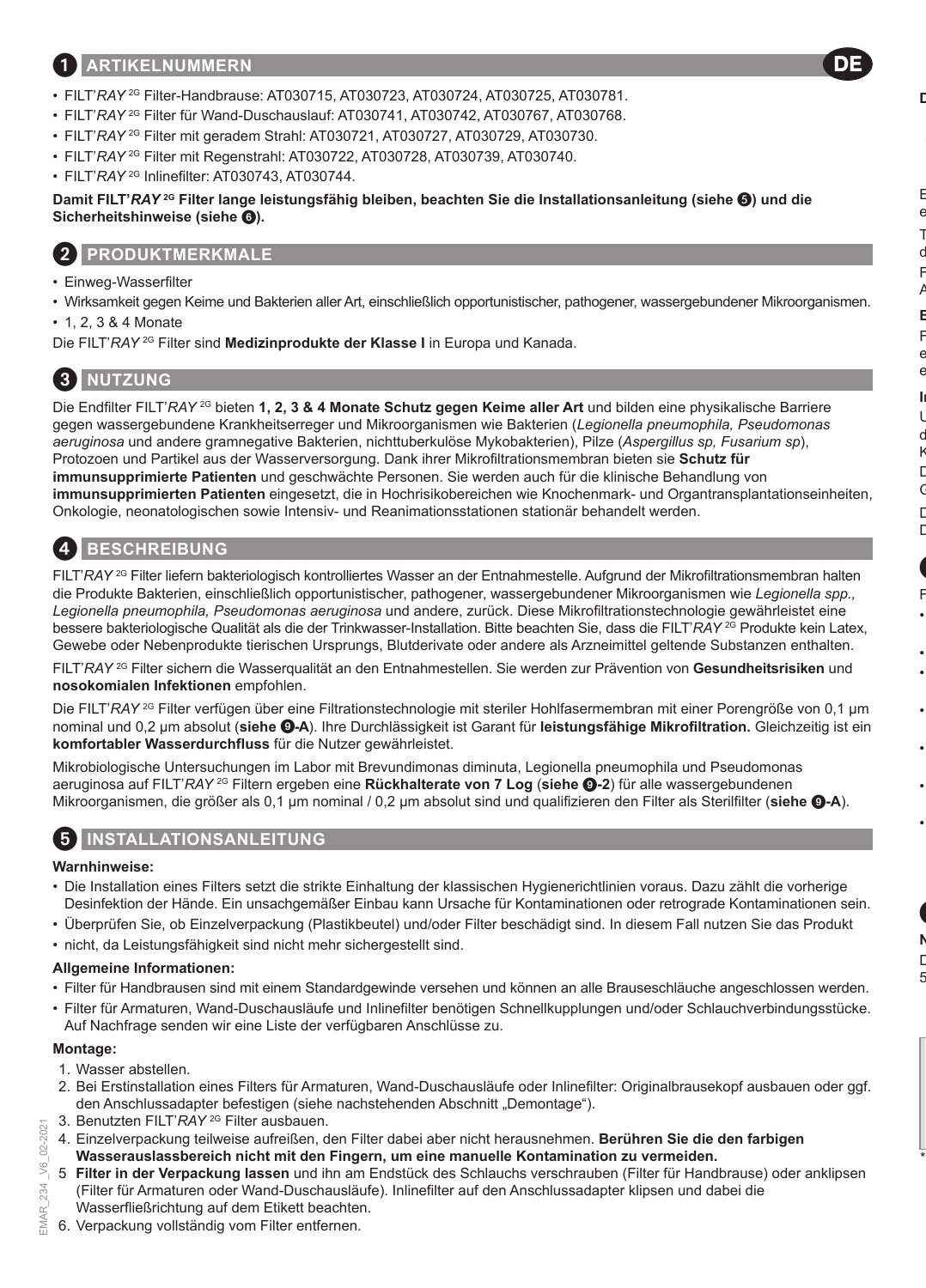7. Einige Sekunden Wasser laufen lassen und prüfen, ob Anschluss/Anschlüsse und Filter **absolut dicht** bleiben. Bei Undichtigkeiten die Montage noch einmal neu durchführen, ggf. mit einem neuen Filter.

#### **Demontage:**

- 1. Wasser abstellen.
- 2. Gebrauchten Filter vom Endstück des Schlauchs abschrauben (Filter für Handbrausen) oder vom Verbindungsstück abklipsen (Filter für Armaturen, Wand-Duschausläufe und/oder Inlinefilter).
- 3. Gebrauchten Filter gemäß der für die Einrichtung gültigen Vorschriften entsorgen.

Ein nicht-freisetzbares bakteriostatisches Mittel ist in das Plastikmaterial der FILT'*RAY* 2G Filter eingearbeitet, um das Risiko einer retrograden Kontamination des Filters selbst zu minimieren (**siehe** 8).

Trotzdem können eine unkontrollierte Nutzung sowie die Umgebung zu einer retrograden Kontamination führen. Jeder Filter, bei dem der Verdacht besteht, dass er kontaminiert ist – und insbesondere bei visuell sichtbarer Verschmutzung – sollte ausgetauscht werden. Für Australien sollte das Produkt gemäß der aktuellen Version des Plumbing Code of Australia und des Standards AS/NZS 3500.1:2018 installiert werden.

#### **Entsorgung:**

FILT'*RAY* 2G Filter stellen nach Gebrauch kein spezielles Infektionsrisiko dar. Sie können ohne Probleme **über den Hausmüll** entsorgt werden. Es empfiehlt sich jedoch, Kunststoffprodukte über die dafür vorgesehenen Sammelstellen nachhaltig zu entsorgen (**siehe** 9**-1**). Die Bedienungsanleitung und der weiße Karton sind recycelbar (Papier/Karton).

### **Instandhaltung:**

Um die Rückverfolgbarkeit des Produkts zu vereinfachen, ist auf dem Filter ein abziehbares und selbsthaftendes Etikett, auf dem sich folgende Informationen befinden: Herstellungs- und Haltbarkeitsdatum, Chargen- und Einheitsnummer des Filters. Kleben Sie das Etikett auf das Rückverfolgbarkeitsdokument und tragen Sie das Installations- und Entfernungsdatum ein. Diese Informationen sind auch in Form einer Datamatrix/eines UDI-Codes (Unique Device Identifier) verfügbar, wie z. B. (01) GTIN: Global Trade Item Number, (10) Chargennummer, (17) Verfallsdatum, (21) Einheitsnummer, (240) Artikelnummer aqua-tools.

Diese Informationen sind auch deutlich auf den Etiketten und der Verpackung des Produkts gekennzeichnet. Die Nutzungsdauer wird durch ein numerisches Symbol gekennzeichnet, das die Anzahl der Monate angibt.

### 6 **SICHERHEITSHINWEISE**

FILT'*RAY* 2G Filter:

- dürfen keinesfalls zur Wassergewinnung für **pharmazeutische Zwecke** (Wasser als Bestandteil in Trinklösungen, Injektionen oder Infusionen) verwendet werden.
- Sind Einwegprodukte und können nicht an einer anderen Wasserentnahmestelle neu installiert werden.
- haben eine für den verwendeten Filter spezifische **maximale Nutzungsdauer** sowie ein auf dem Etikett angegebenes **Verfalldatum,** welche unbedingt zu beachten sind.
- dürfen nicht in direkten Kontakt mit Keimen kommen (schmutzige Haut oder Hände, kontaminierte Aerosole, biologische Ausscheidungen).
- während der gesamten Nutzungsdauer nicht abschrauben oder abnehmen, außer im Fall von Desinfektionsmaßnahmen des Versorgungsnetzes. In diesem Fall ist im Anschluss ein neuer Filter zu verwenden.
- dürfen nicht gestoßen werden oder herunterfallen. Die Leistungsfähigkeit des Produkts ist nicht mehr sichergestellt, wenn das Filtergehäuse physisch beschädigt ist. Das Produkt nicht öffnen.
- Die Filter für Dusche sollten nach Gebrauch immer wieder an der Wandhalterung angebracht werden. Sie dürfen während der gesamten Nutzungsdauer nicht abgeschraubt werden. Ebenso darf der Filter für Waschtischarmaturen, der Filter für Wand-Duschausläufe oder der Inlinefilter während der gesamten Nutzungsdauer nicht abgeklipst werden, außer im Fall von Desinfektionsmaßnahmen des Versorgungsnetzes (in diesem besonderen Fall muss ein neuer Filter montiert werden).

### 7 **TECHNISCHE MERKMALE**

### **Nutzungsbedingungen:**

Die Leistungsfähigkeit von FILT'*RAY* 2G Filtern ist sichergestellt, wenn Wasserdruck und -temperatur zwischen 1 und 5 bar bzw. 5 °C und 60 °C betragen. Die Durchflussraten unter normalen Bedingungen sind wie folgt:

|                   |                | FILT'RAY <sup>2G</sup> Handbrause | FILT'RAY <sup>2G</sup> für Armaturen und Inlinefilter* |
|-------------------|----------------|-----------------------------------|--------------------------------------------------------|
|                   |                | Durchflussrate (I/min)            |                                                        |
|                   |                | 4.5                               | 2.2                                                    |
|                   | $\Omega$       | 8.7                               | 4.6                                                    |
| Wasserdruck (bar) | 3              | 11.9                              | 6,3                                                    |
|                   | $\overline{4}$ | 14,9                              | 7.7                                                    |
|                   | b              | 16.9                              | 8.8                                                    |

\* *Filter für Armaturen mit niedriger Durchflussrate*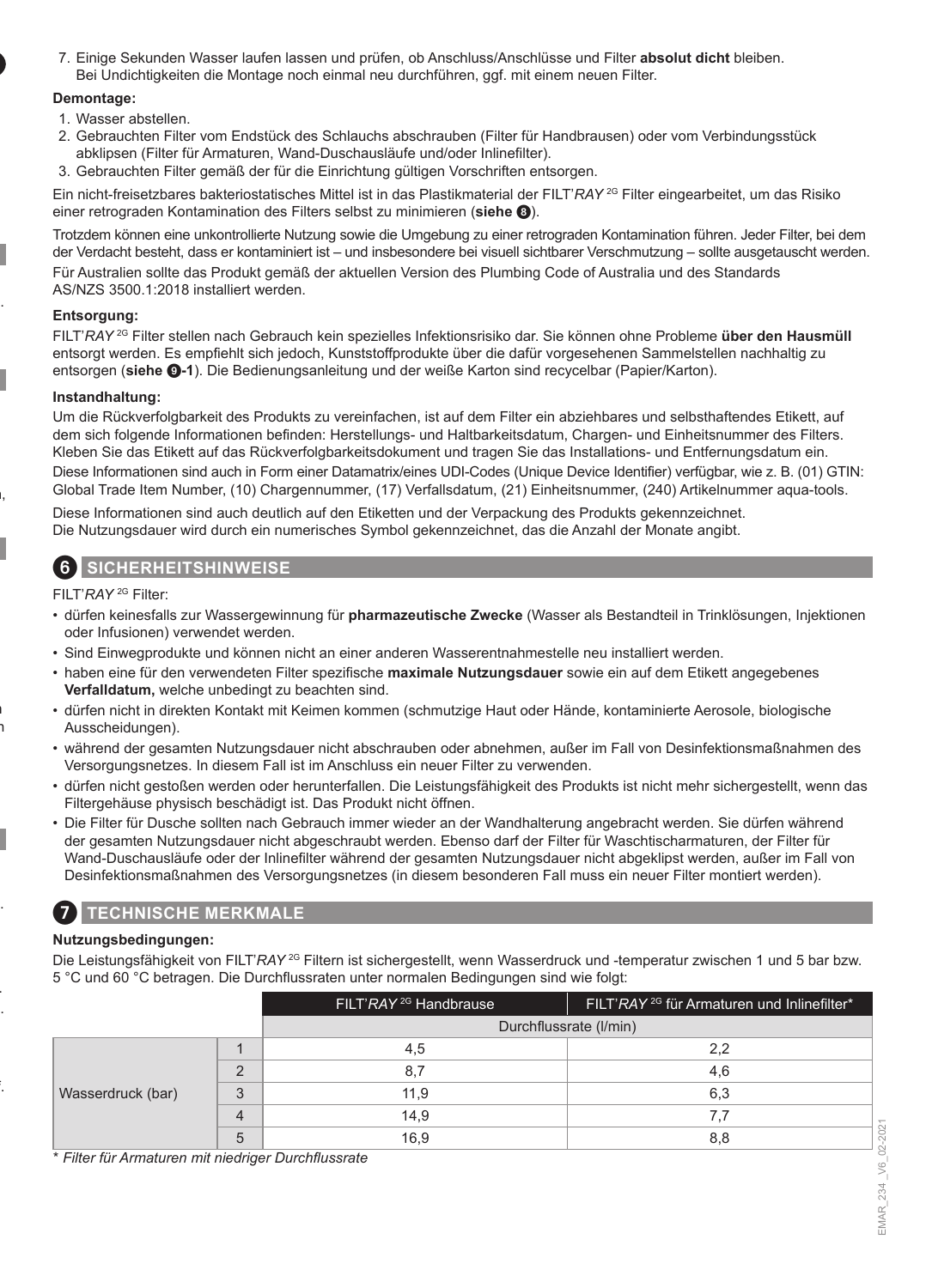### **Thermische und chemische Beständigkeit:**

FILT'*RAY* 2G Filter weisen eine thermische und chemische Beständigkeit gegenüber Desinfektionsmaßnahmen auf, die in der Regel im Versorgungsnetz durchgeführt werden (**siehe** 9-1). Temperaturbeständigkeit: **30 Minuten bei 70 °C** (max. Werte), Chlorbeständigkeit: **60 Minuten bei Chlorlösung bis 100 ppm** (max. monatlicher Wert):

Filter mit Standzeit 1 Monat: 1 Stunde bei 100 ppm, Standzeit 2 Monate: 2 Stunden bei 100 ppm, Standzeit 3 Monate: 3 Stunden bei 100 ppm, Standzeit 4 Monate: 4 Stunden bei 100 ppm**Durchlässigkeit:**

Dank der **Technologie Bubl'AirWash** (**siehe** 9**-B**) bleiben FILT'*RAY* 2G Filter durchlässig und sehr leistungsfähig. Dennoch kann sich der Durchfluss vor Ende der maximalen Nutzungsdauer verringern, wenn sich im Wasserkreislauf eine ungewöhnlich hohe Konzentration von Schmutzpartikeln oder Schwebstoffen befindet (z. B. nach einer Instandhaltungsmaßnahme). Falls der Durchfluss auf ein nicht mehr akzeptables Niveau absinkt, sollte der Filter gewechselt werden.

### 8 **PRODUKTKONFORMITÄT**

Die FILT'*RAY* 2G Filter:

- Sind **Medizinprodukte der Klasse I** und entsprechen der Richtlinie 93/42/EWG über Medizinprodukte.
- sind **Medizinprodukte der Klasse I in Kanada** und entsprechen der Richtlinie DORS/98-282.
- enthalten einen **antibakteriellen Wirkstoff,** um dem Risiko retrograder Kontamination vorzubeugen. Mikrobiologische Untersuchungen dieses Wirkstoffs im Labor haben eine Reduzierung der äußeren Oberflächenkontamination um mehr als 99,9 % für *Pseudomonas aeruginosa, Escherichia coli, Staphylococcus* und Methicillin-resistente *Staphylococcus aureus* (MRSA) nachgewiesen (**siehe** 9-2).
- entsprechen internationalen Trinkwasservorschriften (**ACS**  Frankreich, **KTW**  Deutschland, **WRAS**  Großbritannien, **WaterMark** - Australien/Neuseeland).
- entsprechen den australischen und neuseeländischen Standards AS/NZS 3497 für "Trinkwasserbehandlungsgeräte" und AS/NZS 4348 für "Wasserversorgung - Haushaltswasserfiltersysteme - Leistungsanforderungen" Klasse II (a), mikrobiologische Behandlung, Bakterienretention und haben die **WaterMark**-Zertifizierung und -Kennzeichnung. Weitere Informationen im Datenblatt "Performance data sheet", das auf Anfrage in englischer Sprache erhältlich ist.

# 9 **HERSTELLERINFORMATIONEN**

Die FILT'*RAY* 2G Filter werden hergestellt durch:

**aqua-tools** | 26, rue Charles-Édouard Jeanneret | 78300 POISSY | France

- 1. Weitere Informationen auf unserer Webseite: www.aqua-tools.com Kontakt: **Tel.:** + 33 1.39.75.02.20, **E-Mail:** contact@aqua-tools.com
- 2. Der "Scientific and Technical Validation Guide" für Filter ist auf Anfrage erhältlich.

### **Quellen-Angaben:**

- **A.** Filter mit Sterilmembran wird als die Rückhalterate bei einer Beaufschlagung mit 10<sup>7</sup> CFU des Bakteriums *Brevundimonas diminuta* pro cm² Filtrationsfläche in der "American standard Test Method ASTM F838-15a definiert.
- **B**. The Bubl'Air Wash™ Technologie ist ein Mechanismus zur Verlängerung der Filterlebensdauer, der während der Filtration eine wirbelnde Strömung einführt, um zu verhindern, dass die Partikel vollständig an der Membran hängen bleiben und so die Zusetzung des Filters verlangsamt.

### **Produktetikett - Bedeutung der Symbole**

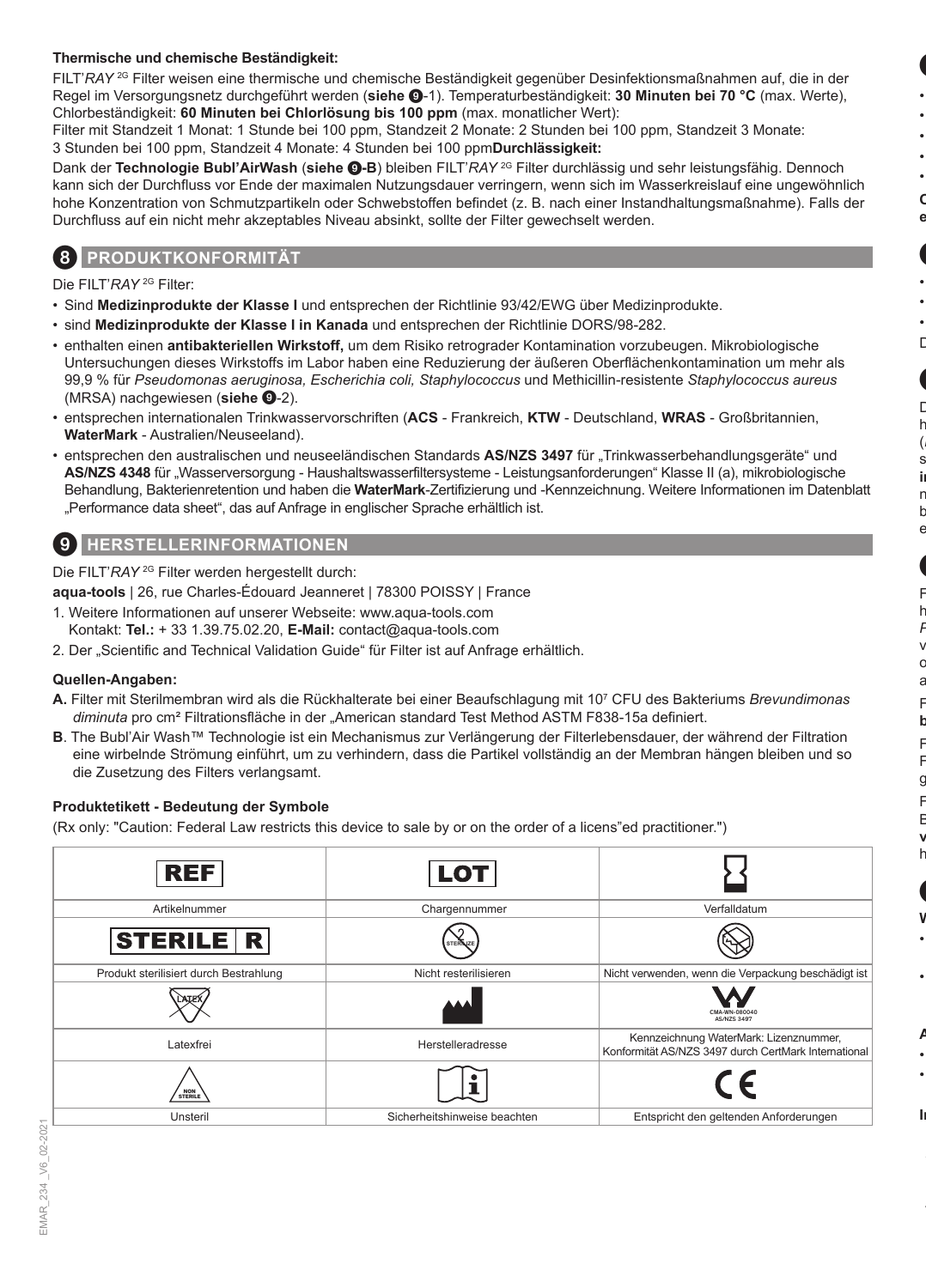### 1 **REFERENTIES**

- FILT'*RAY* 2G handdouche: AT030715, AT030723, AT030724, AT030725, AT030781.
- FILT'*RAY* 2G douchekop muurmodel: AT030741, AT030742, AT030767, AT030768.
- FILT'*RAY* 2G filter met rechte straal: AT030721, AT030727, AT030729, AT030730.
- FILT'*RAY* 2G filter met douchestraal: AT030722, AT030728, AT030739, AT030740.
- FILT'*RAY* 2G in-lijn filter: AT030743, AT030744.

**Om een optimale werking van de FILT'***RAY* **<sup>2G</sup>-filters te garanderen, dient u het installatieprotocol (zie <sup>(3)</sup>) en de gebruiksvoorschriften te volgen (zie** 6**).**

### **ALGEMENE EIGENSCHAPPEN**

- Waterfilters voor eenmalig gebruik.
- Doeltreffend tegen alle ziektekiemen en bacteriën, inclusief opportunistische waterpathogene micro-organismen.
- 1, 2, 3 & 4 maanden.

De FILT'*RAY* 2G-filters zijn **medische hulpmiddelen van klasse I** in Europa en Canada.

### 3 **TOEPASSINGEN**

De FILT'*RAY* 2G **antibacteriële** waterfilters met levensduur van **1,2, 3 & 4 maanden** vormen een fysieke bescherming om het risico op besmetting door micro-organismen in het water te beperken. Watergedragen micro-organismen zoals bacteriën (*Legionella pneumophila, Pseudomonas aeruginosa* en andere Gram-negatieve bacillen, niet-tuberculente Mycobacteriën), schimmels (*Aspergillus sp, Fusarium sp*), pprotozoën en deeltjes uit het waterdistributiesysteem. De **bescherming van immuungecompromitteerde patiënten** en kwetsbare personen wordt uitgevoerd door het microfiltratiemembraan. Filters zijn nodig bij het beheer van gehospitaliseerde **immunogecompromitteerde patiënten** in afdelingen met verhoogd risico zoals beenmerg- en orgaantransplantatieafdeling, oncologieafdeling, intensive-careafdeling, reanimatieafdeling, neonatale afdeling en andere plaatsen waar dergelijke patiënten worden verpleegd.

# 4 **BESCHRIJVING**

FILT'*RAY* 2G-filters zijn ontworpen om bacteriologisch gecontroleerd water te produceren aan het aftappunt. Deze hulpmiddelen houden bacteriën, waaronder opportunistische waterpathogene micro-organismen zoals *Legionella spp., Legionella pneumophila, Pseudomonas aeruginosa* en andere, vast door middel van een microfiltratiemembraan. Deze microfiltratietechnologie zorgt voor een bacteriologische kwaliteit van het water die superieur is aan die van het drinkwatersysteem. Er dient te worden opgemerkt dat FILT'*RAY* 2G-filters geen latex, weefsels of bijproducten van dierlijke oorsprong, bloedderivaten of enige stof die als geneesmiddel wordt beschouwd, bevatten.

FILT'*RAY* 2G-filters zijn ontworpen om de waterproductie op het aftappunt veilig te stellen. Ze worden aanbevolen in de **beheersprocedures en de preventie van zorginfecties.**

FILT'*RAY* 2G-filters gebruiken 0.1μm nominaal en 0.2μm absolute steriele kwaliteit tubulaire membraanfiltratie technologie (**zie** 9**-A**). Filters zorgen voor een **hoogwaardige microfiltratie van het water** en leveren tegelijkertijd een **comfortabel debiet** voor de gebruikers.

FILT'*RAY* 2G-filters worden onderworpen aan microbiologische testen uitgevoerd in laboratoria met bacteriën zoals Brevundimonas diminuta, Legionella pneumophila en Pseudomonas aeruginosa. Deze testen tonen een **retentie-efficiëntie van 7 log** (**zie** 9**-2**) aan voor alle watergedragen micro-organismen groter dan 0,1μm nominaal /0,2 μm absoluut en kwalificeren het filter als een steriel kwaliteitsfilter (**zie** 9**-A**).

### 5 **INSTALLATIEPROTOCOL**

#### **Waarschuwingen:**

- De installatie van een filter moet de klassieke regels van asepsis respecteren. Voorafgaande desinfectie van de handen is vereist.Het niet naleven van deze richtlijnen kan leiden tot vervuiling of herbesmetting.
- Controleer of de individuele verpakking van de filter niet doorboord of gescheurd is en of de filter niet beschadigd is. Indien de filter zou beschadigd zijn, kunnen de prestaties ervan niet meer gegarandeerd worden. Wij bevelen aan deze niet meer te gebruiken.

#### **Algemene informatie:**

- De handdouchefilter heeft een standaard opzetstuk en kan op alle doucheslangen worden aangesloten.
- De kraan, douchekop en in-lijn filter vereisen het gebruik van snelkoppelingen en/of slangaansluitingen. Neem contact met ons op voor een lijst met beschikbare aansluitingen.

#### **Installatie:**

- 1. Sluit de watertoevoer.
- 2. Bij de eerste installatie: verwijder de originele douchekop of bevestig de snelkoppeling indien nodig voor de filterkraan, de douchekop of de in-lijn filter (zie verwijderen, hieronder).
- 3. Verwijder de gebruikte FILT'*RAY* 2G-filter.
- 4. Open de individuele verpakking van het apparaat gedeeltelijk, terwijl u de filter in de zak houdt. **Raak de gekleurde waterstraaluitgang niet met uw vingers aan om manuele contaminatie te vermijden.**

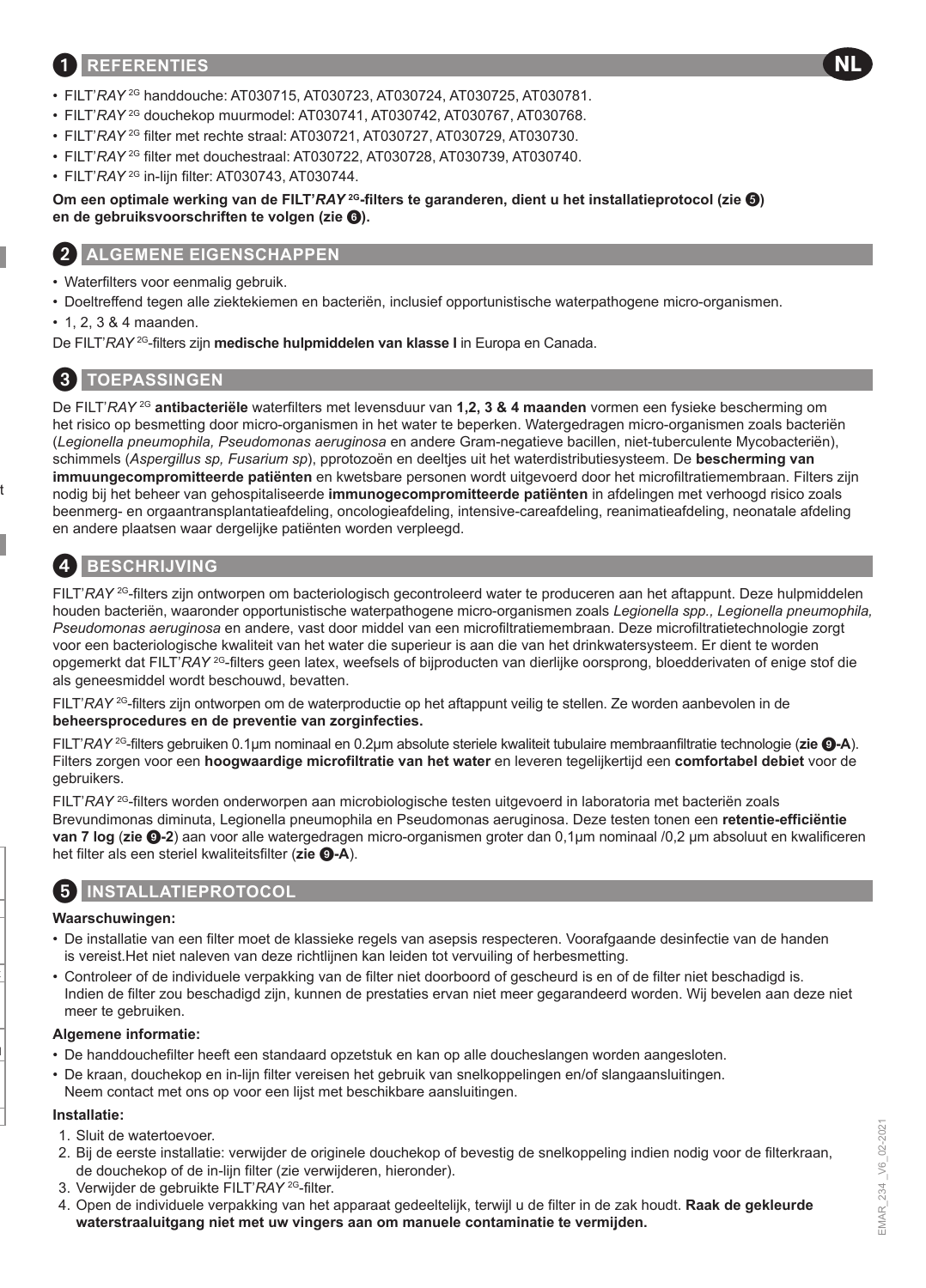- 5. **Terwijl de filter nog gedeeltelijk in de verpakking zit,** schroeft u de handdouchefilter op het uiteinde van de slang, klikt u de filterkraan of de douchekop vast. Klem de in-lijn-filter op de snelkoppeling in de richting van de pijl op het etiket.
- 6. Verwijder de verpakking van de filter.
- 7. Open het water gedurende een paar seconden en controleer de **waterdichtheid** van de filter en de snelkoppeling. Als er een lek is, herhaal dan de procedure met, indien nodig, een ander filter.

### **Verwijderen:**

- 1. Sluit de watertoevoer.
- 2. Maak de gebruikte handdouchefilter los door deze van de doucheslang los te schroeven of door de filterkraan, de douchekop en/of de in-lijn-filter los te klikken van de snelkoppeling.
- 3. Gooi de gebruikte filter weg in overeenstemming met de afvalverwerkingsprocedures van de instelling.

In het kunststofmateriaal van de FILT'*RAY* 2G-filters is een niet-recycleerbaar bacteriostatisch middel verwerkt om het risico op herbesmetting van de filter zelf tot een minimum te beperken (**zie** 8).

Het gebruik in een niet-gecontroleerde omgeving kan echter een bron van herbesmetting zijn. Elke filter die vermoedelijk verontreinigd is, zeker wanneer visueel zichtbaar, moet worden vervangen.

Voor Australië moet het product worden geïnstalleerd volgens de huidige versie van de Plumbing Code of Australia en de norm AS/NZS 3500.1:2018.

### **Afvalverwerking:**

Na gebruik vormen de filters geen bijzonder besmettelijk risico. Ze worden daarom **ingedeeld als huishoudelijk afval** (HWW). Het wordt echter aanbevolen om deze plastic producten te verwijderen via milieuvriendelijke inzamelings- en verwerkingskanalen (**zie** 9**-1**). De folder en de witte doos zijn recycleerbaar (papier/karton).

### **Onderhoudsbeheer:**

Om de opvolging van de onderhoudswerkzaamheden te vergemakkelijken, moet het verwijderbare kleefetiket met de volgende kenmerken: productiedatum, vervaldatum, partijnummer en eenheidsnummer, dat zich op het filter bevindt, worden losgemaakt. Plak het op het traceerblad en vul de installatie- en verwijderingsdatum in. Deze informatie is ook beschikbaar in de vorm van een datamatrix/UDI-code (Unique Device Identifier), zoals (01) GTIN: Global Trade Item Number, (10) lotnummer, (17) vervaldatum, (21) eenheidsnummer, (240) aqua-tools referentie.

Deze informatie staat ook duidelijk vermeld op de etiketten en de verpakking van de filter. De levensduur wordt aangeduid met een numeriek symbool dat het aantal maanden aangeeft.

### 6 **VOORZORGSMAATREGELEN**

De FILT'*RAY* 2G filters:

- Mogen in geen geval worden gebruikt voor de productie van water voor farmaceutisch gebruik (water dat met name wordt gebruikt in de samenstelling van drinkbare, injecteerbare of perfusie-oplossingen).
- Zijn voor eenmalig gebruik en kunnen niet opnieuw op een ander waterpunt worden geïnstalleerd.
- Hebben een **maximale gebruiksduur** die specifiek is voor het gebruikte filter en een **vervaldatum** op het etiket die in acht moet worden genomen.
- Mogen niet in direct contact komen met een bron van ziektekiemen (vervuilde huid of handen, verontreinigde aërosolen, biologische vloeistoffen, enz.).
- Mogen niet worden losgeschroefd of losgekoppeld gedurende de gehele gebruiksperiode, behalve bij het desinfecteren van het netwerk, in welk geval een nieuw filter moet worden geplaatst.
- Mogen niet worden blootgesteld aan schokken of vallen. De prestaties van de filters zijn niet meer verzekerd in het geval van fysieke schade aan de romp. Probeer het apparaat ook niet te openen.
- Douchefilters moeten na gebruik altijd op hun wandhouder worden teruggeplaatst. Zij mogen op geen enkel moment tijdens de gebruiksperiode worden losgeschroefd. Hetzelfde geldt voor de kraan-, de wanddouche- of de in-line filters die op geen enkel moment tijdens de gehele gebruiksperiode mogen worden losgeschroefd, behalve wanneer het waterleidingnet wordt gedesinfecteerd (in dat geval moet een nieuwe filter worden geplaatst).

# 7 **TECHNISCHE KENMERKEN**

### **Gebruiksvoorwaarden:**

De prestaties van FILT'*RAY* <sup>2G</sup>-filters zijn gegarandeerd wanneer de druk en de temperatuur van het leidingwater respectievelijk tussen 1 en 5 bar en 5°C en 60°C liggen. De gemeten debieten aan de uitlaat zijn als volgt:

|                                          |   | FILT'RAY <sup>2G</sup> handdouche filters | FILT'RAY <sup>2G</sup> kraan- of in-lijn-filters* |
|------------------------------------------|---|-------------------------------------------|---------------------------------------------------|
|                                          |   |                                           | Debiet (I/min)                                    |
|                                          |   | 4.5                                       | 2.2                                               |
| Waterdruk (bar)<br>Statisch of dynamisch |   | 8.7                                       | 4.6                                               |
|                                          | 3 | 11.9                                      | 6.3                                               |
|                                          | Δ | 14.9                                      | 7.7                                               |
|                                          | 5 | 16.9                                      | 8.8                                               |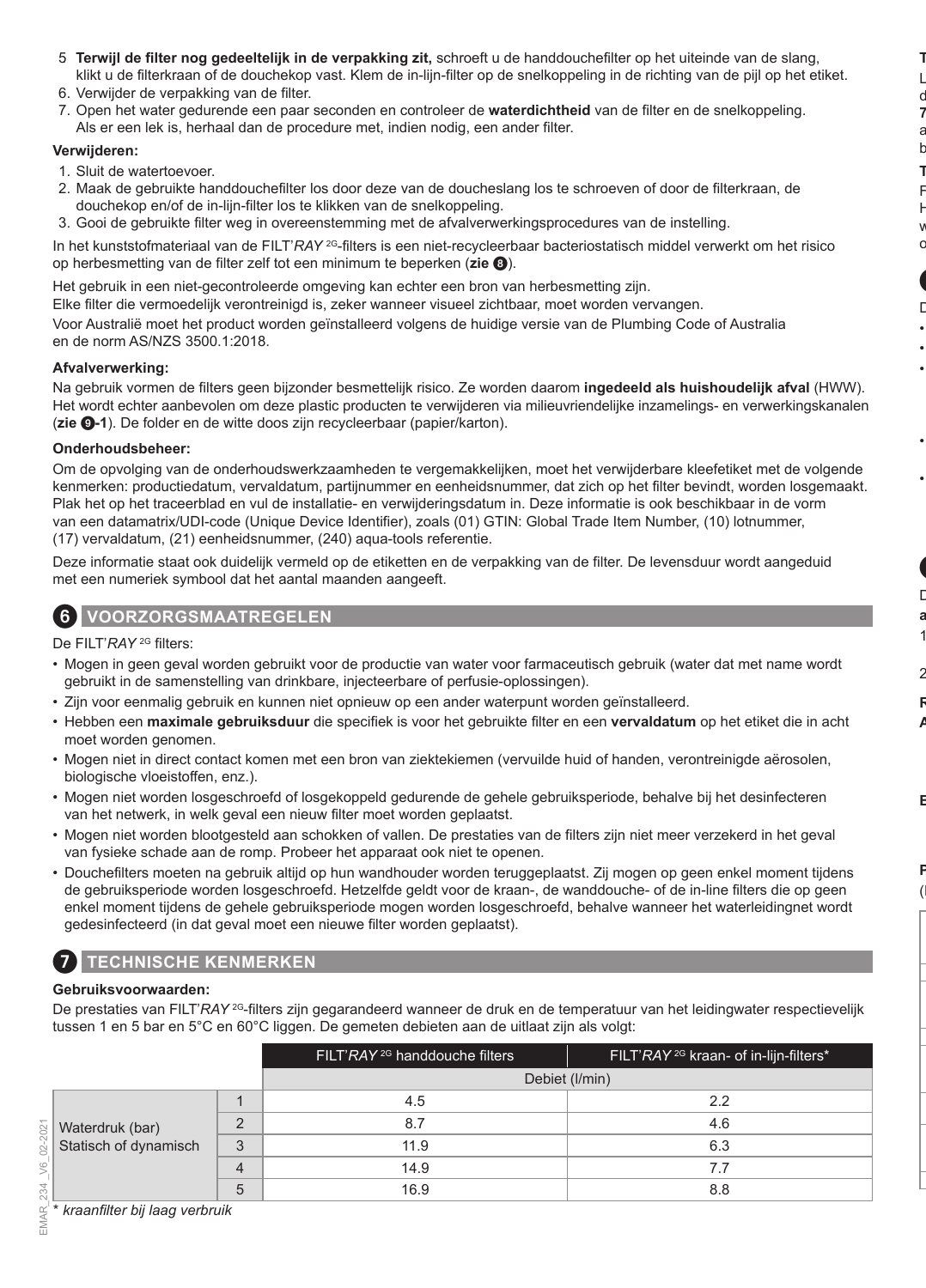### **Thermische en chemische weerstand:**

Les filtres FILT'*RAY* <sup>2G</sup>-filters zijn bestand tegen de thermische en chemische spoelingen die gewoonlijk worden gebruikt bij desinfectieprocedures van het waternet (**zie** 9-1). Hun prestaties worden behouden na een thermische spoeling aan **70°C gedurende 30 min** (max. accumulatie) of bij een dosis actief chloor van **100 ppm gedurende 60 min** (max. maandelijkse accumulatie): filters 1 maand: 1 uur bij 100ppm, 2 maanden: 2 uur bij 100ppm, 3 maanden: 3 uur bij 100ppm, 4 maanden: 4 uur bij 100ppm.

#### **Tolerantie voor verstopping:**

FILT'*RAY* 2G-filters zijn bestand tegen verstoppingen dankzij de **Technologie Bubl'AirWash** (**zie** 9**-B**). Het is echter mogelijk om voor het einde van de maximale levensduur een afname van het debiet te constateren als het water in het netwerk een ongebruikelijk niveau van deeltjes of zwevende micro-organismen heeft (bijvoorbeeld na een onderhoudsoperatie). Wanneer het debiet onvoldoende wordt, is het aan te raden het filter te vervangen.

### 8 **PRODUCTCONFORMITEIT**

De FILT'*RAY* 2G-filters:

- Zijn **medische hulpmiddelen klasse I** in overeenstemming met Richtlijn 93/42/EEG.
- Zijn **medische hulpmiddelen klasse I in Canada** conform DORS/98-282.
- Bevatten een **bacteriostatisch middel** om het risico op herbesmetting van het apparaat te minimaliseren. In microbiologische laboratoriumtests op de effectiviteit van dit middel is een vermindering van de uitwendige oppervlaktebesmetting aangetoond van meer dan 99,9% voor *Pseudomonas aeruginosa, Escherichia coli, Staphylococcus aureus* en Methicillin-Resistant *Staphylococcus aureus* (MRSA) (zie  $\odot$ -2).
- Hebben internationale geldigverklaringen van de naleving van de drinkwaterrichtlijn (**ACS**  Frankrijk, **KTW**  Duitsland, **WRAS** - Verenigd Koninkrijk, **WaterMark** - Australië/ Nieuw-Zeeland).
- Voldoen aan de Australische en Nieuw-Zeelandse normen **AS/NZS 3497** "Drinking Water Treatment Unit" en **AS/NZS 4348** "Water Supply - Domestic Type Water Treatment Equipment - Performance Requirements" klasse II(a), microbiologische behandeling, bacterieretentie, en beschikken over **WaterMark** certificering en markering. Voor meer informatie verwijzen wij u naar het « performance data sheet » dat op aanvraag beschikbaar is – enkel beschikbaar in het Engels.

### 9 **INFORMATIE VAN DE FABRIKANT**

De FILT'*RAY*<sup>2G</sup>-filters worden vervaardigd door:

**aqua-tools** | 26, rue Charles-Édouard Jeanneret | 78300 POISSY | Frankrijk

- 1. Voor meer informatie, bezoek onze website: www.aqua-tools.com
- of contacteer ons: **tel. :** + 33 1.39.75.02.20. **E-mail** : contact@aqua-tools.com
- 2. De "Wetenschappelijke en Technische Validatiegids" voor filters is op verzoek verkrijgbaar.

#### **Referenties:**

- **A.** Filter met sterilisatiegraad is gedefinieerd in "American standard Test Method ASTM F838-15a and in FDA Guidance for Industry - Sterile Drug Products Produced by Aseptic Processing - Current Good Manufacturing Practice" zoals de retentie-efficiëntie van een bacteriële uitdaging van 10<sup>7</sup> KVE *Brevundimonas diminuta* per cm² filteroppervlak.
- **B**. The Bubl'Air Wash™ Technology is een mechanisme om de levensduur van de filters te verlengen. Dit mechanisme introduceert een turbulente stroming tijdens de filtratie om te voorkomen dat deeltjes volledig op het membraan vast komen te zitten en zorgt ervoor dat de filters een lange levensduur hebben.

#### **Productlabel - betekenis van pictogrammen**

(Rx only: "Caution: Federal Law restricts this device to sale by or on the order of a licensed practitioner.")



EMAR\_234\_V6\_02-2021 EMAR\_234 \_V6\_02-2021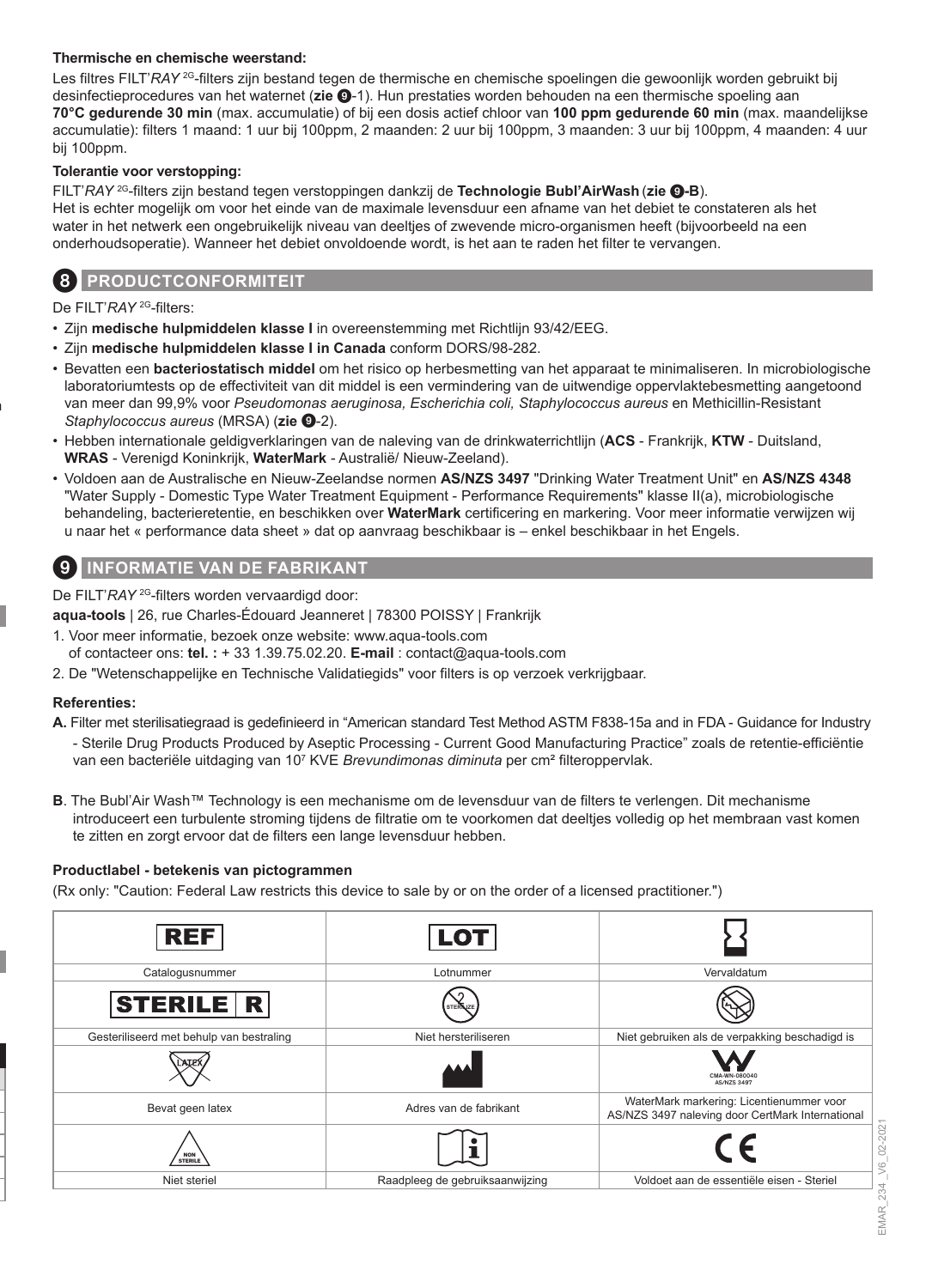### 1 **RÉFÉRENCER**

- FILT'*RAY* 2G Brusehoved: AT030715, AT030723, AT030724, AT030725, AT030781.
- FILT'*RAY* 2G Vægbruser: AT030741, AT030742, AT030767, AT030768.
- FILT'*RAY* 2G Vandhane med lige stråle: AT030721, AT030727, AT030729, AT030730.
- FILT'*RAY* 2G Brusehoved: AT030722, AT030728, AT030739, AT030740.
- FILT'*RAY* 2G Linjefilter: AT030743, AT030744.

**For at garantere en optimal ydeevne i FILT'***RAY* **2G-filtrene skal du overholde installationsprotokollen (se ) og forholdsregler for anvendelse (se** 6**).**

DK

### 2 **GENERELLE KARAKTERISTIKA**

- Filtre til engangsbrug
- Effektivt mod alle mikroorganismer mod bakterier, herunder sygdomsfremkaldende opportunister af vandig oprindelse.
- 1, 2, 3 og 4 måneder
- FILT'*RAY* 2G filtre er **medicinsk udstyr af klasse I** i Europa og Canada.

# 3 **BRUG**

Terminalfiltrene FILT'*RAY* 2G **1,2, 3 og 4 måneder, og imod alle mikroorganismer** sikrer en fysisk barriere til reduktion af infektionsrisici forbundet med mikroorganismer af vandig oprindelse, så som bakterierne (*Legionella pneumophila, Pseudomonas aeruginosa* og andre Gram-negative bakterier, ikke-tuberkuløse mycobakterier), svampe (*Aspergillus sp, Fusarium sp*), protozoer og partikler der stammer fra vanddistributionsnettet. **Beskyttelse af patienter med nedsat immunforsvar** og sårbare personer udføres takket være mikrofiltreringsmembranen. Filtrene er nødvendige for at tage hånd om **patienter med nedsat immunforsvar,** som er indlagt på afsnit med forhøjet risiko så som enheder til transplantation af knoglemarv og organtransplantation, kræftafdelinger, intensive afdelinger, genoptræning, neonatale afdelinger ethvert sted hvor man behandler denne type af patienter.

# 4 **BESKRIVELSE**

FILT'*RAY* <sup>2G</sup> filtrene er beregnet til at fremstille vand uden bakterier på brugsstedet. Disse anordninger tilbageholder bakterierne, herunder sygdomsfremkaldende mikroorganismer af opportunistisk karakter, der stammer fra vandige miljøer, så som Legionella spp., Legionella pneumophila, Pseudomonas aeruginosa og andre takket være en mikrofiltreringsmembran. Denne mikrofiltreringsteknologi sikrer en bakteriologisk kvalitet større end den i drikkevand. Det skal bemærkes at FILT'*RAY* 2G anordningerne hverken indeholder latex eller stof fra animalske underprodukter, heller ikke afledt af blod eller ethvert stof, der anses som et medikament.

FILT'*RAY* 2G filtrene er skabt til at sikre produktionen af vand på brugsstedet. De anbefales i procedurer til **styring og forebyggelse af infektioner forbundet med behandlinger.**

FILT'*RAY* 2G filtrene udnytter en filtreringsteknik med en rørmembran på 0.1µm nominelt og 0.2µm absolut og af steriliseringsgrad (**se** 9**-A**). Filtrene sikrer en **mikrofiltrering af vandet med høj ydeevne** og leverer samtidigt en **passende mængde** til brugerne.

De mikrobiologiske udfordringer udført i laboratorier med bakteriestammerne Brevundimonas diminuta, Legionella pneumophila et Pseudomonas aeruginosa på filtrene FILT'*RAY* 2G udviser en effektivitet med **tilbageholdelse af 7 log** (**se** 9**-2**) for alle mikroorganismer i vandigt miljø større end 0.1µm nominelt / 0.2 μm absolut og kvalificerer det som steriliseringsfilter (**se** 9**-A**).

### 5 **INSTALLATIONSPROTOKOL**

### **Advarsler:**

- Påsætningen af et filter skal følge de klassiske aseptiske regler. Forudgående hånddesinfektion er påkrævet. En håndtering, der ikke overholder dette kan være kilde til forurening eller retrokontaminering.
- Kontroller at engangsemballageposen hverken er perforeret eller revet itu og at filteret ikke er beskadiget. I dette tilfælde må anordningen ikke anvendes, da ydelsen ikke længere er garanteret.

### **Generelle oplysninger:**

- Filteret til brusehovedet indeholder en fastgørelsesmuffe og kan tilsluttes alle bruserslanger.
- Filteret til vandhanen, vægbruseren og linjefilteret kræver brug af hurtige koblinger og/eller rørstik, kontakt os for at få listen over tilgængelige koblinger.

#### **Påsætning:**

202 è

**IMAR 234** 

- 1. Luk for vandtilgangen.
- EMAR\_234 \_V6\_02-2021 2. Hvis det er den første installation: sæt det originale brusehoved eller fastgør adaptorkoblingen til vandhanefiltret, vægbruseren eller linjen (se aftagning nedenfor).
	- 3. Læg det brugte FILT'*RAY* 2G filter væk.
	- 4. Åben engangsemballagen delvist, og behold filteret i posen. **Berør ikke den farvede udgang til vandstrålen med fingrene for at undgå enhver manuel forurening.**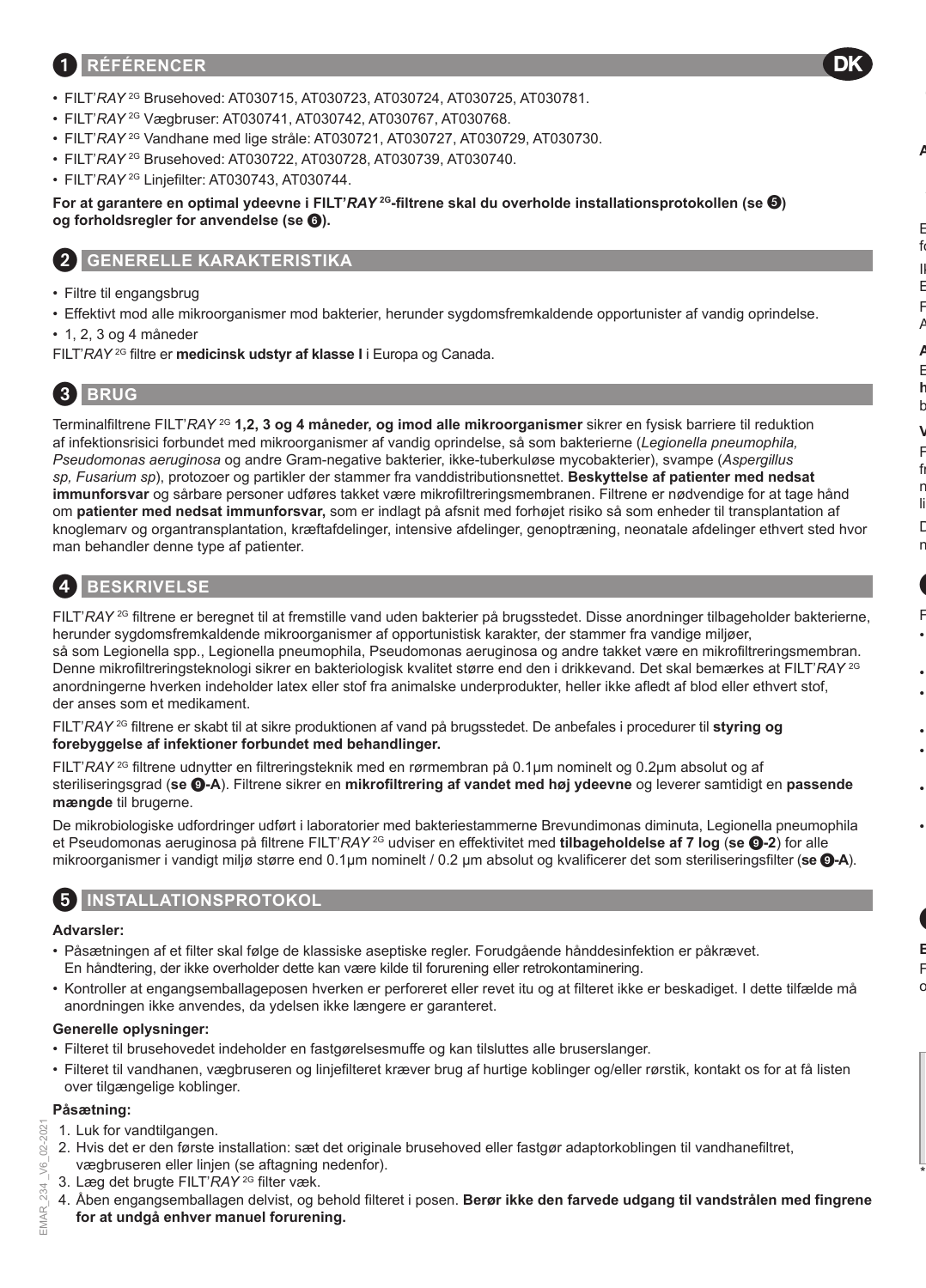- 5. **Skru bruserfiltret på enden af mundstykket mens du holder det i posen,** clips vandhanefilteret eller vægbruserfilteret på. Clips linjefilteret på adaptertilslutningen og følg pilens retning for vandstrømmen på etiketten.
- 6. Tag filterposen af
- 7. Åben vandet nogle sekunder og kontroller at samlingen(-rne) og filteret forbliver **perfekt tæt.**
- I tilfælde af en læk, gentages processen om nødvendigt med et andet filter.

### **Aftagning:**

- 1. Luk for vandtilgangen.
- 2. Frigør bruserfilteret ved at skrue mundstykket eller clips vandhanefilteret, vægbruseren og/eller linjefilteret af på samlingen.
- 3. Bortskaf det brugte filter i henhold til etablissementets procedurer.

Et bakteriostatisk middel, der ikke kan påfyldes er indlagt i plastmaterialet på FILT'*RAY* 2G filtrene for at minimere risikoen for retrokontaminering af filteret selv (**se** 8).

Ikke desto mindre kan en anvendelse og et ikke-kontrolleret miljø være en kilde til retrokontaminering.

Ethvert filter, som man mistænker er forurenet, og specielt når det er synligt, skal udskiftes.

For Australien skal produktet installeres ifølge den gældende udgave af "Plumbing code of Australia" og normen AS/NZS 3500.1 :2018.

### **Affaldshåndtering:**

Efter brugen udgør filtrene ikke nogen særlig infektionsrisiko. De er også klassificeret blandt **affald, der kan bortskaffes med husholdningsaffald** (DADM). Alligevel anbefales det at bortskaffe disse plastprodukter i med økoansvarlig indsamling og behandling (**se** 9**-1**). Brugsanvisningen og den hvide æske kan genbruges (papir/karton).

### **Vedligeholdelse:**

For at gøre opfølgningen af vedligeholdelse, aftag den selvklæbende aftagelige etiket på filteret hvor følgende karakteristika står: fremstillingsdato, forældelse, batchnummer og serienummer. Sæt den på trackinglisten og oplys installationsdatoen og nedtagelsesdatoen. Disse oplysninger er ligeledes tilgængelige i form af en datamatrix/UDI-kode (Unik anordningsidentifikation) lige som (01) GTIN: Global Trade Item Number, (10) batchnummer, (17) udløbsdato, (21) serienummer, (240) aqua-tools-reference.

Disse oplysninger er også klart identificeret etiketterne og anordningens emballage. Brugstiden er identificeret med det numeriske symbol, der indikerer antallet af måneder.

### 6 **FORHOLDSREGLER VED BRUG**

FILT'*RAY* 2G filtre:

- Må under ingen omstændigheder bruges til vand til **farmaceutisk brug** (især vand der indgår i opløsninger til at drikke, injektioner eller drops).
- Er til engangsbrug og kan ikke geninstalleres på anden vandforbindelse.
- Har en **maksimal anvendelses-varighed** der er specifik for det anvendte filter og en **udløbsdato** angivet på etiketten, som skal overholdes.
- Må ikke komme i direkte kontakt med en bakteriekilde (våd hud eller hænder, forurenede aerosoldåser, biologiske væsker).
- Må ikke skrues af eller afbrydes i hele den periode de er installeret, undtagen i tilfælde af desinfektion af ledningsnettet, og i det tilfælde, skal der påsættes et nyt filter.
- Må ikke udsættes for chock eller fald. Filterets ydeevne er ikke længere sikret i tilfælde af fysisk ødelæggelse af hylsteret. Forsøg heller ikke at åbne anordningen.
- Bruser filtrene skal altid sættes tilbage på holderen på væggen efter brug. De må ikke skrues ud på noget tidspunkt i anvendelsesperioden. Ligeledes må vandhanefilteret, filteret til vægbruseren eller til vandrøret ikke tages af på noget tidspunkt i hele deres anvendelsesperiode, bortset fra tilfælde af desinficering af vandkredsløbet (lige præcis i det tilfælde skal der installeres et nyt filter).

# 7 **TEKNISK YDEEVNE**

### **Betingelser for brug:**

FILT'*RAY* 2G filtrenes ydeevne er sikret når trykket og temperaturen i brugsvandet ligger mellem henholdsvis 1 og 5 bar og 5°C og 60°C. Vandmængderne ved udgangen er som følger:

|                                                                                  | FILT'RAY <sup>2G</sup> bruserfilter | Filtre FILT'RAY <sup>2G</sup> vandhane- og linjefilter* |
|----------------------------------------------------------------------------------|-------------------------------------|---------------------------------------------------------|
|                                                                                  | Mængde (I/min)                      |                                                         |
| $\Omega$<br>Statisk eller dynamisk<br>3<br>vandtryk (bar)<br>$\overline{4}$<br>5 | 4.5                                 | 2.2                                                     |
|                                                                                  | 8.7                                 | 4.6                                                     |
|                                                                                  | 11.9                                | 6.3                                                     |
|                                                                                  | 14.9                                | 7.7                                                     |
|                                                                                  | 16.9                                | 8.8                                                     |

\* *vandhanefiltre til lavt vandforbrug*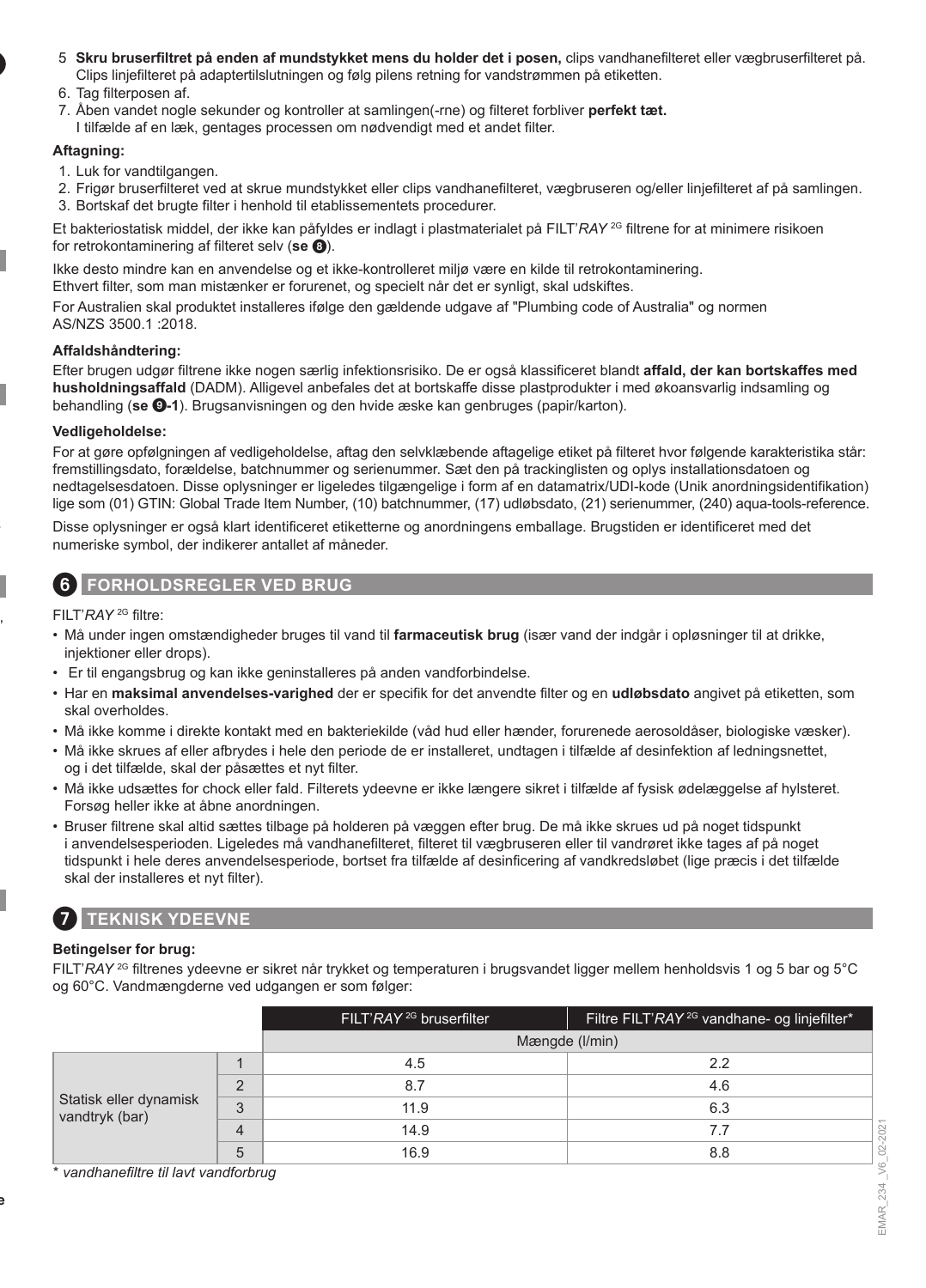### **Termisk og kemisk modstandsdygtighed :**

Les filtres FILT'*RAY*<sup>2G</sup> filtrene kan modstå termiske og kemiske chock der normalt iværksættes i desinfektionsprocedurer i nettet (**se** 9-1). Deres ydeevne er bevaret efter en behandling på **70°C i 30 minutter** (maks. akkumuleret) eller en dosis aktivt klor på **100 ppm i 60 minutter** (cumul mensuel maxi.) :

(maks. månedligt akkumuleret) : filtre 1 måned: 1 time ved 100ppm, 2 måneder: 2 timer ved 100ppm, 3 måneder: 3 timer ved 100ppm, 4 måneder: 4 timer ved 100ppm.**Tolerance ved tilstopning:**

FILT'*RAY* 2G udviser en tolerance ved tilstopning takket være **Technologie Bubl'AirWash** (**se** 9**-B**).

Alligevel kan man observere en nedgang i udledningsmængden før afslutningen af den maksimale varighed for brug hvis brugsvandet har et forhøjet indhold af partikler eller mikroorganismer i opløst tilstand (for eksempel som følge af en vedligeholdelsesoperation). Når udløbsmængden bliver utilstrækkelig anbefales det et foretage en udskiftning af filteret.

### **OVERENSSTEMMELSE AF PRODUKT**

FILT'*RAY* 2G filtre:

- Er **medicinske anordninger af klasse I** i overensstemmelse med direktivet 93/42/CEE.
- Er **medicinske anordninger af klasse I i Canada** i overensstemmelse med DORS/98-282.
- Indeholder et **bakteriostatisk middel** for at minimere risikoen for retrokontaminering af anordningen. I laboratoriet har mikrobiologiske tests af effektivitet af dette middel vist en reduktion af kontaminering af den ydre overflade på over 99,9% for *Pseudomonas aeruginosa, Escherichia coli, Staphylococcus aureus* og *Staphylococcus aureus* Resistent for Méticilline (SARM) (**se <b>@**-2).
- Disponerer over internationale valideringer for overensstemmelse med drikkevand (**ACS**-Frankrig, **KTW**-Tyskland, **WRAS**-Storbritannien, **WaterMark**-Australien/New Zealand).
- Er i overensstemmelse med australske og new zealandske normer **AS/NZS 3497** «behandlingsenhed til drikkevand» og **AS/NZS 4348** «Vandforsyning - Apparater til behandling af vand af typen husholdning- Krav til ydeevne» klasse II(a), mikrobiologisk behandling, tilbageholdelse af bakterier og råder over en certificering og brandet **WaterMark.** For yderligere oplysninger se dokumentet «dataark for ydeevne» tilgængeligt efter anmodning – kun på engelsk.

### 9 **FABRIKANTENS OPLYSNINGER**

### FILT'*RAY* 2G filtre fremstilles af:

**aqua-tools** | 26, rue Charles-Édouard Jeanneret | 78300 POISSY | Frankrig

- 1. For yderligere oplysninger besøg vores hjemmeside www.aqua-tools.com eller kontakt os: **tlf:** + 33 1.39.75.02.20. **e-mail:** contact@aqua-tools.com
- 2. «Videnskabelig og teknisk valideringsvejledning» om filtrene er tilgængelig efter anmodning.

### **Fodnoter:**

- **A.** Filter med steriliseringsegenskaber er defineret i "American standard Test Method ASTM F838-15a som effektivitet for tilbageholdelse af en bakteriel udfordring på 10<sup>7</sup> CFU på *Brevundimonas diminuta* pr. cm² filtreringsoverflade.
- **B**. The Bubl'Air Wash™ Technology er en mekanisme rettet imod at udvide varigheden af filterets liv ved at lægge de tilstedeværende partikler på mikrofiltreringsmembranen tilbage i opløsningen og således forsinke fænomenet med opfyldning af filteret.

### **Produktetiket - piktogrammernes betydning**

(Kun Rx: "Advarsel: Føderale love begrænser dette produkt til salg efter ordre fra en praktiserende læge.")

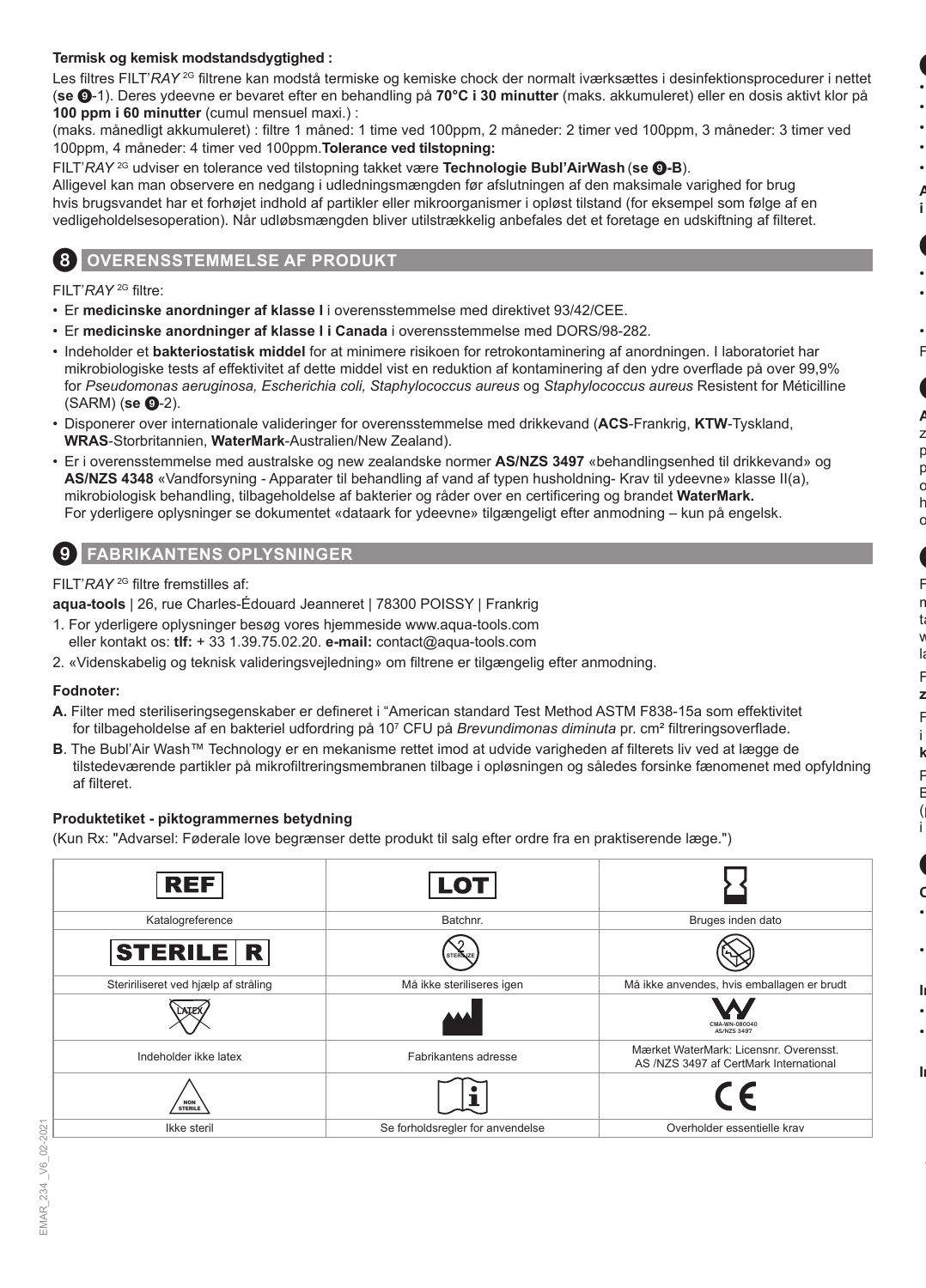### 1 **NUMERY KATALOGOWE**

- FILT'*RAY* 2G Słuchawka natryskowa: AT030715, AT030723, AT030724, AT030725, AT030781.
- FILT'*RAY* 2G Głowica do natrysku ściennego: AT030741, AT030742, AT030767, AT030768.
- FILT'*RAY* 2G Głowica z prostym strumieniem do umywalki: AT030721, AT030727, AT030729, AT030730.
- FILT'*RAY* 2G Głowica ze strumieniem deszcz do umywalki: AT030722, AT030728, AT030739, AT030740.
- FILT'*RAY* 2G Głowica do instalacje liniowej: AT030743, AT030744.

**Aby zagwarantować optymalną wydajność filtrów FILT'***RAY* **2G, należy przestrzegać protokołu instalacji (patrz ) i środków ostrożności dotyczących użytkowania (patrz** 6**).**

# 2 **OPIS OGÓLNY**

- Filtry do jednorazowego użytku
- Skuteczność przeciwko wszystkim zarazkom, bakteriom, w tym oportunistycznym mikroorganizmom chorobotwórczym pochodzącym z wody.
- 1, 2, 3 & 4 miesiące

Filtry FILT'*RAY* 2G są **wyrobami medycznymi klasy I** w Europie i Kanadzie.

# **UŻYTKOWANIE**

**Antybakteryjne** FILT'*RAY* 2G **1, 2, 3 i 4 miesiące** stanowią fizyczną barierę celem zmniejszenia ryzyka zakażeń związanych z mikroorganizmami pochodzącymi z wody, takimi jak bakterie (*Legionella pneumophila, Pseudomonas aeruginosa* i inne pałeczki Gram-ujemne, niegruźlicze prątki wywołujące Mykobakteriozę), grzyby *(Aspergillus sp, Fusarium sp*),

pierwotniaki i zanieczyszczenia pochodzące z sieci dystrybucji wody. **Ochrona pacjentów z obniżoną odpornością** i osób osłabionych jest realizowana dzięki membranie mikrofiltracyjnej. Filtry są niezbędne przy **pacjentach z obniżoną odpornością,**  hospitalizowanych w oddziałach wysokiego ryzyka, takich jak oddziały transplantacji szpiku kostnego i narządów, oddziały onkologiczne, oddziały intensywnej terapii, reanimacja, oddziały neonatologiczne i inne miejsca opieki dla tego typu pacjentów.

# 4 **OPIS**

Filtry FILT'*RAY* 2G są przeznaczone do dystrybucji wody kontrolowanej pod względem bakteriologicznym. Za pomocą membrany mikrofiltracyjnej urządzenia te zatrzymują bakterie, w tym oportunistyczne mikroorganizmy chorobotwórcze pochodzące z wody, takie jak *Legionella spp., Legionella pneumophila, Pseudomonas aeruginosa* i inne. Ta technologia mikrofiltracji zapewnia wyższą jakość bakteriologiczną niż jakość wody z instalacji wody pitnej. Należy pamiętać, że urządzenia FILT'*RAY* 2G nie zawierają lateksu, tkanek lub produktów ubocznych pochodzenia zwierzęcego, pochodnych krwi ani żadnych substancji uważanych za leki.

Filtry FILT'*RAY* <sup>2G</sup> są stworzone w celu zabezpieczenia dystrybucji wody w punktach czerpalnych. Są zalecane w procedurach **zarządzania i zapobiegania zakażeniom związanym z opieką zdrowotną.**

Filtry FILT'*RAY* 2G wykorzystują technologię filtracji membraną cylindryczną o progu filtracji (**patrz** 9**-A**) 0,1 μm nominalnie i 0,2 μm całkowicie. Filtry zapewniają **wysoką skuteczność mikrofiltracji wody,** zapewniając jednocześnie użytkownikom **komfortowy wypływ** wody.

Przeprowadzone w laboratoriach testy mikrobiologiczne polegające na przepuszczeniu przez filtry FILT'*RAY* 2G szczepów Brevundimonas diminuta, Legionella pneumophila i Pseudomonas aeruginosa wykazują skuteczność retencji **wynoszącą 7 log** (**patrz** 9**-2**) dla wszystkich mikroorganizmów pochodzenia wodnego powyżej 0,1 μm nominalnie / 0,2 μm całkowicie i kwalifikują filtr jako filtr o progu filtracji (**patrz** 9**-A**).

# 5 **PROTOKÓŁ INSTALACJI**

### **Ostrzeżenia:**

- Montaż sterylnego filtra musi być wykonany w warunkach aseptycznych. Wymagana jest wcześniejsza dezynfekcja rąk. Niewłaściwe postępowanie może być źródłem skażenia lub wtórnego skażenia.
- Należy sprawdzić czy jednostkowe opakowanie nie jest przedziurawione ani rozdarte i czy filtr nie jest uszkodzony. Jeśli taka sytuacja miała miejsce, nie należy używać urządzenia, ponieważ skuteczność nie jest już gwarantowana.

#### **Informacja ogólna:**

- Filtr w postaci słuchawki natryskowej posiada standardowe przyłącze i może być podłączony do każdego rodzaju węża natryskowego.
- Filtr w postaci głowicy do umywalki, głowicy do natrysku ściennego i głowicy do instalacji liniowej wymaga użycia szybkozłączek i/lub podłączeń z wężykiem, skontaktuj się z nami, aby uzyskać listę dostępnych złączek.

#### **Instalacja:**

- 1. Zamknąć zasilanie w wodę.
- 2. Jeśli pierwsza instalacja: zdemontuj oryginalną wylewkę natryskową lub zamocuj przejściówkę, jeśli to konieczne, do głowicy do umywalki, głowicy do natrysku ściennego lub głowicy do instalacji liniowej (patrz demontaż poniżej).
- 3. Zdemontuj zużyty filtr FILT'*RAY* 2G.
- 4. Częściowo otwórz jednostkowe opakowanie urządzenia, trzymając filtr w opakowaniu. **Nie dotykaj palcami kolorowego wylotu strumienia wody, aby uniknąć skażenia filtra dłonią.**
- 5. **Trzymając filtr w opakowaniu,** przykręć filtr słuchawkę natryskową do przyłącza węża natryskowego, wciśnij filtr głowicę do umywalki lub głowicę do natrysku ściennego. Wciśnij filtr do instalacji liniowej do przejściówki, przestrzegając kierunku strzałki przepływu wody na etykiecie.

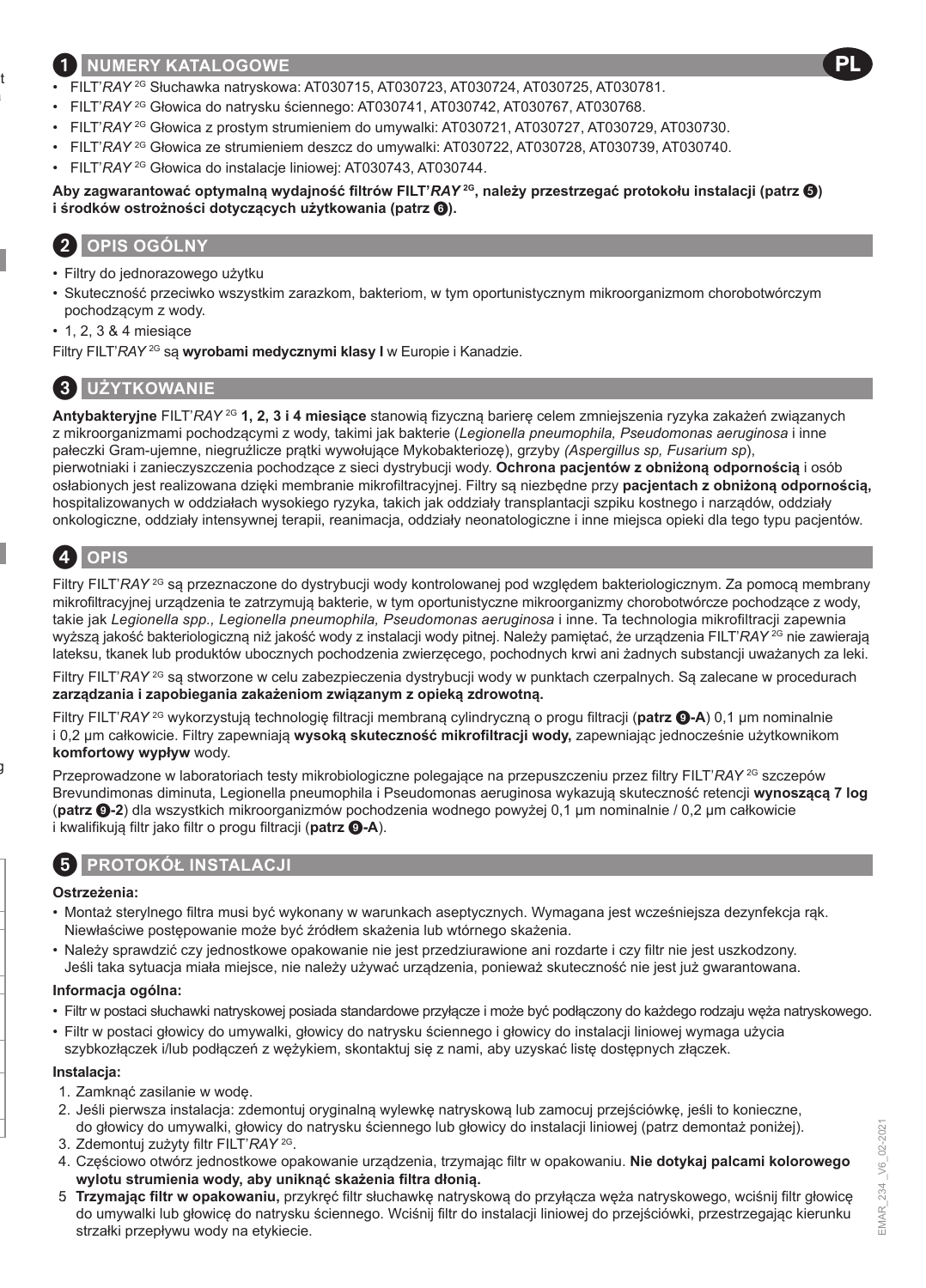- 6. Zdjąć opakowanie z filtra.
- 7. Otworzyć na kilka sekund wypływ wody i sprawdzić, czy złączka(i) i filtr pozostają idealnie szczelne. W przypadku przecieku powtórzyć procedurę, jeśli to konieczne, z innym filtrem.

### **Demontaż:**

- 1. Zamknąć zasilanie w wodę.
- 2. Zdejmij zużyty filtr słuchawkę natryskową, wykręcając ją z przyłącza węża natryskowego lub odłączając od przejściówki filtr głowicę do umywalki, głowicę do natrysku ściennego i/lub głowicę do instalacji liniowej.
- 3. Zużyty filtr należy zutylizować zgodnie z obowiązującymi procedurami w budynku.

Do materiału z tworzywa sztucznego filtrów FILT'*RAY* 2G wprowadzony jest nierozpuszczalny środek bakteriostatyczny, aby zminimalizować ryzyko wtórnego skażenia samego filtra (**patrz** 8).

Jednak niekontrolowane użycie i środowisko mogą być źródłem wtórnego skażenia.

Każdy filtr podejrzewany o skażenie, a zwłaszcza pod względem wizualnym, należy wymienić.

W przypadku Australii produkt należy zainstalować zgodnie z obowiązującą wersią "Plumbing code of Australia" i normą AS/NZS 3500.1:2018.

### **Gospodarka odpadami:**

Po użyciu filtry nie stanowią żadnego szczególnego ryzyka zakaźnego. Są zatem klasyfikowane jako **odpady porównywalne z odpadami komunalnymi.** Zaleca się jednak pozbywanie się tych produktów z tworzyw sztucznych za pośrednictwem ekologicznie odpowiedzialnych kanałów zbiórki i przetwarzania (**patrz** 9**-1**). Instrukcja i białe pudełko nadają się do recyklingu (papier/karton).

### **Konserwacja:**

Aby ułatwić monitorowanie operacji konserwacyjnych, należy usunąć usuwalną etykietę samoprzylepną umieszczoną na filtrze, na której pojawiają się następujące informacje: data produkcji, data ważności, numer partii i numer jednostkowy. Przyklej go na arkuszu identyfikowalności i wpisz datę instalacji i datę demontażu. Informacje te są również dostępne w postaci DataMatrix/ kod UDI (unikalnego identyfikatora urządzenia), takiego jak (01) GTIN: Global Trade Item Number, (10) numer partii, (17) data ważności, (21) Numer Jednostkowy, (240) numer aqua-tools.

Informacje te są również wyraźnie oznaczone na etykietach i opakowaniu urządzenia. Czas użytkowania identyfikowany jest za pomocą symbolu numerycznego wskazującego liczbę dni lub miesięcy.

### 6 **ŚRODKI OSTROŻNOŚCI**

Filtry FILT'*RAY* 2G :

- Pod żadnym pozorem nie mogą być stosowane do produkcji wody do **użytku farmaceutycznego** (wody stosowanej w szczególności w kompozycji roztworów doustnych, do wstrzykiwania lub do perfuzji).
- Są przeznaczone do jednorazowego użytku i nie mogą być ponownie instalowane w innym punkcie czerpalnym
- Posiadają **maksymalny czas użytkowania** właściwy dla używanego filtra i **datę ważności** zapisaną na etykiecie, której należy przestrzegać.
- Nie mogą mieć bezpośredniego kontaktu ze źródłem zarazków (brudna skóra lub dłonie, zanieczyszczone aerozole, płyny ustrojowe)
- Nie mogą być wykręcane ani odłączane przez cały okres użytkowania, z wyjątkiem dezynfekcji instalacji i w tym przypadku należy założyć nowy filtr.
- Nie mogę być uderzone ani upuszczone. Wydajność filtra nie jest już gwarantowana w przypadku fizycznego uszkodzenia obudowy. Nie należy też otwierać urządzenia.
- Po użyciu filtrów w postaci słuchawki natryskowej należy zawsze odłożyć słuchawkę na ścienny uchwyt. Nie wolno ich wykręcać w żadnym momencie całego okresu użytkowania. Filtry w postaci głowic do umywalki, do natrysku ściennego lub do instalacji liniowej również nie mogą być odpinane w żadnym momencie całego okresu użytkowania, z wyjątkiem przypadku dezynfekcji sieci wodociągowej (w tym konkretnym przypadku należy zainstalować nowy filtr).

### 7 **WYDAJNOŚĆ TECHNICZNA**

### **Warunki użytkowania:**

Skuteczność filtrów FILT'*RAY* 2G jest zapewniona jeśli ciśnienie i temperatura wody mieści się między 1 a 5 barów i 5°C a 60°C. Wypływ wody na wyjściu filtra jest następujący:

|          |                                                                                                                                                              |   | Filtr FILT'RAY <sup>2G</sup> słuchawka natryskowa | Filtr FILT' <i>RAY</i> <sup>2G</sup> głowica i głowica do instalacji<br>liniowej* |
|----------|--------------------------------------------------------------------------------------------------------------------------------------------------------------|---|---------------------------------------------------|-----------------------------------------------------------------------------------|
|          |                                                                                                                                                              |   |                                                   | Wypływ (L/min)                                                                    |
|          |                                                                                                                                                              |   | 4.5                                               | 2.2                                                                               |
|          | Ciśnienie wody                                                                                                                                               | C | 8.7                                               | 4.6                                                                               |
|          | Cisnienie wod<br>$\begin{bmatrix} \circ \\ \circ \\ \circ \end{bmatrix}$ (w barach)<br>$\begin{bmatrix} \circ \\ \circ \\ \circ \end{bmatrix}$ statyczne lub | 3 | 11.9                                              | 6.3                                                                               |
| 9<br>234 | dynamiczne                                                                                                                                                   |   | 14.9                                              | 7.7                                                                               |
|          |                                                                                                                                                              | 5 | 16.9                                              | 8.8                                                                               |

\* *filtry głowica do umywalki z niskim zużyciem wody*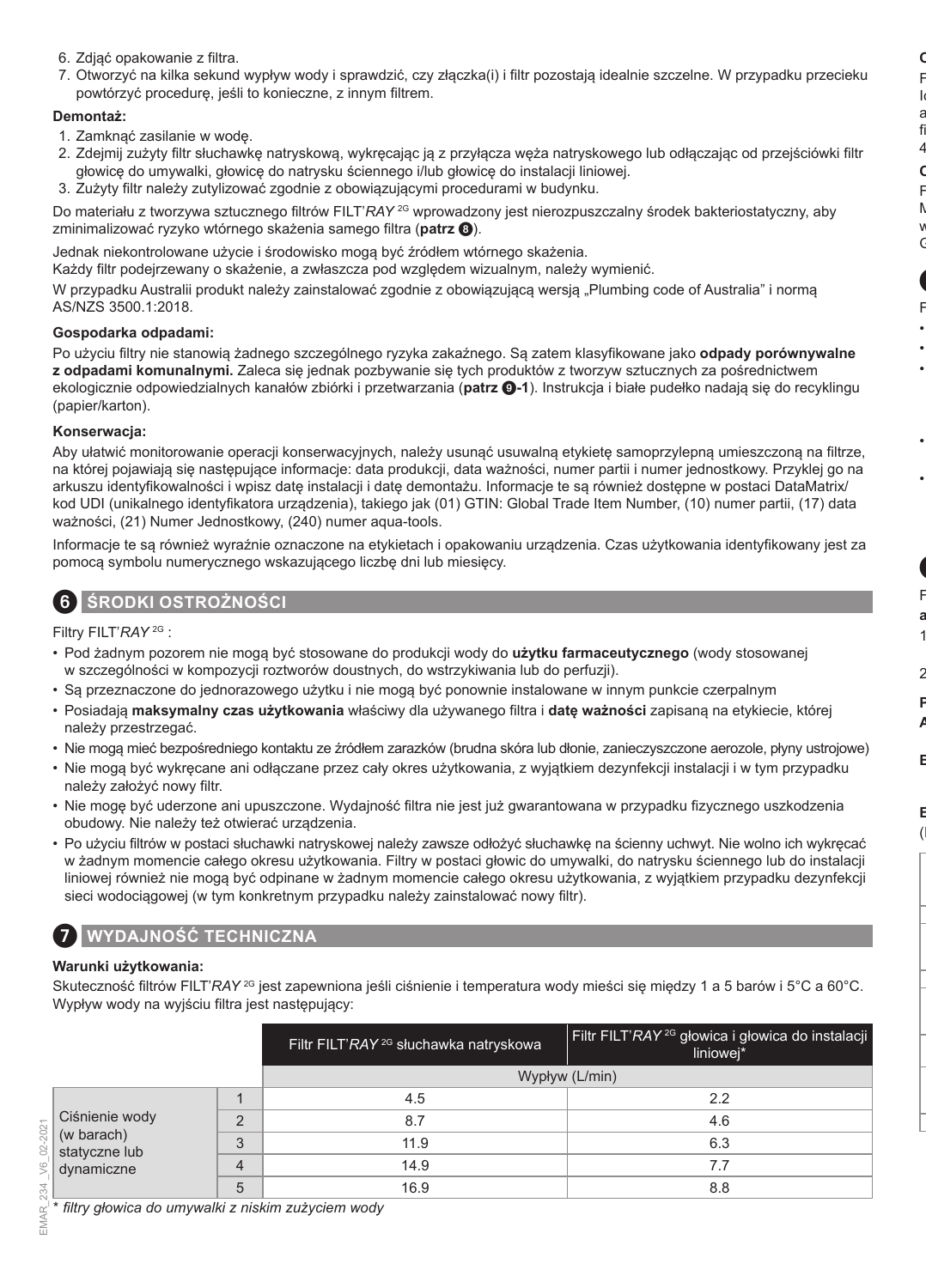### **Odporność na dezynfekcję termiczną i chemiczną:**

Filtry FILT'*RAY* 2G są odporne na dezynfekcje termiczną i chemiczną zwykle stosowane w procedurach dezynfekcji instalacji (**patrz** 9-1). Ich skuteczność utrzymuje się po dezynfekcji w temperaturze **70°C przez 30 min** (łączny czas maksymalnie) lub przy dawce aktywnego chloru **100 ppm przez 60 min** (łączny czas maksymalnie w ciągu miesiąca):

filtry 1 miesiąc: 1 godzina przy 100 ppm, 2 miesiące: 2 godziny przy 100 ppm, 3 miesiące: 3 godziny przy 100 ppm, 4 miesiące: 4 godziny przy 100 ppm.

#### **Odporność na zapychanie się:**

Filtry FILT'*RAY* 2G są odporne na zapychanie się dzięki **Technologii Bubl'AirWash** (**patrz** 9**-B**).

Można jednak zaobserwować spadek przepływu na wyjściu filtra przed końcem maksymalnego okresu użytkowania, jeśli woda w instalacji ma nietypowy poziom zanieczyszczeń lub mikroorganizmów w zawiesinie (na przykład po działaniach konserwacji). Gdy wypływ staje się niewystarczający, zaleca się wymianę filtra.



### 8 **ZGODNOŚĆ PRODUKTU**

Filtry FILT'*RAY* 2G :

- Są **wyrobami medycznymi klasy I** zgodnie z dyrektywą 93/42/EWG.
- Są **wyrobami medycznymi klasy I w Kanadzie** zgodnie z DORS/98-282.
- Zawierają **środek bakteriostatyczny,** aby zminimalizować ryzyko wtórnego skażenia urządzenia. W laboratorium testy mikrobiologicznej skuteczności tego środka wykazały zmniejszenie skażenia powierzchni zewnętrznej o ponad 99,9% *Pseudomonas aeruginosa, Escherichia coli, Staphylococcus aureus* i *Staphylococcus aureus* odporne na Mecytylinę (MRSA) (**patrz**  $\mathbf{Q}$ -2).
- Posiadają międzynarodowe certyfikaty zgodności wody pitnej (**ACS**  Francja, **KTW**  Niemcy, **WRAS**  Wielka Brytania, **WaterMark** - Australia / Nowa Zelandia).
- Są zgodne z australijskimi i nowozelandzkimi normami **AS/NZS 3497** "jednostka uzdatniania wody pitnej" i **AS/NZS 3497** "Zaopatrzenie w wodę - Urządzenia do uzdatniania wody użytkowej - Wymagania dotyczące wydajności" klasa II(a), procesy mikrobiologiczne, retencja bakterii oraz certyfikacja i oznakowanie **WaterMark.** Więcej informacji można znaleźć w dokumencie "performance data sheet" dostępnym na zapytanie - tylko w języku angielskim.

### 9 **INFORMACJE PRODUCENTA**

Filtry FILT'*RAY* 2G są produkowane przez:

**aqua-tools** | 26, rue Charles-Édouard Jeanneret | 78300 POISSY | Francja

- 1. Więcej informacji, odwiedź naszą stronę internetową: www.aqua-tools.com Lub skontaktuj się z nami: **tel.:** + 33 1.39.75.02.20. **e-mail** : contact@aqua-tools.com
- 2. "Naukowy i techniczny przewodnik walidacji" dotyczący filtrów jest dostępny na zapytanie.

### **Przypisy:**

- **A.** Filtry o progu filtracji jest zdefiniowany w "American standard Test Method ASTM F838-15a jako skuteczność retencji przy badaniu na przepuszczalność bakterii *Brevundimonas diminuta* 10<sup>7</sup> jtk/cm² na powierzchnię filtrującą.
- **B**. The Bubl'Air Wash™ Technology to mechanizm mający na celu wydłużenie żywotności filtra poprzez ponowne zawieszenie cząstek obecnych na membranie mikrofiltracyjnej, a tym samym spowolnienie zjawiska zapychania się filtra.

### **Etykieta produktu - znaczenie piktogramów**

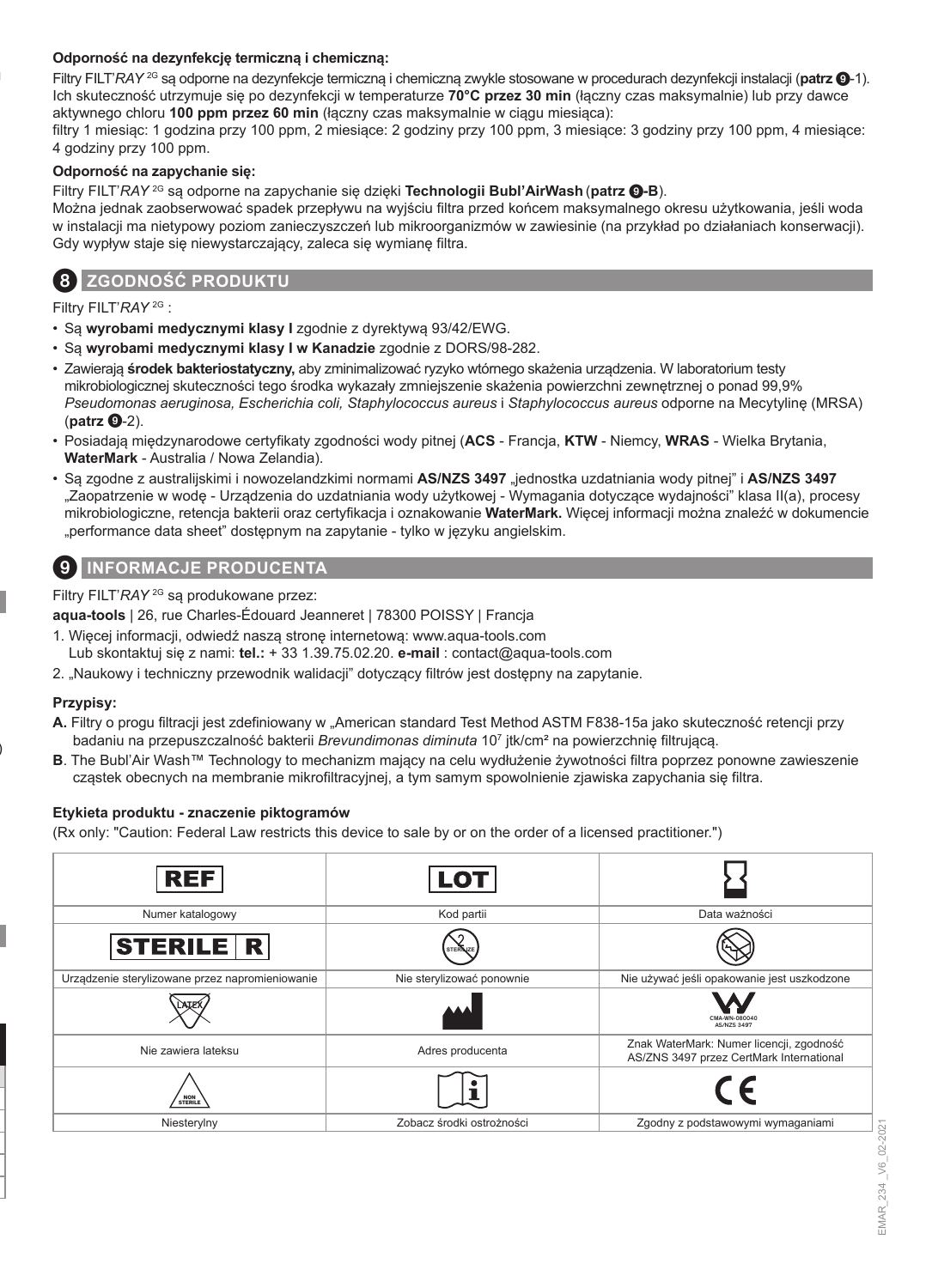# 1 **CODURI**

- Duș mobil FILT'*RAY* 2G: AT030715, AT030723, AT030724, AT030725, AT030781.
- FILT'*RAY* 2G Duș fix: AT030741, AT030742, AT030767, AT030768.
- Robinet cu jet drept FILT'*RAY* 2G : AT030721, AT030727, AT030729, AT030730.
- Robinet jet duș mobil FILT'*RAY* 2G: AT030722, AT030728, AT030739, AT030740.
- FILT'*RAY* 2G Filtru de conductă: AT030743, AT030744.

**Pentru a garanta o funcționare optimă a filtrelor FILT'***RAY* **2G, vă rugăm să respectați procedura de instalare (a se vedea ) și avertismentele privind utilizarea (a se vedea** 6**).**

# 2 **CARACTERISTICI GENERALE**

- Filtre de unică folosință.
- Eficiente împotriva tuturor germenilor, a bacteriilor, inclusiv împotriva microorganismelor patogene oportuniste, de origine hidrică.
- 1, 2, 3, și 4 luni.

Filtrele FILT'*RAY* 2G sunt **dispozitive medicale de clasă I** în Europa și în Canada.

# 3 **UTILIZARE**

Filtrele terminale FILT'*RAY* 2G **1,2, 3 & 4 luni, împotriva tuturor germenilor patogeni** asigură o barieră fizică pentru reducerea riscurilor infecțioase legate de microorganismele de origine hidrică, precum bacteriile *(Legionella pneumophila, Pseudomonas aeruginosa* și alți bacili gram negativi, micobacterii netuberculoase), ciupercile (*Aspergillus sp, Fusarium sp*), protozoarele și particulele provenind din rețeaua de distribuție a apei. **Protecția pacienților imunodeficienți** și a persoanelor vulnerabile se efectuează cu ajutorul membranei de microfiltrare. Filtrele sunt necesare în cadrul preluării **pacienților imunodeficienți** spitalizați în zone cu risc mărit, precum unitățile de grefare a măduvei osoase și de transplant de organe, în serviciile de oncologie, în unitățile de terapie intensivă, de reanimare, în serviciile de neonatologie și în orice alt loc în care se îngrijesc astfel de pacienți.

# 4 **DESCRIERE**

Filtrele FILT'*RAY* <sup>2G</sup> sunt destinate producerii de apă controlată bacteriologic la punctul de utilizare. Aceste dispozitive retin bacteriile, inclusiv microorganismele patogene oportuniste de origine hidrică, precum *Legionella spp., Legionella pneumophila, Pseudomonas aeruginosa* și altele, prin intermediul unei membrane de microfiltrare. Această tehnologie de microfiltrare asigură o calitate bacteriologică superioară celei din rețeaua de apă potabilă. De reținut că dispozitivele FILT'*RAY* 2G nu conțin nici latex, nici țesuturi sau produse secundare de origine animală, nici derivate din sânge sau din orice altă substanță considerată drept medicament.

Filtrele FILT'*RAY* <sup>2G</sup> sunt concepute pentru securizarea productiei de apă la punctele de utilizare. Se preconizează utilizarea lor în procedurile de **gestionare și de prevenire a infecțiilor asociate îngrijirilor medicale.**

Filtrele FILT'*RAY* <sup>2G</sup> utilizează o tehnologie de filtrare prin membrană tubulară cu 0,1 µm în valoare nominală și 0,2 µm în valoare absolută de grad sterilizant (**a se vedea** 9**-A**). Filtrele asigură o **microfiltrare a apei de înaltă performanță,** furnizând, în același timp un **debit confortabil** pentru utilizatori.

Testele microbiologice realizate în laboratoare cu speciile Brevundimonas diminuta, Legionella pneumophila și Pseudomonas aeruginosa pe filtrele FILT'*RAY* 2G demonstrează o eficacitate de **retenție de 7 log** (**a se vedea** 9**-2**) pentru toate microorganismele de origine hidrică cu dimensiuni mai mari de 0,1 µm nominal /0,2 μm absolut și califică filtrul ca fiind un filtru de grad sterilizant (a se vedea  $Q-A$ ).

# 5 **PROCEDURA DE INSTALARE**

### **Avertismente:**

- Fixarea unui filtru trebuie să respecte regulile de aseptizare clasice. Dezinfectarea prealabilă a mâinilor este obligatorie. O manipulare neconformă poate conduce la contaminări sau retrocontaminări.
- Verificați că punga ambalajului unitar nu este nici perforată, nici ruptă și că filtrul nu este deteriorat. În caz contrar nu utilizați dispozitivul, ca performanță nu mai este garantată.

### **Informații generale:**

- Filtrul pentru duș mobil dispune de un capăt de fixare standard și poate fi racordat la toate cordoanele flexibile de duș.
- Filtrul de robinet, pentru duș fix și pentru conductă necesită utilizarea de racorduri rapide și/sau de piese de conectare tubulare. Contactați-ne pentru a obține lista de racorduri disponibile.

### **Montare:**

- 1. Închideți robinetul de intrare a apei.
- 2. Dacă este vorba de prima instalare: dezinstalați para originală a dușului sau fixați reducțiile, dacă este necesar, pentru filtrul de robinet, de duș fix sau de conductă (a se vedea montarea, mai departe).
- 3. Dezinstalați filtrul FILT'*RAY* 2G uzat.
- 4. Deschideți parțial ambalajul unitar, păstrând filtrul în pungă. **Nu atingeți cu degetele orificiul colorat, de ieșire a jetului de apă, pentru a evita orice contaminare manuală.**

02-2021

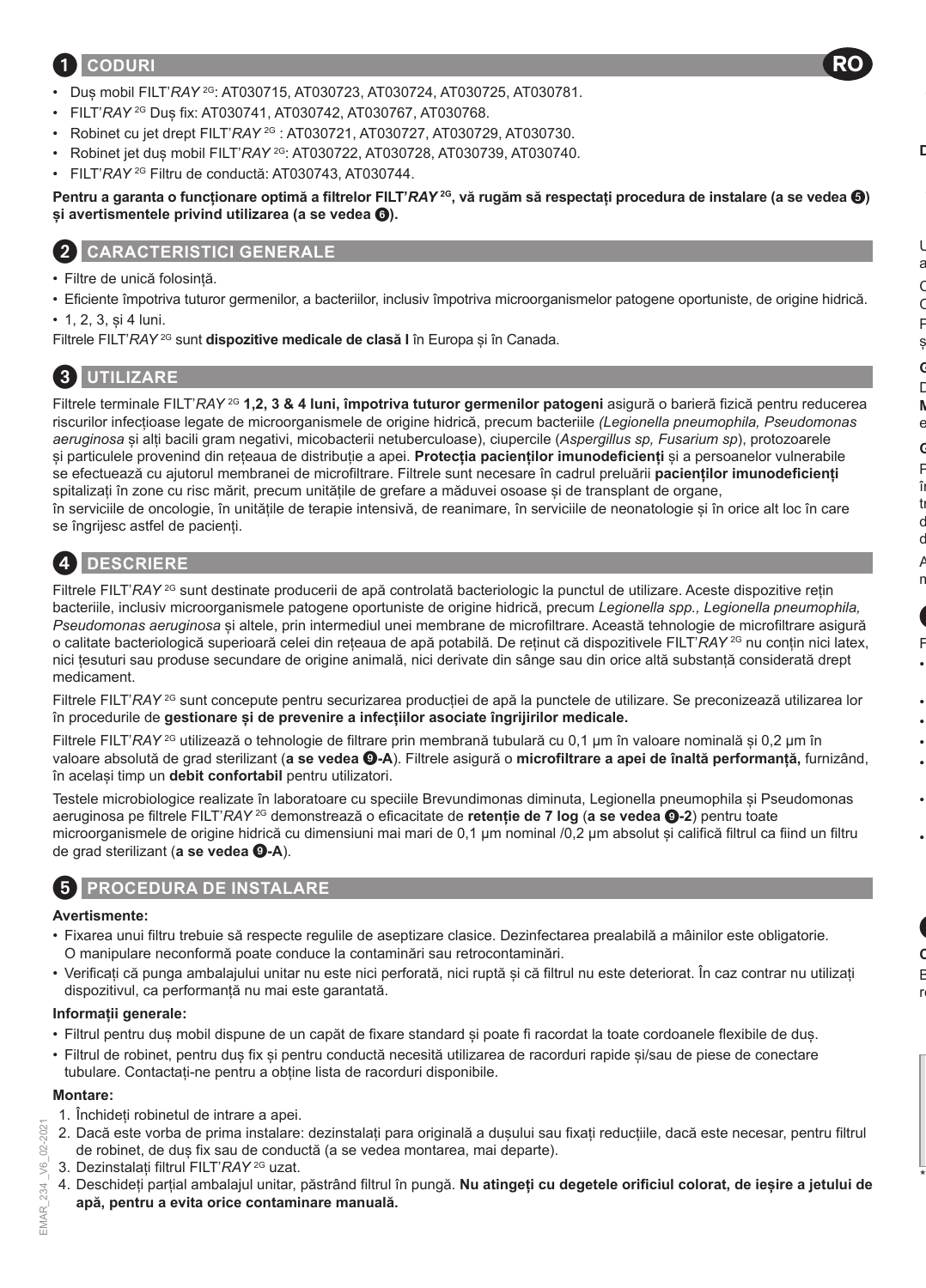- 5. **Continuând să mențineți filtrul în pungă,** înșurubați filtrul de duș mobil la capătul cordonului flexibil, clipsați filtrul de robinet sau de duș fix. Clipsați filtrul de conductă pe reducție așa cum indică sensul săgeții fluxului de apă de pe etichetă.
- 6. Scoateți punga filtrului.
- 7. Porniți apa câteva secunde și verificați că racordul(rile) și filtrul rămân **perfect etanșe.**
- În caz de scurgeri, reluați procedura, folosind, dacă este necesar, un alt filtru.

#### **Demontare:**

- 1. Închideți robinetul de intrare a apei.
- 2. Eliberați filtrul uzat al dușului mobil deșurubându-l din capătul cordonului flexibil sau declipsați filtrul de robinet, de duș fix și/sau filtrul de conductă din reducție.
- 3. Eliminați filtrul uzat conform procedurilor în vigoare din unitate.

Un agent bacteriostatic neextractibil este încorporat în materialul plastic din care sunt confecționate filtrele FILT'*RAY* 2G pentru a minimiza riscul de retrocontaminare a filtrului (**a se vedea** 8).

Cu toate acestea, o utilizare și un mediu ambiant necontrolat pot fi surse de retrocontaminare.

Orice filtru despre care se presupune a fi contaminat, mai ales prin cercetare vizuală, trebuie înlocuit.

Pentru Australia, produsul trebuie instalat cu respectarea versiunii în vigoare a actului legislativ "Plumbing code of Australia" și a standardului AS/NZS 3500.1 :2018.

#### **Gestionarea deșeurilor:**

După uzare, filtrele nu prezintă un risc infecțios particular. De aceea, sunt clasificate ca **Deșeuri Asimilabile Deșeurilor Menajere** (DADM). Se recomandă, totuși, eliminarea acestor produse din plastic prin intermediul filierelor de colectare și tratare eco-responsabile (**a se vedea** 9**-1**). Prospectul și cutia albă sunt reciclabile (hârtie/carton).

### **Gestionarea mentenanței:**

Pentru a facilita urmărirea operațiunilor de mentenanță, îndepărtați eticheta adezivă amovibilă situată pe filtru, pe care sunt înscrise caracteristicile următoare: data fabricației, data de expirare, numărul de lot și numărul unității. Lipiți-o pe foaia de trasabilitate și notați data de instalare și data demontării. Aceste informații sunt, de asemenea, disponibile sub forma unui datamatrix/cod UDI (cod unic de identificare a dispozitivului) ca de exemplu (01) GTIN: Global Trade Item Number, (10) număr de lot, (17) data de expirare, (21) număr unitate, (240) cod aqua-tools.

Aceste informații sunt, de asemenea, marcate, în mod clar, pe etichetele și pe ambalajul dispozitivului. Durata de utilizare este marcată printr-un simbol numeric ce indică numărul de luni.

### 6 **AVERTISMENTE DE UTILIZARE**

Filtrele FILT'*RAY* 2G:

- Nu se vor utiliza, în niciun caz, pentru producerea apei de **uz farmaceutic** (apa care intră în special în compoziția soluțiilor buvabile, injectabile sau perfuzabile).
- Sunt de unică folosință și nu pot fi reinstalate pe un alt punct de apă.
- Au o **durată maximă de utilizare** specifică filtrului utilizat și o **dată de expirare** înscrisă pe etichetă, ce trebuie respectate.
- Nu vor fi puse în contact direct cu o sursă de germeni patogeni (piele sau mâini murdare, aerosoli contaminați, lichide biologice).
- Nu vor fi deșurubate sau deconectate pe întreaga durată de utilizare, cu excepția cazului de dezinfecție a rețelei, iar în acest caz, se va instala un filtru nou.
- Nu vor fi supuse la șocuri, nici la căderi. Buna funcționare a filtrelor nu mai este asigurată în caz de deteriorare fizică a carcasei. Nu încercați să deschideți dispozitivul.
- Filtrele pentru duș vor fi întotdeauna reprinse pe suportul mural după utilizare. Ele nu vor fi deșurubate în niciun moment, pe întreaga durată de utilizare. De asemenea, filtrul pentru robinet, cel pentru duș mural și filtrul de conductă nu vor fi declipsate în niciun moment, pe întreaga durată a utilizării lor, cu excepţia cazului în care se dezinfectează apa din rețea (în acest caz particular, se va instala un filtru nou).

### 7 **CARACTERISTICI TEHNICE**

### **Condiții de utilizare:**

Buna functionare a filtrelor FILT<sup>'</sup>RAY<sup>2G</sup> este asigurată atunci când presiunea și temperatura apei din rețea se situează, respectiv, între 1 și 5 bari și 5°C și 60°C. Debitul apei măsurat la ieșire este următorul:

|                                               |                | Filtru FILT'RAY <sup>2G</sup> | Filtru FILT'RAY <sup>2G</sup> de robinet si filtru de conductă <sup>*</sup> |
|-----------------------------------------------|----------------|-------------------------------|-----------------------------------------------------------------------------|
|                                               |                |                               | Debit (I/min)                                                               |
|                                               |                | 4.5                           | 22                                                                          |
|                                               | $\Omega$       | 8.7                           | 4.6                                                                         |
| Presiunea apei (bari)<br>statică sau dinamică | 3              | 11.9                          | 6.3                                                                         |
|                                               | $\overline{4}$ | 14.9                          | 7.7                                                                         |
|                                               | 5              | 16.9                          | 8.8                                                                         |

\* *filtre de robinet cu consum redus de apă*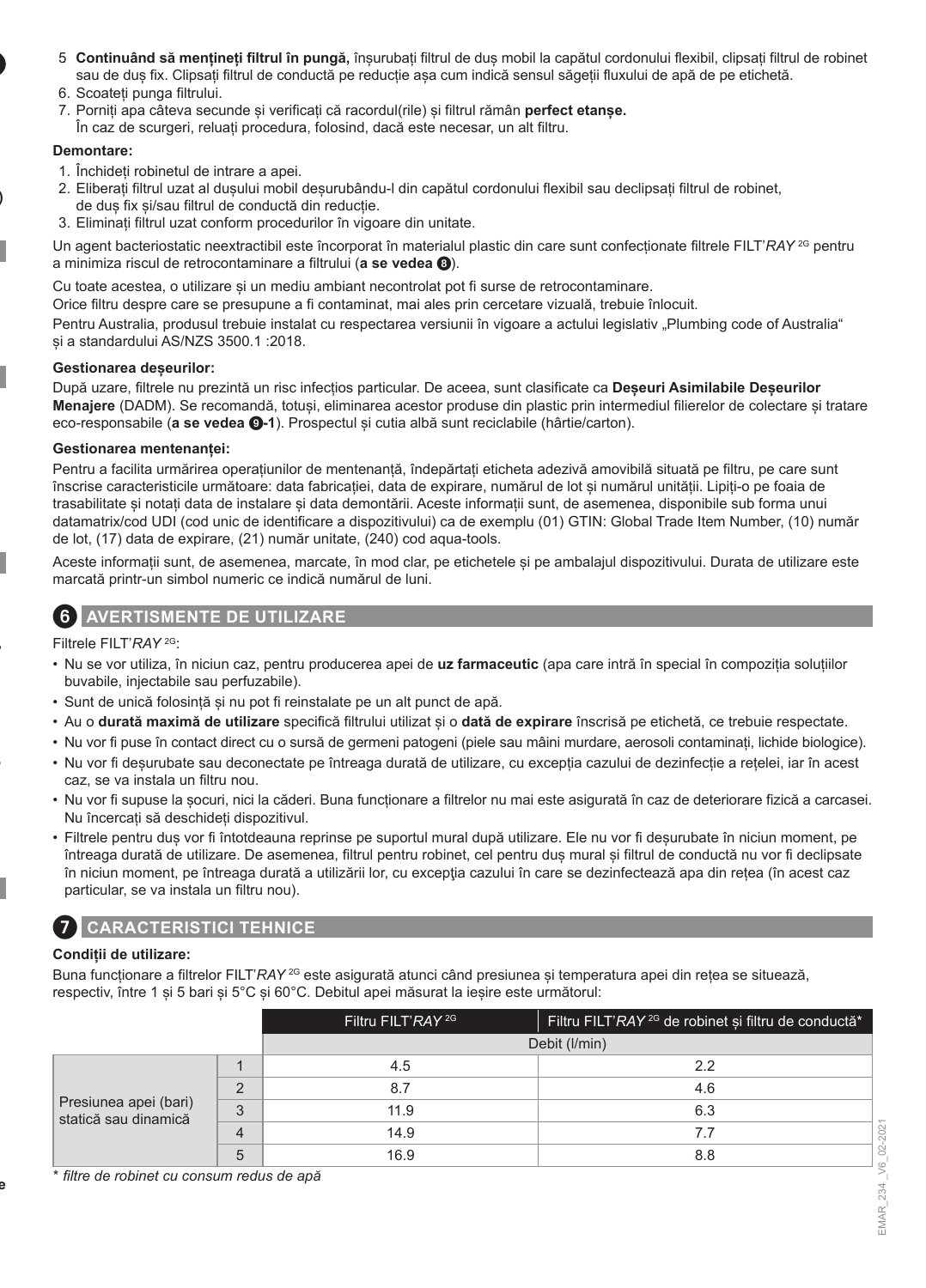### **Rezistență termică și chimică:**

Filtrele FILT'*RAY* <sup>2G</sup> pot rezista la socurile termice și chimice ce se produc, în mod obișnuit, în procedurile de dezinfectare din rețea (**a se vedea** 9-1). Funcționarea lor nu este afectată după un tratament la **70°C, timp de 30 min.** (cumul maxim) sau cu o doză de clor activ de **100 ppm, timp de 60 min.** (cumul lunar maxim): filtre 1 lună: 1 oră la 100 ppm, 2 luni: 2 ore la 100 ppm, 3 luni: 3 ore la 100 ppm, 4 luni: 4 ore la 100 ppm.

#### **Toleranța la colmatare:**

Filtrele FILT'*RAY* 2G prezintă toleranță la colmatare mulțumită **Tehnologiei Bubl'AirWash** (**a se vedea** 9**-B**). Cu toate acestea, este posibil să se observe o diminuare a debitului de ieșire înainte terminării duratei maxime de utilizare, dacă apa din retea prezintă un procent neobisnuit de particule sau de microorganisme în suspensie (în urma unei operații de mentenanță, de exemplu). Dacă debitul de ieșire devine insuficient, se recomandă înlocuirea filtrului.

### 8 **CONFORMITATEA PRODUSULUI**

Filtrele FILT'*RAY* 2G:

- Sunt **dispozitive medicale de clasă I,** conforme directivei 93/42/CEE.
- Sunt **dispozitive medicale de clasă I în Canada** conform DORS/98-282.
- Conțin un **agent bacteriostatic** pentru a minimiza riscul de retrocontaminare a dispozitivului. În laborator, testele microbiologice de eficacitate a agentului au demonstrat o reducere a contaminării suprafeței externe de mai mult de 99,9 % pentru *Pseudomonas aeruginosa, Escherichia coli, Staphylococcus aureus* și *Staphylococcus aureus* rezistent la meticilină (SARM) (**a se vedea <b>@**-2).
- Dispun de validări internaționale de conformitate a apei (**ACS**  Franța, **KTW**  Germania, **WRAS**  Regatul Unit, **WaterMark** - Australia/ Noua Zeelandă).
- Sunt conforme normelor australiene și neo-zeelandeze **AS/NZS 3497** "unitate de tratament de apă potabilă" și **AS/NZS 4348** "Aprovizionare cu apă - Aparate de tratare a apei de tip domestic - exigențe de funcționare" clasă II(a), tratare microbiologică, retenție de bacterii, și dispun de certificare și de marcaj **WaterMark.** Pentru mai multe informații, consultați documentul "performance data sheet" disponibil la cerere – numai în engleză.

### 9 **INFORMAȚIILE FABRICANTULUI**

Filtrele FILT'*RAY* 2G sunt fabricate de către:

**aqua-tools** | 26, rue Charles-Édouard Jeanneret | 78300 POISSY | France

- 1. Pentru mai multe informații, vizitați site-ul nostru web www.aqua-tools.com
- Sau contactați-ne: **tel. :** + 33 1.39.75.02.20. **e-mail** : contact@aqua-tools.com
- 2. "Ghidul de validare științifică și tehnică" relativ la filtre este disponibil la cerere.

### **Note:**

- **A.** Filtru de calitate sterilizare este definit în "American standard Test Method ASTM F838-15a ca eficacitatea de retenție a unei probe bacteriene de 10<sup>7</sup> CFU de *Brevundimonas diminuta* pe cm² de suprafață de filtrare.
- **B**. The Bubl'Air Wash™ Technology este mecanismul ce vizează extinderea duratei de viață a filtrului, prin trecerea din nou în suspensie a particulelor prezente pe membrana de microfiltrare și încetinirea, astfel a fenomenului de saturație a filtrului.

#### **Etichetă produs - semnificația pictogramelor**

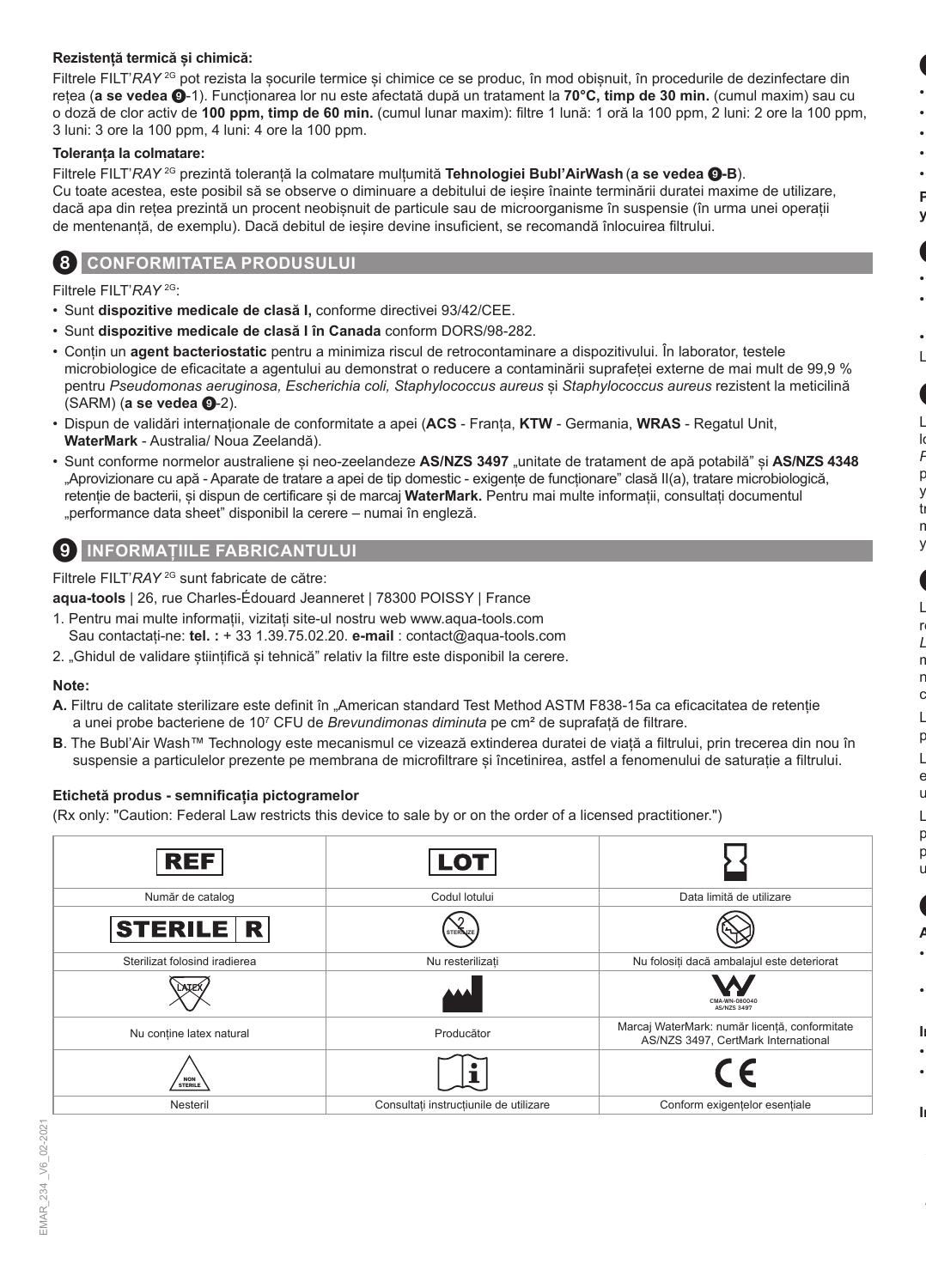### 1 **REFERENCIAS**

- FILT'*RAY* 2G Alcachofa de ducha: AT030715, AT030723, AT030724, AT030725, AT030781.
- FILT'*RAY* 2G Ducha fija: AT030741, AT030742, AT030767, AT030768.
- FILT'*RAY* 2G Grifo chorro único: AT030721, AT030727, AT030729, AT030730.
- FILT'*RAY* 2G Grifo chorro alcachofa: AT030722, AT030728, AT030739, AT030740.
- FILT'*RAY* 2G Filtro en línea: AT030743, AT030744.

### **Para garantizar un rendimiento óptimo de los filtros FILT'***RAY* **2G, respete el protocolo de instalación (ver ) y** las precauciones de uso (ver  $\odot$ ).

### 2 **CARACTERÍSTICAS GENERALES**

- Filtros de un solo uso.
- Eficacia antigérmenes de todo tipo contra las bacterias, incluidos los microorganismos patógenos oportunistas de transmisión hídrica.
- 1, 2, 3 y 4 meses
- Los filtros FILT'*RAY* 2G son **dispositivos médicos de clase I** en Europa y Canadá, y de clase II en EE. UU.

# 3 **USO**

Los filtros terminales FILT'*RAY* 2G **1, 2, 3 y 4 meses antigérmenes de todo tipo** garantizan una barrera física para disminuir los riesgos de infección relacionados con los microorganismos de transmisión hídrica como bacterias (*Legionella pneumophila, Pseudomonas aeruginosa* y otros bacilos Gram negativos, Micobacterias no tuberculosas), hongos (*Aspergillus sp, Fusarium sp*), protozoos y partículas que provienen de la red de suministro de agua. La **protección de los pacientes inmunodeprimidos** y de las personas vulnerables se realiza gracias a la membrana de microfiltración. Los filtros son necesarios en el ámbito de tratamiento **de pacientes inmunodeprimidos** hospitalizados en zonas de alto riesgo, como las unidades de trasplantes de médula ósea y órganos, los servicios de oncología, las unidades de cuidados intensivos, reanimación, los servicios neonatales y cualquier otro lugar de cuidados para este tipo de pacientes.



## 4 **DESCRIPCIÓN**

Los filtros FILT'*RAY* <sup>2G</sup> están diseñados para producir agua controlada bacteriológicamente en el punto de uso. Estos dispositivos retienen las bacterias, incluidos los microorganismos patógenos oportunistas de transmisión hídrica como *Legionella spp., Legionella pneumophila, Pseudomonas aeruginosa* y otros, gracias a una membrana de microfiltración. Esta tecnología de microfiltración garantiza una calidad bacteriológica superior a la de la red de agua potable. Los dispositivos FILT'*RAY* 2G no contienen látex ni tejidos o subproductos de origen animal, ni derivados de sangre o de cualquier sustancia considerada como medicamento.

Los filtros FILT'*RAY* <sup>2G</sup> están concebidos para asegurar la producción de agua en los puntos de uso. Se aconsejan en los procedimientos de **gestión y prevención de infecciones relacionadas con la asistencia sanitaria.**

Los filtros FILT'*RAY* 2G utilizan una tecnología de filtración por membrana tubular 0.1µm nominal y 0.2µm absoluta de grado esterilizador (**ver** 9**-A**). Los filtros aseguran una **microfiltración del agua de alto rendimiento** al tiempo que proporcionan un **flujo de agua cómodo** para los usuarios.

Los challenge test microbiológicos llevados a cabo en laboratorio con las especies de Brevundimonas diminuta, Legionella pneumophila y Pseudomonas aeruginosa en los filtros FILT'*RAY* 2G demuestran una eficacia de **retención de 7 log** (**ver** 9**-2**) para todos los microorganismos de transmisión hídrica superiores a 0.1µm nominal / 0.2 μm absoluto y califican el filtro como un filtro de grado esterilizador (ver **@-A**).

# 5 **PROTOCOLO DE INSTALACIÓN**

### **Advertencias:**

- La instalación de un filtro debe respetar las reglas de asepsia clásicas. Es necesario desinfectar las manos previamente. Una manipulación incorrecta puede provocar una contaminación o una retrocontaminación.
- Compruebe que el envoltorio del envase unitario no está perforado ni rasgado y que el filtro no está dañado. Llegado el caso, no utilice el dispositivo ya que el rendimiento ya no está garantizado.

### **Información general:**

- El filtro alcachofa de ducha cuenta con un empalme de fijación estándar y se puede acoplar a cualquier flexo de ducha.
- Los filtros grifo, ducha fija y en línea requieren empalmes rápidos y/o conectores tubulares. Póngase en contacto con nosotros para obtener la lista de empalmes disponibles.

#### **Instalación:**

- 1. Cierre el suministro de agua.
- 2. Si es la primera instalación: retire la alcachofa de ducha original o fije el empalme adaptador si es necesario para los filtros grifo, ducha fija o en línea (ver desinstalación, a continuación).
- 3. Retire el filtro FILT'*RAY* 2G usado.
- 4. Abra parcialmente el envase unitario y mantenga el filtro dentro del envoltorio. **No toque el orificio de color de salida del chorro de agua con los dedos para evitar una contaminación manual.**

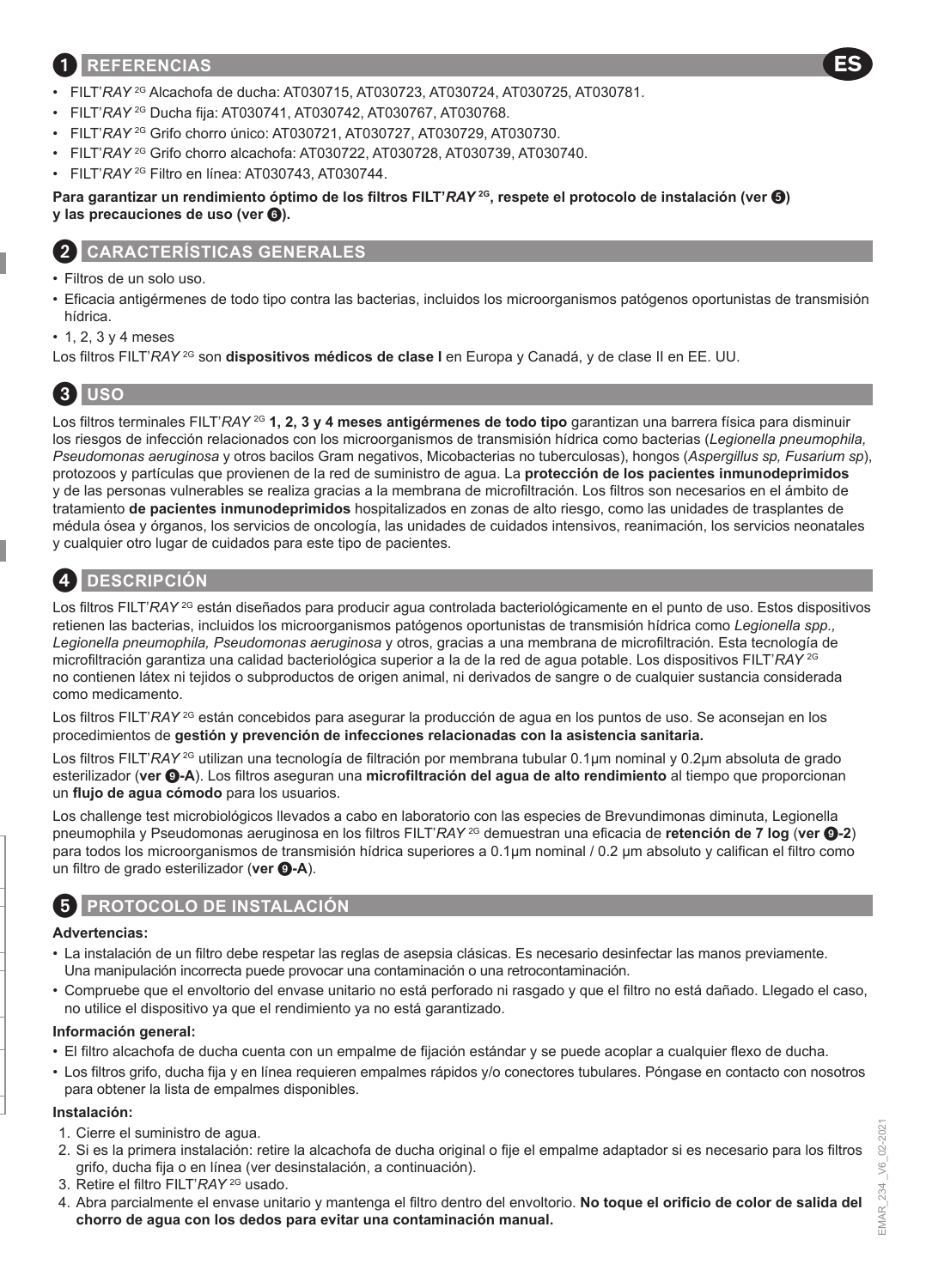- 5. **Sin sacar el filtro del envoltorio,** enrosque el filtro alcachofa de ducha al empalme del flexo, fije el filtro grifo o la ducha fija. Fije el filtro en línea al empalme adaptador siguiendo el sentido de la flecha del flujo de agua de la etiqueta.
- 6. Retire el envoltorio del filtro.
- 7. Abra el agua unos segundos y compruebe que el(los) empalme(s) y el filtro permanecen **completamente herméticos.**  En caso de fuga, vuelva a comenzar el procedimiento con otro filtro si fuera necesario.

#### **Desinstalación:**

- 1. Cierre el suministro de agua.
- 2. Retire el filtro alcachofa de ducha usado desenroscándolo del empalme del flexo o retire el filtro grifo, ducha fija y/o filtro en línea del empalme adaptador.
- 3. Deshágase del filtro usado siguiendo los protocolos del establecimiento.

Los filtros FILT'*RAY* <sup>2G</sup> incorporan en su materia plástica un compuesto bacteriostático no lixiviable para minimizar el riesgo de retrocontaminación del propio filtro (**ver** 8).

No obstante, un uso y un entorno no controlados pueden ser origen de una retrocontaminación.

Debe reemplazarse cualquier filtro del que se sospeche que está contaminado, en particular visualmente. Para Australia el producto debe ser instalado según la versión vigente del "Plumbing Code of Australia" y la norma AS/NZS 3500.1:2018.

#### **Gestión de residuos:**

Una vez que se hayan usado, los filtros no comportan riesgos de infección particulares. Están clasificados como **residuos asimilables a domésticos** (RAD). No obstante, es recomendable deshacerse de estos productos plásticos mediante la recogida y tratamiento ecorresponsables (**ver** 9**-1**). La hoja de instrucciones y la caja blanca se pueden reciclar (papel/cartón).

#### **Mantenimiento:**

Para facilitar el seguimiento de las operaciones de mantenimiento, retire la etiqueta adhesiva del filtro donde figuran las características siguientes: fecha de fabricación, de caducidad, código del lote y código unitario. Pegue la etiqueta en la hoja de seguimiento e indique la fecha de instalación y desinstalación. Dicha información también está disponible como datamatrix/ código UDI (Identificador Único del Dispositivo) como (01) GTIN: Global Trade Item Number, (10) código del lote, (17) fecha de caducidad, (21) Código Unitario, (240) referencia aqua-tools.

Esta información también está claramente indicada en las etiquetas y envase del dispositivo. El período de uso está señalado por un símbolo numérico que indica el número de mes.



6 **PRECAUCIONES DE USO**

Los filtros FILT'*RAY* 2G :

- No deben utilizarse bajo ningún concepto para la producción de agua de **uso farmacéutico** (agua que forma parte especialmente de soluciones orales, inyectables o para perfusiones).
- Son de un solo uso y no se pueden a instalar en otro punto de agua.
- Tienen un **período de tiempo de uso máximo** específico al filtro y una **fecha de caducidad** que se debe respetar grabada en la etiqueta.
- No deben entrar en contacto directo con una fuente de gérmenes (piel o manos sucias, aerosoles contaminados, líquidos biológicos).
- No se deben desenroscar o desconectar durante el período de utilización, excepto en caso de desinfectar la red y, en tal caso, se deberá colocar un filtro nuevo.
- No se deben exponer a golpes o caídas. No se asegura el rendimiento de los filtros en caso de deterioro físico de la funda. Tampoco intente abrir el dispositivo.
- Siempre se debe reponer los filtros ducha en su soporte tras su uso. Nunca se deben desatornillar durante sus vidas. Tampoco el filtro de grifo, filtro ducha mural ni el filtro en línea se deben quitar en ningún momento durante sus vidas, menos el caso de la desinfección de la red de agua (en este caso específico, se debe instalar un nuevo filtro).

# **Condiciones de uso:**

7 **PRESTACIONES TÉCNICAS**

Se garantiza el rendimiento de los filtros FILT'*RAY* <sup>2G</sup> mientras que la presión y la temperatura del agua de la red estén respectivamente entre 1 y 5 bares y 5 ºC y 60 ºC. Los flujos de agua de salida medidos son los siguientes:

|                                              |          | Filtro FILT'RAY <sup>2G</sup> alcachofa de ducha | Filtro FILT'RAY <sup>2G</sup> grifo y filtro en línea <sup>*</sup> |
|----------------------------------------------|----------|--------------------------------------------------|--------------------------------------------------------------------|
|                                              |          | Flujo (I/min)                                    |                                                                    |
|                                              |          | 4.5                                              | 22                                                                 |
|                                              | $\Omega$ | 8.7                                              | 4.6                                                                |
| Presión de agua (bar)<br>estática o dinámica | 3        | 11.9                                             | 6.3                                                                |
|                                              |          | 14.9                                             | 7.7                                                                |
|                                              | h        | 16.9                                             | 8.8                                                                |

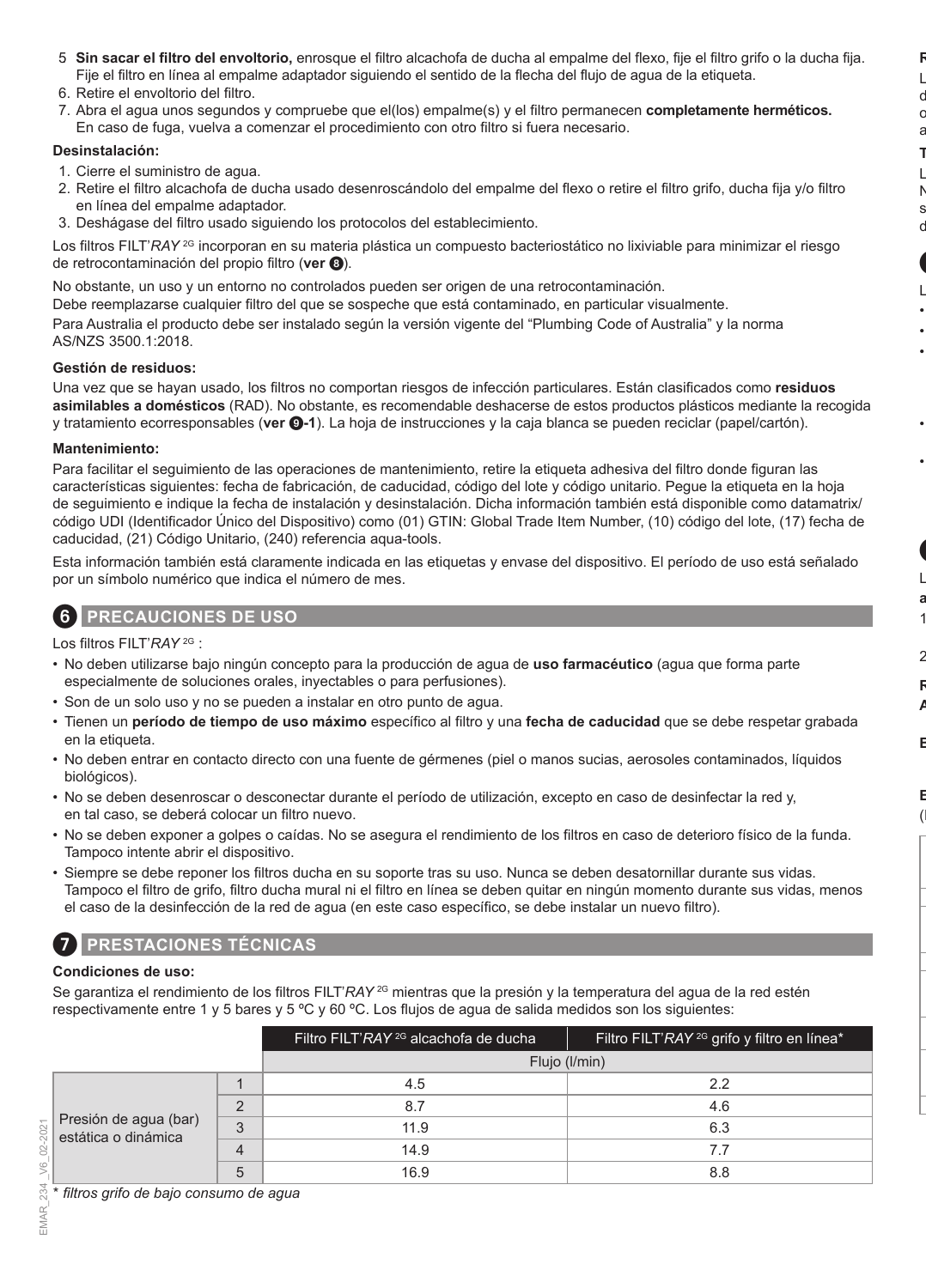### **Resistencia térmica y química:**

Los filtros FILT'*RAY* <sup>2G</sup> pueden resistir los choques térmicos y químicos que se llevan a cabo normalmente en los procedimientos de esterilización de la red (**ver** 9-1). Permanecem eficazes após o tratamento térmico a **70°C durante 30 min** (máximo) o a una dosis de cloro activo dee **100°C durante 60 min** (máximo mensual): filtros 1 mes: 1 hora a 100ppm, 2 meses: 2 horas a 100ppm, 3 meses: 3 horas a 100ppm, 4 meses: 4 horas a 100ppm.

#### **Tolerancia a las obstrucciones:**

Les filtres FILT'*RAY* 2G tienen tolerancia a las obstrucciones gracias a la **Technologie Bubl'AirWash** (**ver** 9**-B**). No obstante, es posible observar una disminución del flujo de salida antes del fin del período de tiempo de uso máximo si el agua de la red presenta una tasa inhabitual de partículas o microorganismos en suspensión (debido a una operación de mantenimiento, por ejemplo). Se recomienda reemplazar el filtro cuando el flujo de salida se convierte en insuficiente.

### 8 **CONFORMIDAD DEL PRODUCTO**

Los filtros FILT'*RAY* 2G :

- Son **dispositivos médicos de clase I** conforme a la directiva 93/42/CEE.
- Son **dispositivos médicos de clase I en Canadá** conformes al DORS/98-282.
- Contienen un **agente bacteriostático** para minimizar el riesgo de retrocontaminación del dispositivo. En el laboratorio, pruebas microbiológicas de eficacia de este compuesto han demostrado una reducción de la contaminación de la superficie externa de más del 99,9% para *Pseudomonas aeruginosa, Escherichia coli, Staphylococcus aureus* y *Staphylococcus aureus* Resistente a la Meticilina (SARM) (ver **0**-2).
- Disponen de validaciones internacionales conformes al agua potable (**ACS**  Francia, **KTW**  Alemania, **WRAS**-Reino Unido, **WaterMark** - Australia/ Nueva Zelanda).
- Cumplen con las normas australianas y neozelandesas **AS/NZS 3497** «unidad e tratamiento del agua potable» y **AS/NZS 4348** «Abastecimiento de agua - Aparatos de tratamiento del agua de tipo doméstico- Exigencias de rendimiento» clase II(a), tratamiento microbiológico, retención de bacterias, y disponen de la certificación y el marcado **WaterMark.** Para más información, consulte el documento «performance data sheet», disponible bajo demanda – solo en inglés.

### 9 **INFORMACIÓN DEL FABRICANTE**

Los filtros FILT'*RAY* 2G están fabricados por:

**aqua-tools** | 26, rue Charles-Édouard Jeanneret | 78300 POISSY | Francia

- 1. Para más información, visite nuestra página web : www.aqua-tools.com o contáctenos: **tel. :** + 33 1.39.75.02.20. **e-mail** : contact@aqua-tools.com
- 2. La «Guía de validación científica y técnica» relativa a los filtros está disponible bajo demanda.

### **Referencia:**

- **A.** Filtro de grado esterilizanteizante está definido en el "American standard Test Method ASTM F838-15a como la eficacia de retención de un challenge test bacteriano de 10<sup>7</sup> CFU de *Brevundimonas diminuta* por cm² de superficie de filtración.
- **B**. The Bubl'Air Wash™ Technology es un mecanismo que tiene por objetivo aumentar la vida útil del filtro efectuando una nueva suspensión de las partículas presentes en la membrana de microfiltración y reducir así el fenómeno de saturación del filtro.

#### **Etiqueta producto – significado de los pictogramas**

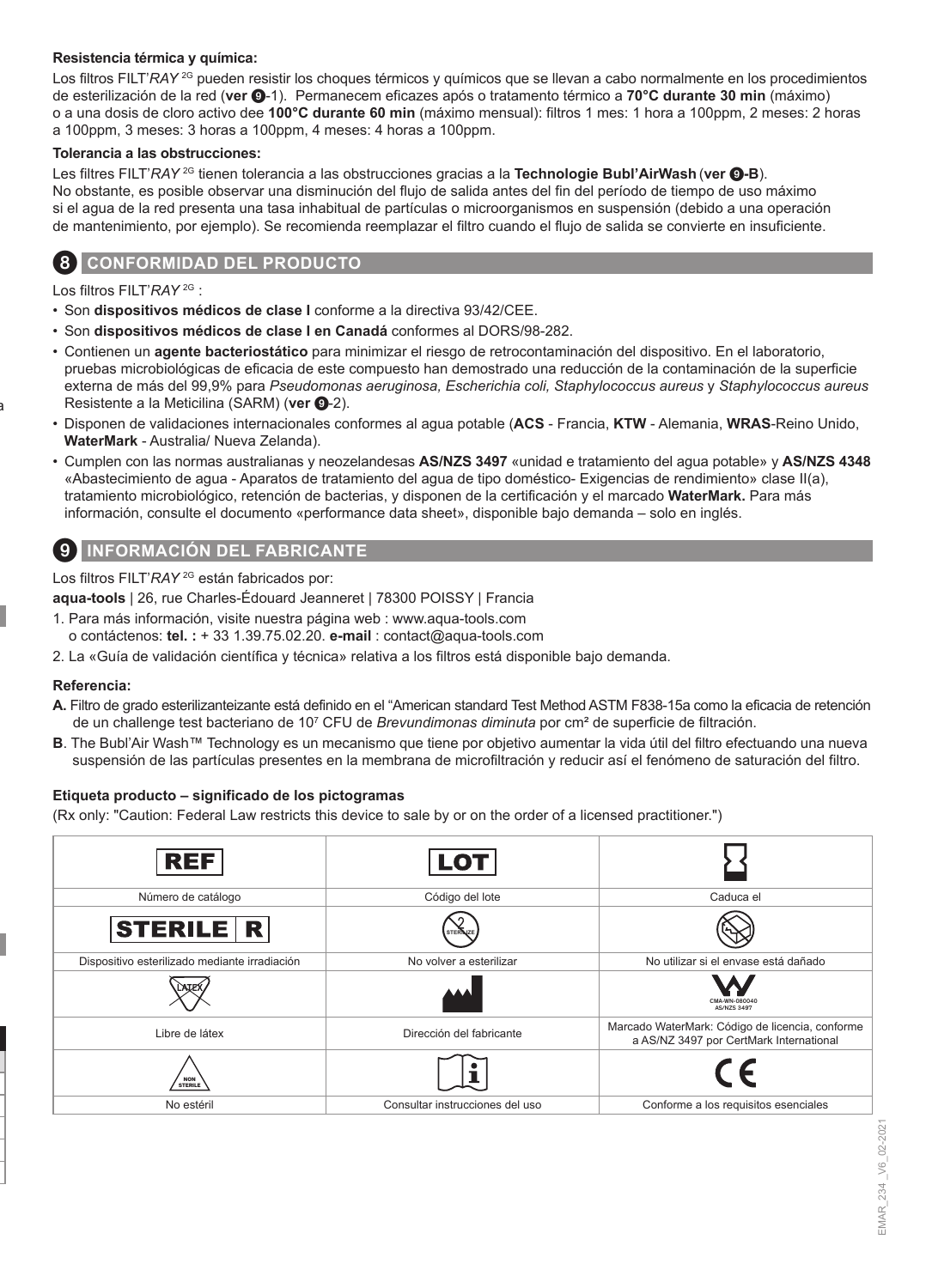## 1 **REFERÊNCIAS**

- FILT'*RAY* 2G Chuveiro: AT030715, AT030723, AT030724, AT030725, AT030781.
- FILT'*RAY* 2G Chuveiro de parede: AT030741, AT030742, AT030767, AT030768.
- FILT'*RAY* 2G Torneira com jato reto: AT030721, AT030727, AT030729, AT030730.
- FILT'*RAY* 2G Torneira com jato chuva: AT030722, AT030728, AT030739, AT030740.
- FILT'*RAY* 2G Filtro em linha: AT030743, AT030744.

**Para garantir um ótimo desempenho dos filtros FILT'***RAY* **2G, deve ser respeitado o protocolo de instalação (ver ) e precauções na sua utilização (ver** 6**).**

# 2 **CARACTERÍSTICAS GERAIS**

- Filtros de utilização única.
- Eficaz contra todos os germes e bactérias, incluindo os micro-organismos oportunistas de origem hídrica.
- 1, 2, 3 e 4 meses

Os filtros FILT'*RAY* 2G são **dispositivos médicos de classe I** na Europa e Canadá.

# 3 **UTILIZAÇÃO**

**Os filtros terminais** FILT'*RAY* 2G **1, 2, 3 e 4 meses anti todos os germes** garantem uma barreira física para a redução dos riscos infeciosos ligados aos mico-organismos de origem hídrica, tais como bactérias (*Legionella pneumophila, Pseudomonas aeruginosa* e outros bacílicos Gram negativos, micobactérias não tuberculosas), fungos (*Aspergillus sp, Fusarium sp*), protozoários e as partículas provenientes das redes de distribuição de água. **A proteção dos pacientes imunodeprimidos** e de pessoas debilitadas, é efetuada graças à sua microfiltração. Os filtros são necessários nos cuidados dos **pacientes imunodeprimidos** hospitalizados em áreas de risco elevado, como unidades de transplantes de medula óssea e transplantes de órgãos, serviços de oncologia, unidades de cuidados intensivos, reanimação, serviços neonatais e qualquer outro local de atendimento deste tipo de pacientes.

# 4 **DESCRIÇÃO**

Os filtros FILT'*RAY* <sup>2G</sup> são concebidos para debitar água bacteriologicamente controlada, no ponto de utilização. Estes dispositivos fazem a retenção das bactérias, incluindo micro-organismos patogénicos de origem hídrica, tais como a *Legionella spp., Legionella pneumophila, Pseudomonas aeruginosa* através da sua membrana de microfiltração. Esta tecnologia de microfiltração garante uma qualidade bacteriológica superior, em relação à rede de água potável. É de salientar, que os dispositivos FILT'*RAY* 2G não contêm látex, tecidos ou subprodutos de origem animal, derivados sanguíneos ou quaisquer outras substâncias consideradas como um medicamento.

Os filtros FILT'*RAY* 2G são concebidos para proteger a produção de água nos pontos de utilização. Os filtros são recomendados nos procedimentos de **gestão e prevenção das infeções associadas aos cuidados de saúde**.

Les filtres FILT'*RAY*<sup>2G</sup> utilizam uma tecnologia de filtragem com uma membrana tubular de 0.1μm nominal e 0.2μm absoluto de grau de esterilização (**ver** 9**-A**). Os filtros garantem uma **microfiltração da água com alto desempenho** enquanto **debitam um fluxo confortável** para os utilizadores.

Os testes microbiológicos realizados em laboratório com espécies de Brevundimonas diminuta, Legionella pneumophila e Pseudomonas aeruginosa com filtros FILT'*RAY* 2G demonstram uma **retenção eficiente de 7 log** (**ver** 9**-2**) para todos os micro-organismos de origem hídrica superiores a 0.1 μm nominal / 0.2 μm absoluto e qualificam o filtro como um filtro de grau de esterilização (ver **@-A**).



# 5 **PROTOCOLO DE INSTALAÇÃO**

### **Avisos:**

- A instalação de um filtro deve respeitar as regras clássicas da assepsia. É necessária uma desinfeção prévia das mãos. O manuseio não adequado pode levar à contaminação ou retro contaminação.
- Certifique-se de que a embalagem da unidade individual não está perfurada ou rasgada e que o filtro não está danificado. Se for este o caso, não use o dispositivo, pois o seu desempenho não está mais garantido.

### **Informação geral:**

- O filtro de chuveiro tem um encaixe de ligação standard, o que permite a sua ligação a todos os flexíveis de duche.
- Os filtros de torneira, de chuveiro de parede e em linha, requerem o uso de ligações rápidas ou de conetores tubulares, entre em contacto connosco para ter acesso à lista de ligações disponíveis.

### **Instalação:**

- 1. Cortar a alimentação de água.
- 2. Se for a primeira instalação: remover a cabeça do chuveiro original ou fixar a ligação adaptador caso seja necessário, para o filtro de torneira, chuveiro de parede ou em linha (ver remover, abaixo).
- 3. Remover o filtro FILT'*RAY* 2G usado.
- 4. Abrir parcialmente a embalagem individual, mantendo o filtro no interior do saco. **Não tocar no terminal colorido do jato de água com os dedos, para evitar qualquer contaminação manual.**

 $2021$ C-CU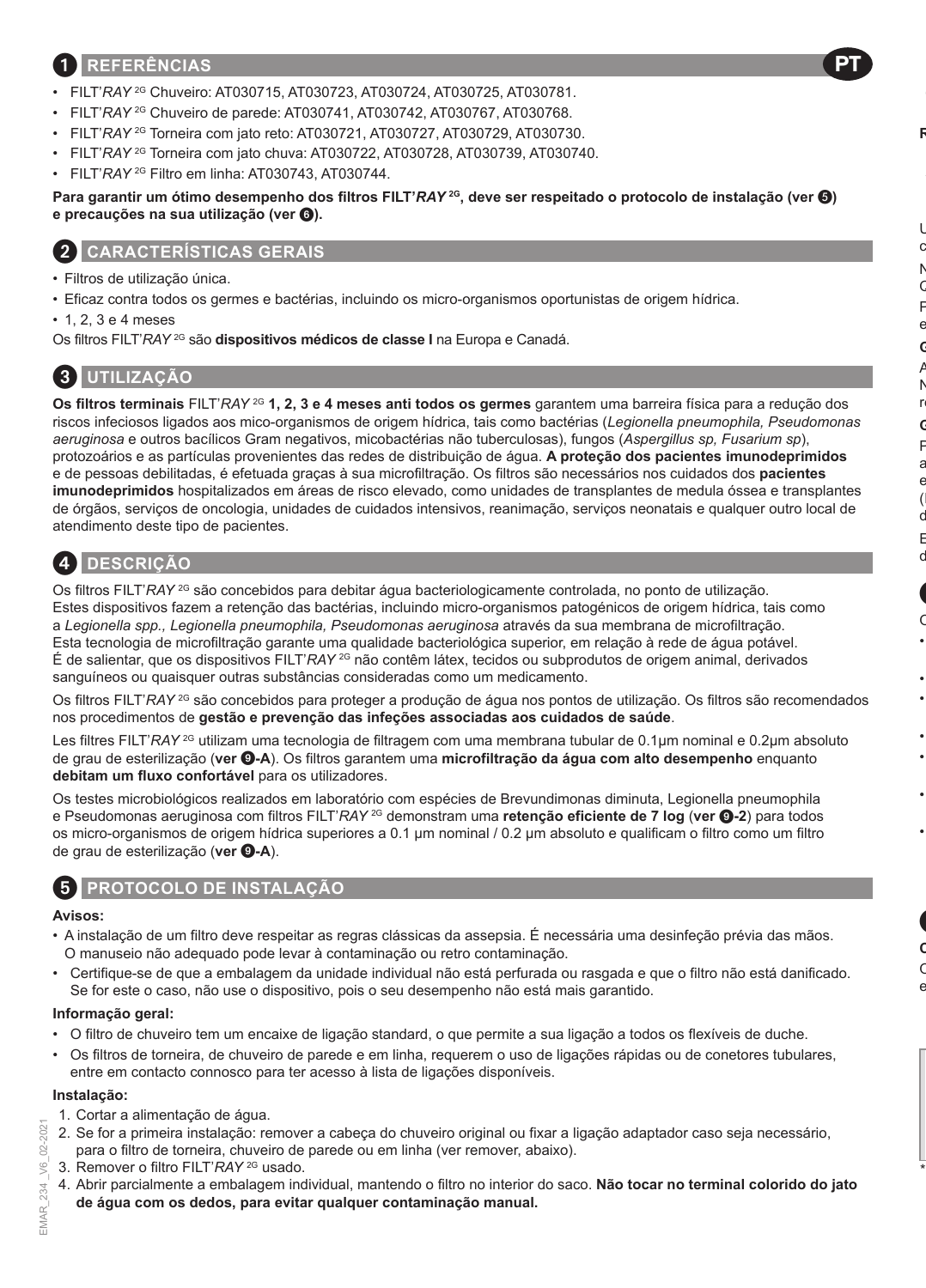- 5. **Manter o filtro no saco,** enroscar o filtro de chuveiro na ponta do flexível, encaixar o filtro na torneira ou no chuveiro de parede. Encaixar o filtro em linha na ligação adaptador, seguindo a direção da seta do fluxo de água na etiqueta.
- 6. O saco pode agora ser removido e retirar o filtro.
- 7. Abrir a água por alguns segundos e certificar-se que a(s) ligação(s) e o filtro permanecem **perfeitamente estanques.**

### **Remover:**

- 1. Cortar a alimentação de água.
- 2. Remover o filtro chuveiro usado, desenroscando a ponta do flexível ou desencaixando o filtro torneira, e/ou filtro em linha da ligação adaptador.
- 3. Eliminar o filtro usado conforme os procedimentos do estabelecimento.

Um agente bacteriostático não lixiviado está incorporado na matéria plástica do filtro FILT'*RAY* 2G para minimizar o risco de retro contaminação dos dispositivos (**ver** 8).

No entanto, o uso num ambiente não controlado pode ser uma fonte de retro contaminação.

Qualquer filtro que se suspeite contaminado, em particular visualmente, deve ser substituído.

Para a Austrália, o produto deve ser instalado de acordo com a versão em vigor do «Plumbing code of Australia» e a norma AS/NZS 3500.1:2018.

### **Gestão de resíduos:**

Após a utilização, os filtros não apresentam qualquer risco infecioso em particular. São classificados como resíduos domésticos. No entanto, recomenda-se que esses produtos plásticos sejam descartados através dos canais de recolha de tratamento eco responsável (**ver** 9**-1**). As instruções e a caixa branca são recicláveis (papel/papelão).

### **Gestão da manutenção:**

Para facilitar o rastreio dos procedimentos de manutenção, retirar a etiqueta adesiva removível do filtro, onde se encontram as seguintes informações: datas de fabrico e de validade, número de lote e número unitário. Colá-la na folha de rastreabilidade e preencher a data de colocação e de remoção. Esta informação também está disponível num sistema de codificação, o UDI (Identificação Única do Dispositivo), tal como o (01) GTIN (número de identificação global para uso comercial), (10) número de lote, (17) data de validade, (21) Número Unitário, (240) referência aqua-tools.

Estas informações também estão claramente identificadas na etiqueta e embalagem do dispositivo. O tempo de duração da sua utilização está identificado por um símbolo numérico que indica o número de meses.

# 6 **CONTRA-INDICAÇÕES**

Os filtros FILT'*RAY* 2G:

- Em caso algum, devem ser utilizados para a produção de água para **uso farmacêutico** (incluindo a sua utilização na composição de soluções bebíveis, injetáveis ou para perfusão).
- São de utilização única e não podem ser reinstalados em qualquer outro ponto de água.
- Têm um tempo de **duração máxima de utilização** específico de acordo com o filtro utilizado, e uma **data de validade** na etiqueta que deve ser respeitado.
- Não devem entrar em contacto direto com uma fonte de germes (pele ou mãos sujas, aerossóis contaminados, líquidos orgânicos).
- Não devem ser desenroscados ou desconetados durante a duração da sua utilização, salvo no caso de desinfeção da rede, se assim for, deve ser colocado um novo filtro.
- Não devem sofrer qualquer choque ou queda. O desempenho dos filtros deixa de estar garantido no caso de deterioração física do dispositivo. Não tentar abrir o dispositivo.
- Os filtros de duche devem ser sempre colocados no seu suporte mural após a sua utilização. Não devem ser desapertados em momento algum, durante todo o seu tempo de duração. Da mesma forma, o filtro de torneira, o filtro de chuveiro de parede ou o filtro em linha, não devem ser retirados em nenhum momento durante o tempo de duração de utilização, exceto no caso de desinfeção da rede de água (neste caso, deve ser instalado um novo filtro).

### 7 **ESPECIFICAÇÕES TÉCNICAS**

### **Condições de utilização:**

O desempenho dos filtros FILT'*RAY* 2G é garantido quando a pressão e a temperatura da água se encontram entre 1 e 5 bar e 5°C e 60°C, respetivamente. O débito de água em condições normais é o seguinte:

|                                               |   | Filtro FILT'RAY <sup>2G</sup> chuveiro | Filtro FILT'RAY <sup>2G</sup> Torneira e filtro em linha <sup>*</sup> |
|-----------------------------------------------|---|----------------------------------------|-----------------------------------------------------------------------|
|                                               |   |                                        | Débito (I/min)                                                        |
|                                               |   | 4.5                                    | 2.2                                                                   |
| Pressão da água (bar)<br>estática ou dinâmica |   | 8.7                                    | 4.6                                                                   |
|                                               | 3 | 11.9                                   | 6.3                                                                   |
|                                               | 4 | 14.9                                   |                                                                       |
|                                               | b | 16.9                                   | 8.8                                                                   |

\* *filtros com baixo consumo de água*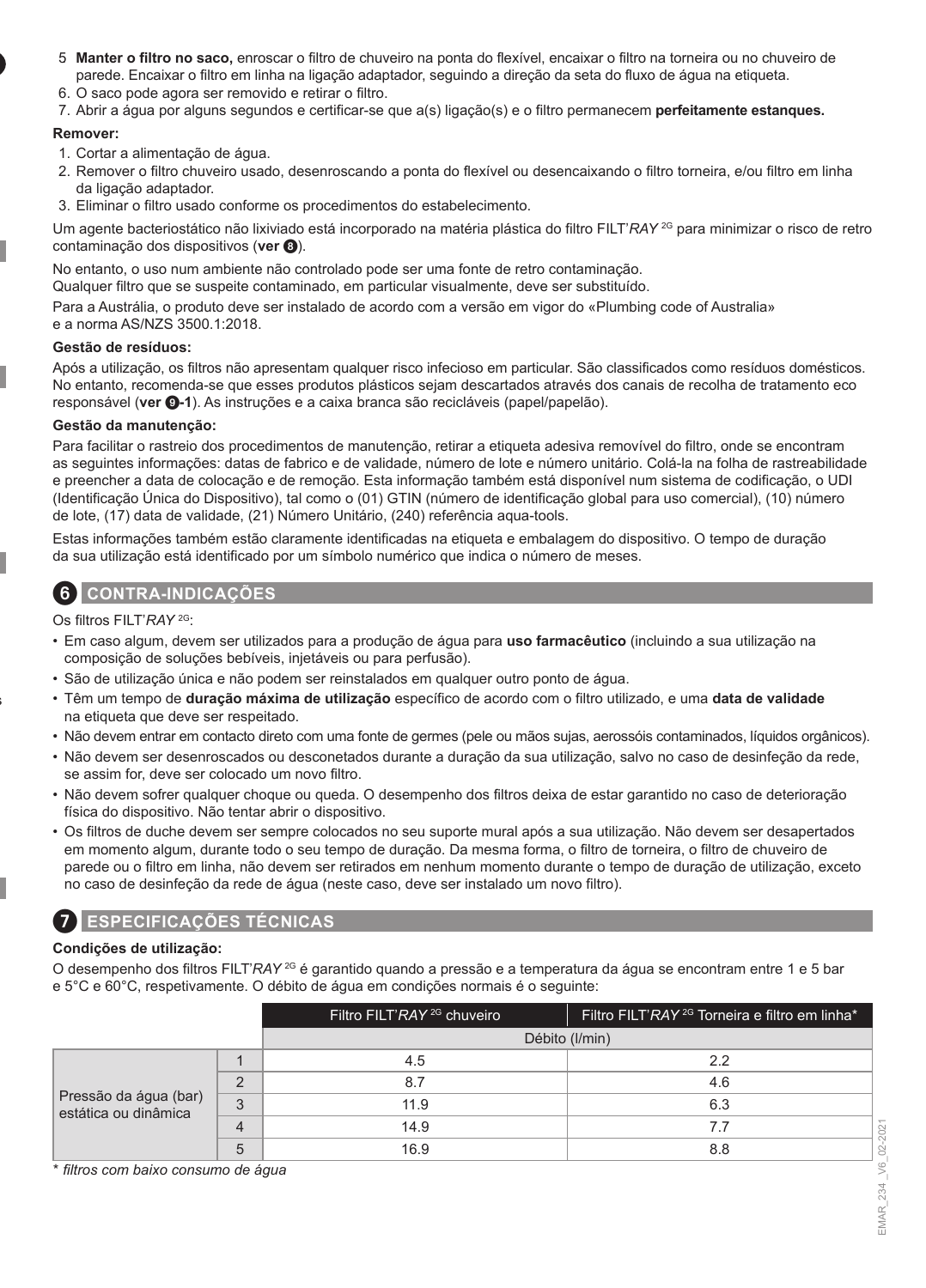### **Resistência térmica e química:**

Os filtros FILT'*RAY* 2G são resistentes aos choques térmicos e químicos que ocorrem frequentemente durante a desinfeção do sistema de abastecimento de água (**ver** 9-1). Permanecem eficazes após o tratamento térmico a **70°C durante 30 min**  (máximo acumulado) ou a uma dose de cloro ativo a **100 ppm durante 60 min** (máximo mensal acumulado): Filtros 1 mês: 1 hora a 100ppm, 2 meses: 2 horas a 100ppm, 3 meses: 3 horas a 100ppm, 4 meses: 4 horas a 100ppm.

#### **Tolerância de entupimento:**

Os filtros FILT'*RAY* 2G apresentam uma tolerância ao entupimento graças à **Tecnologia Bubl'AirWash** (**ver** 9**-B**). No entanto, é possível observar uma diminuição da taxa de débito antes do fim da duração máxima de utilização, caso a água tenha um nível anormal de partículas ou microrganismos suspensos (na sequência de uma operação de manutenção, por exemplo). Quando o débito se torna insuficiente, recomenda-se que o filtro seja substituído.

### 8 **CONFORMIDADE DO PRODUTO**

Os filtros FILT'*RAY* 2G:

- São **dispositivos médicos de classe I,** conforme a diretiva 93/42/CEE.
- São **dispositivos médicos de classe I no Canadá** conforme a DORS/98-282.
- Têm um **agente bacteriostático** para minimizar o risco de retro contaminação do dispositivo. Em laboratório, os testes microbiológicos da eficácia deste agente mostraram uma redução na contaminação da superfície externa de mais de 99.9% para a *Pseudomonas aeruginosa, Escherichia coli, Staphylococcus aureus* e *Staphylococcus aureus* resistente à meticilina (SARM) (**ver <b>@**-2).
- Validação internacional de conformidade de água potável (**ACS**  França, **KTW**  Alemanha, **WRAS**  Reino Unido, **WaterMark** - Austrália/Nova Zelândia).
- Estão em conformidade com as normas australianas e neozelandesas **AS/NZS 3497** "unidade de tratamento de água potável" e **AS/NZS 4348** "Abastecimento de água - Dispositivos domésticos de tratamento de água - Requisitos de desempenho" classe II(a), tratamento microbiológico, retenção de bactérias e tem certificação de marcação **WaterMark.** Para mais informações consulte a ficha de dados de desempenho disponível mediante pedido - apenas em inglês.

### 9 **INFORMAÇÕES DO FABRICANTE**

Os filtros FILT'*RAY* 2G são fabricados por:

**aqua-tools** | 26, rue Charles-Édouard Jeanneret | 78300 POISSY | França

- 1. Para mais informações visite o nosso website: www.aqua-tools.com ou contacte-nos: **Tel. :** + 33 1.39.75.02.20. **e-mail** : contact@aqua-tools.com
- 2. O "Guia de Validação Científica e Técnica" para filtros, está disponível mediante pedido.

### **Referências:**

- **A.** O filtro de grau de esterilização é definido pelo " American standard Test Method ASTM F838-15a ASTM F838-15a como a eficácia de retenção bacteriana de 10<sup>7</sup> CFU de *Brevundimonas diminuta* cm² de superfície de filtração.
- **B**. A Tecnologia Bubl'Air Wash™ é um mecanismo para prolongar a vida útil dos filtros que faz suspender as partículas presentes na membrana de microfiltração, retardando o fenómeno de saturação do filtro.

#### **Etiqueta do produto – significado dos símbolos**

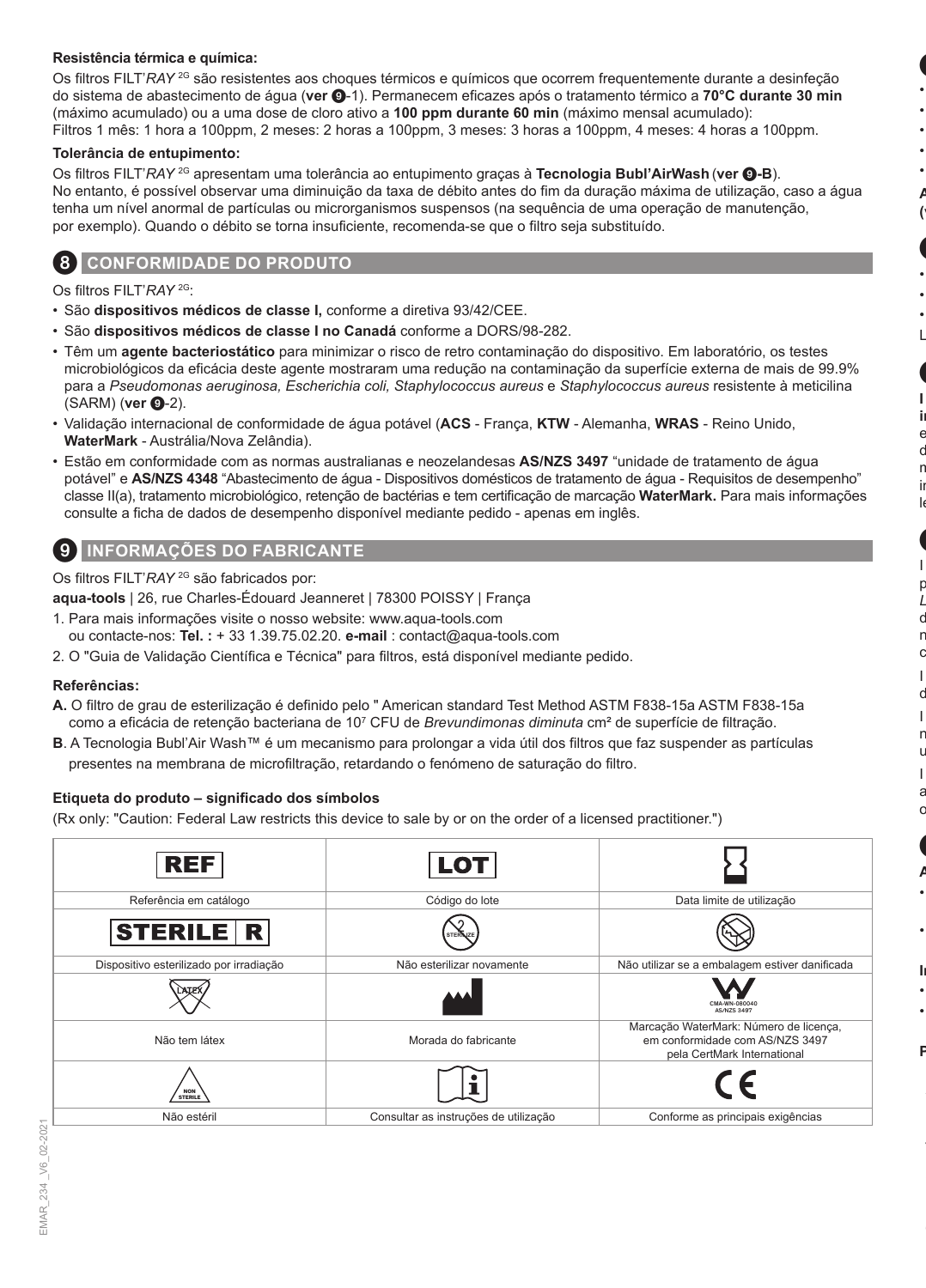### 1 **RIFERIMENTI**

- FILT'*RAY* 2G Doccetta: AT030715, AT030723, AT030724, AT030725, AT030781.
- FILT'*RAY* 2G Doccia a parete: AT030741, AT030742, AT030767, AT030768
- FILT'*RAY* 2G Rubinetto monogetto: AT030721, AT030727, AT030729, AT030730.
- FILT'*RAY* 2G Rubinetto getto doccetta: AT030722, AT030728, AT030739, AT030740.
- FILT'*RAY* 2G Filtri in linea: AT030743, AT030744.

**Al fine di garantire una prestazione ottimale dei filtri FILT'***RAY* **2G, si prega di rispettare il protocollo d'installazione (vedere ) e le precauzioni d'uso (vedere** 6**).**

### 2 **CARATTERISTICHE GENERALI**

- Filtri monouso.
- Efficace contro tutti i germi e i batteri, compresi i microrganismi patogeni opportunisti di origine acquatica.
- 1, 2, 3 e 4 mesi

Les filtres FILT'*RAY* 2G sono **dispositivi medici di classe I** in Europa e in Canada.

# 3 **UTILIZZO**

**I filtri terminali antibatterici** FILT'*RAY* 2G **1, 2, 3 e 4 mesi garantiscono una barriera fisica per la riduzione dei rischi infettivi legati ai microrganismi di origine acquatica, come batteri** (*Legionella pneumophila, Pseudomonas aeruginosa* e altri bacilli Gram negativi, Micobatteri non tubercolari), funghi (*Aspergillus sp, Fusarium sp*), protozoi e le particelle provenienti dalla rete di distribuzione idrica. La **protezione dei pazienti immunodepressi** e delle persone vulnerabili avviene grazie alla membrana di microfiltrazione. I filtri sono necessari nell'ambito della gestione **dei pazienti immunodepressi** ospedalizzati in aree ad alto rischio, come le unità per il trapianto del midollo osseo, unità per il trapianto d'organi, i reparti di oncologia, le unità di terapia intensiva, rianimazione, i reparti neonatali e ogni altra struttura per il trattamento di questo tipo di pazienti.

# 4 **DESCRIZIONE**

I filtri FILT'*RAY* 2G hanno lo scopo di produrre acqua batteriologicamente pura al punto di utilizzo. Questi dispositivi sono indicati per il trattamento dei batteri, compresi i microrganismi patogeni opportunisti di origine acquatica come la *Legionella spp., Legionella pneumophila, Pseudomonas aeruginosa* e altre, attraverso una membrana di microfiltrazione. Questa tecnologia di microfiltrazione garantisce una qualità batteriologica superiore rispetto alla rete idrica. Da notare che i dispositivi FILT'*RAY* 2G non contengono lattice, tessuti o sottoprodotti di origine animale, né tantomeno derivati dal sangue o da ogni sostanza considerata come medicinale.

I filtri FILT'*RAY* 2G sono stati realizzati per rendere sicura la produzione di acqua nei punti di utilizzo. Il loro utilizzo è consigliato durante le procedure di **gestione e prevenzione delle infezioni associate ai trattamenti.**

I filtri FILT'*RAY* 2G utilizzano una tecnologia di filtrazione a membrana tubolare di grado sterilizzante (**vedere** 9**-A**) da 0.1µm nominali e 0.2µm assoluti. I filtri garantiscono una **microfiltrazione dell'acqua ad alte prestazioni,** fornendo al tempo stesso un **flusso confortevole** per gli utenti.

I challenge microbiologici condotti in laboratorio con le specie Brevundimonas diminuta, Legionella pneumophila e Pseudomonas aeruginosa sui filtri FILT'*RAY* 2G mostrano un'efficienza di **ritenzione pari a 7 log** (**vedere** 9**-2**) per tutti i microrganismi di origine acquatica superiori a 0.1µm nominali/ 0.2 μm assoluti e qualificano il filtro come filtro di grado sterilizzante (**vedere** 9**-A**).

### **PROTOCOLLO DI INSTALLAZIONE**

#### **Avvertenze:**

- Per la posa di un filtro utilizzare le classiche tecniche asettiche. Si richiede di lavare preventivamente le mani. Una manipolazione non conforme può essere all'origine di una contaminazione o di una retro-contaminazione.
- Verificare che il sacchetto di imballaggio singolo non sia perforato o lacerato e che il filtro non sia danneggiato. In caso contrario, non utilizzare il dispositivo poiché le prestazioni non sono più garantite.

#### **Informazioni generali:**

- Il filtro doccetta è dotato di una ghiera di fissaggio standard e può essere raccordato a tutti i tubi flessibili da doccia.
- Verificare che il sacchetto di imballaggio singolo non sia perforato o lacerato e che il filtro non sia danneggiato.

In caso contrario, non utilizzare il dispositivo poiché le prestazioni non sono più garantite.

#### **Posa:**

- 1. Chiudere la linea di mandata dell'acqua.
- 2. Prima installazione: rimuovere il soffione originale o, se necessario, fissare l'adattatore per il filtro rubinetto, doccia a parete o in linea (consultare la sezione "Rimozione").
- 3. Rimuovere il filtro FILT'*RAY* 2G usato.
- 4. Aprire parzialmente l'imballaggio singolo, facendo attenzione al filtro presente nel sacchetto. **Non toccare con le dita il foro colorato di uscita del getto al fine di evitare ogni possibile contaminazione manuale.**
- 5. **Mantenendo il filtro all'interno del sacchetto,** avvitare il filtro doccetta all'estremità del flessibile, agganciare il filtro rubinetto o la doccia a parete. Agganciare il filtro in linea all'adattatore seguendo il senso della freccia presente sull'etichetta relativo al flusso dell'acqua.

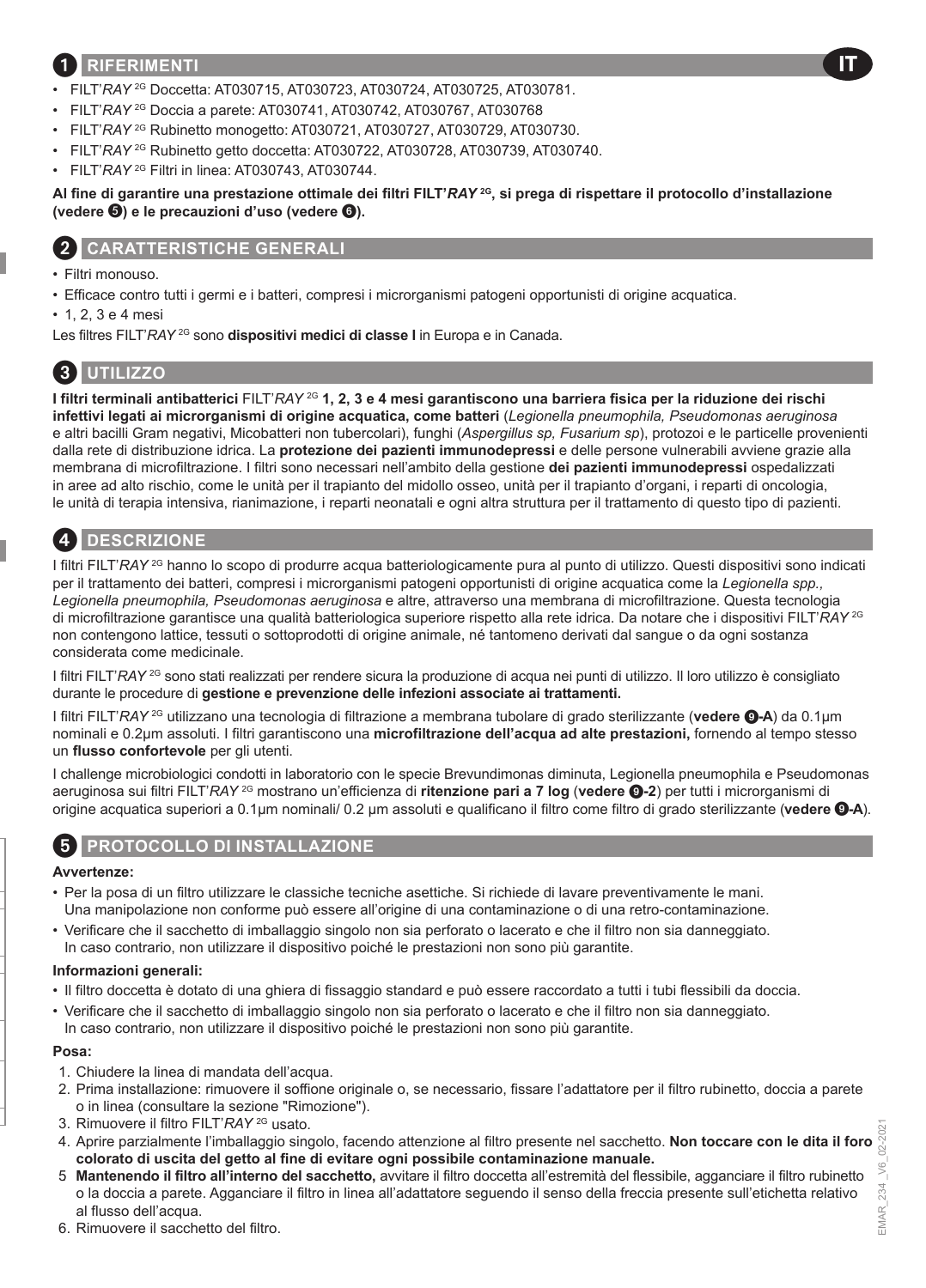7. Aprire l'acqua per alcuni secondi e verificare che il/i raccordo/i e il filtro siano **perfettamente stagni.** In caso di fuoriuscita d'acqua, ripetere la procedura con (qualora fosse necessario) un nuovo filtro.

#### **Rimozione:**

- 1. Chiudere la linea di mandata dell'acqua.
- 2. Liberare il filtro doccetta usato, svitandolo dall'estremità del flessibile o sganciare il filtro rubinetto, doccia a parete e/o filtro in linea dall'adattatore.
- 3. Eliminare il filtro usato conformemente alle procedure della struttura.

Nel materiale plastico dei filtri FILT'*RAY* <sup>2G</sup> è presente un agente batteriostatico non cedibile, al fine di minimizzare il rischio di retro-contaminazione del filtro stesso (**vedere** 8).

Tuttavia, un utilizzo e un ambiente non controllato possono essere fonte di retro-contaminazione.

Ogni filtro presumibilmente contaminato, soprattutto sul piano visivo, deve essere sostituito.

Per l'Australia, il prodotto deve essere installato secondo la versione in vigore del "Plumbing code of Australia" e la norma AS/NZS 3500.1:2018.

#### **Gestione dei rifiuti:**

Dopo l'utilizzo, i filtri non hanno nessun rischio infettivo particolare. Sono classificati come **rifiuti assimilabili ai rifiuti domestici**. Si consiglia inoltre di smaltire i prodotti plastici attraverso le filiere di raccolta e trattamento eco-sostenibili (**vedere** 9**-1**). Il manuale d'uso e la confezione bianca sono riciclabili (carta/cartone).

### **Gestione della manutenzione**

Per facilitare il monitoraggio delle operazioni di manutenzione, rimuovere l'etichetta adesiva situata sul filtro in cui figurano le seguenti caratteristiche: data di produzione, scadenza, numero del lotto e numero dell'unità. Incollare l'etichetta sul foglio di tracciabilità e inserire la data di installazione e la data del ritiro. Queste informazioni sono disponibili anche sotto forma di datamatrix/codice UDI (Identificativo Univoco del Dispositivo) come (01) GTIN: Global Trade Item Number, (10) numero di lotto, (17) data di scadenza, (21) Numero unitario, (240) riferimento prodotto aqua-tools.

Tali informazioni sono inoltre visibili chiaramente sulle etichette e sull'imballaggio del dispositivo. La durata di utilizzo è contrassegnata da un simbolo numerico che indica il numero del mese.

### 6 **PRECAUZIONI D'USO**

I filtri FILT'*RAY* 2G:

- Non devono in nessun caso essere utilizzati per la produzione di acqua ad **uso farmaceutico** (soprattutto acqua utilizzata nella composizione di soluzioni bevibili, iniettabili o infusibili).
- Sono ad uso singolo e non possono essere installati su un altro punto d'acqua.
- Hanno una **durata massima di utilizzo** specifica per il filtro utilizzato e una **data di scadenza** presente sull'etichetta da rispettare rigorosamente.
- Non devono entrare in contatto diretto con una fonte batterica (pelle o mani sporche, aerosol contaminati, liquidi biologici)
- Non devono essere svitati o scollegati per tutta la durata di utilizzo, salvo in casi di disinfezione della rete. In quest'ultimo caso inserire un filtro nuovo.
- Non devono subire urti, né tantomeno cadere. Le prestazioni dei filtri non è più garantita in caso di deterioramento fisico dell'involucro. Non tentare di aprire il dispositivo.
- I filtri della doccia devono sempre essere sostituiti sul supporto a muro dopo l'uso. Non devono essere mai svitati durante il periodo di utilizzo. Allo stesso modo, il filtro del rubinetto, il filtro della doccia a muro o il filtro in linea non deve essere mai svitato durante il periodo di utilizzo, tranne in caso di disinfezione del sistema idrico (in questo caso, è necessario installare un nuovo filtro).

# 7 **PRESTAZIONI TECNICHE**

### **Condizioni di utilizzo:**

Le prestazioni dei filtri FILT'*RAY* <sup>2G</sup> sono garantite quando la pressione e la temperatura dell'acqua della rete si attestano tra 1 e 5 bar e tra 5°C e 60°C. A seguire le misurazioni dei flussi d'acqua in uscita:

|                                                     |          | Filtro FILT'RAY <sup>2G</sup> doccetta | Filtro FILT'RAY <sup>2G</sup> rubinetto e filtro in linea <sup>*</sup> |
|-----------------------------------------------------|----------|----------------------------------------|------------------------------------------------------------------------|
|                                                     |          | Flusso (I/min)                         |                                                                        |
| Pressione<br>dell'acqua (bar)<br>statica o dinamica |          | 4.5                                    | 2.2                                                                    |
|                                                     | $\Omega$ | 8.7                                    | 4.6                                                                    |
|                                                     | 3        | 11.9                                   | 6.3                                                                    |
|                                                     |          | 14.9                                   | 7.7                                                                    |
|                                                     | 5        | 16.9                                   | 8.8                                                                    |

\* *filtri rubinetto a basso consumo d'acqua*